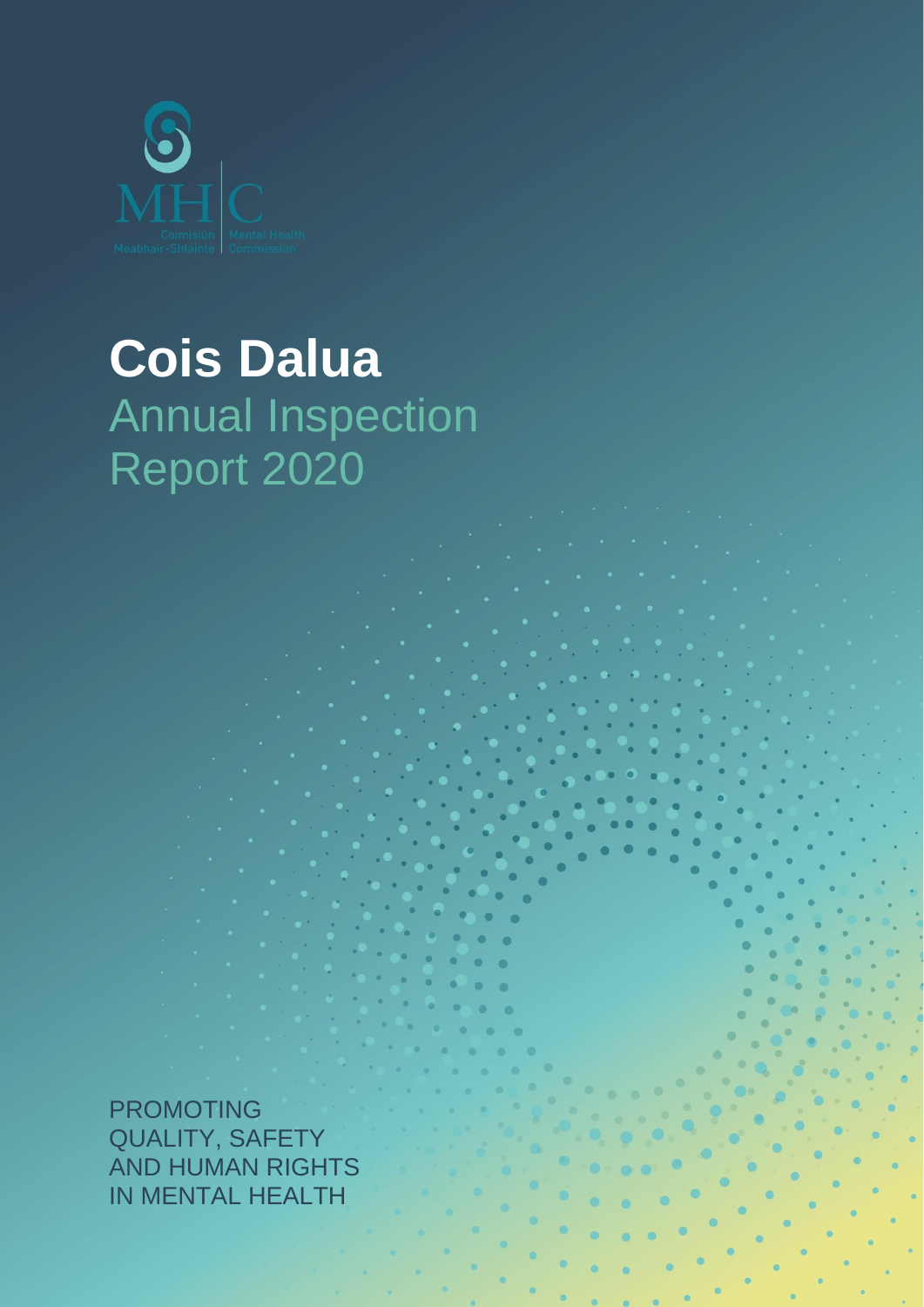

# **COIS DALUA**

Cois Dalua, Meelin, Knockduff Upper Newmarket, Co Cork

**Date of Publication:** Thursday 01 April 2021

#### ID Number: AC0128

# **2020 Approved Centre Inspection Report (Mental Health Act 2001)**

#### **Approved Centre Type:**

Acute Adult Mental Health Care Continuing Mental Health Care/Long Stay Psychiatry of Later Life Mental Health Rehabilitation Forensic Mental Health Care Mental Health Care for People with Intellectual Disability

**Most Recent Registration Date:** 1 June 2018

**Conditions Attached:** None

**Inspection Team:** Rajeev Ramasawmy, Lead Inspector Carol Brennan-Forsyth

**The Inspector of Mental Health Services:** Dr Susan Finnerty MCRN009711

**Registered Proprietor:** Nua Healthcare Services

**Registered Proprietor Nominee:** Mr Noel Dunne, Chief Executive

**Inspection Date:** 6 – 9 October 2020

**Previous Inspection Date:** 1 – 3 October 2020

**Inspection Type:** Announced Annual Inspection

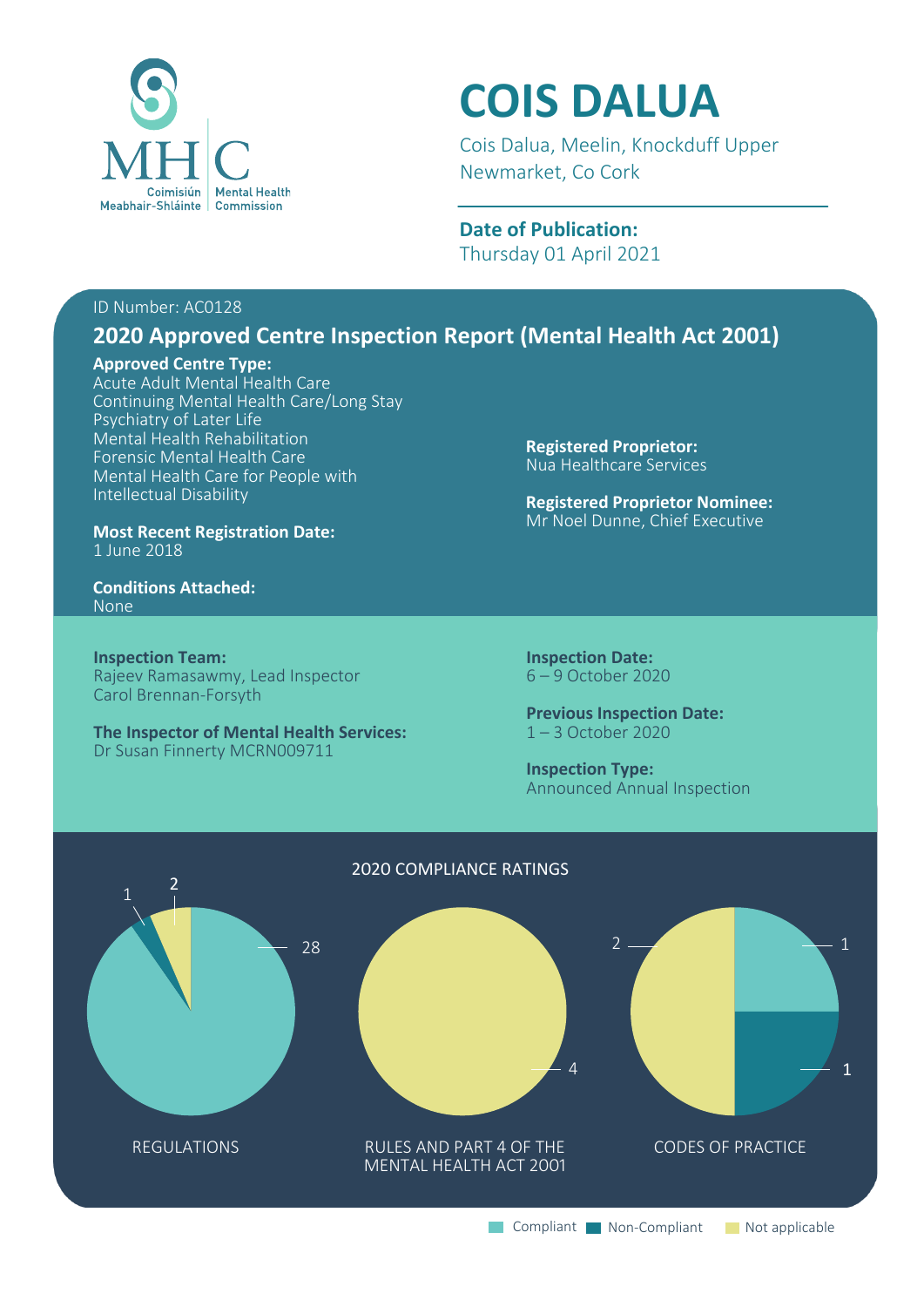## **RATINGS SUMMARY 2016 – 2020**

Compliance ratings across all 39 areas of inspection are summarised in the chart below. **Please note the approved centre opened in June 2018.** 



#### **CHART 1 – COMPARISON OF OVERALL COMPLIANCE RATINGS 2016 – 2020**

Where non-compliance is determined, the risk level of the non-compliance will be assessed. Risk ratings across all non-compliant areas are summarised in the chart below.



**CHART 2 – COMPARISON OF OVERALL RISK RATINGS 2016 – 2020 Please note the approved centre opened in June 2018.**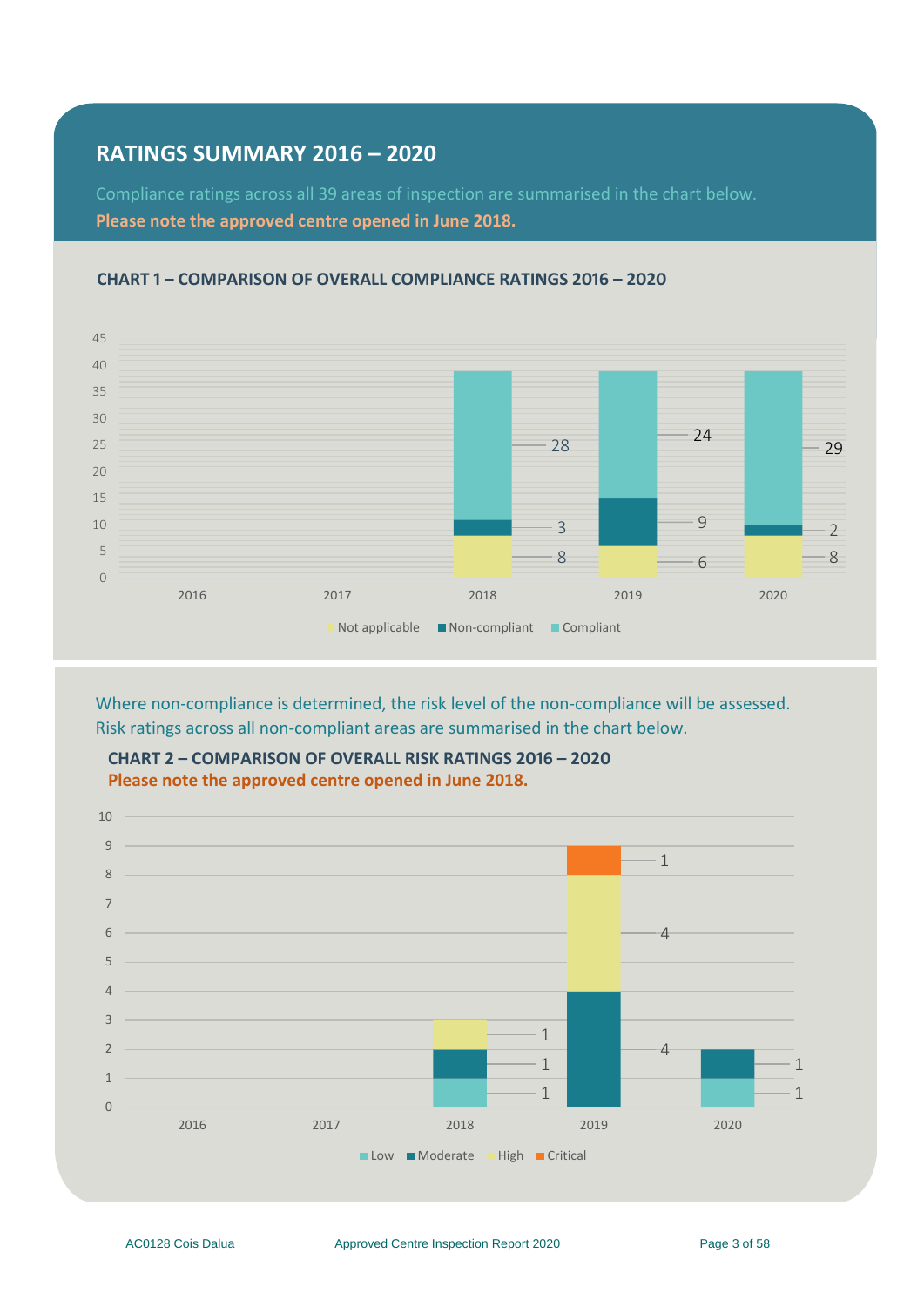# Contents

| 3.1 |  |
|-----|--|
| 3.2 |  |
| 3.3 |  |
|     |  |
| 4.1 |  |
| 4.2 |  |
|     |  |
|     |  |
|     |  |
| 8.0 |  |
|     |  |
|     |  |
|     |  |
|     |  |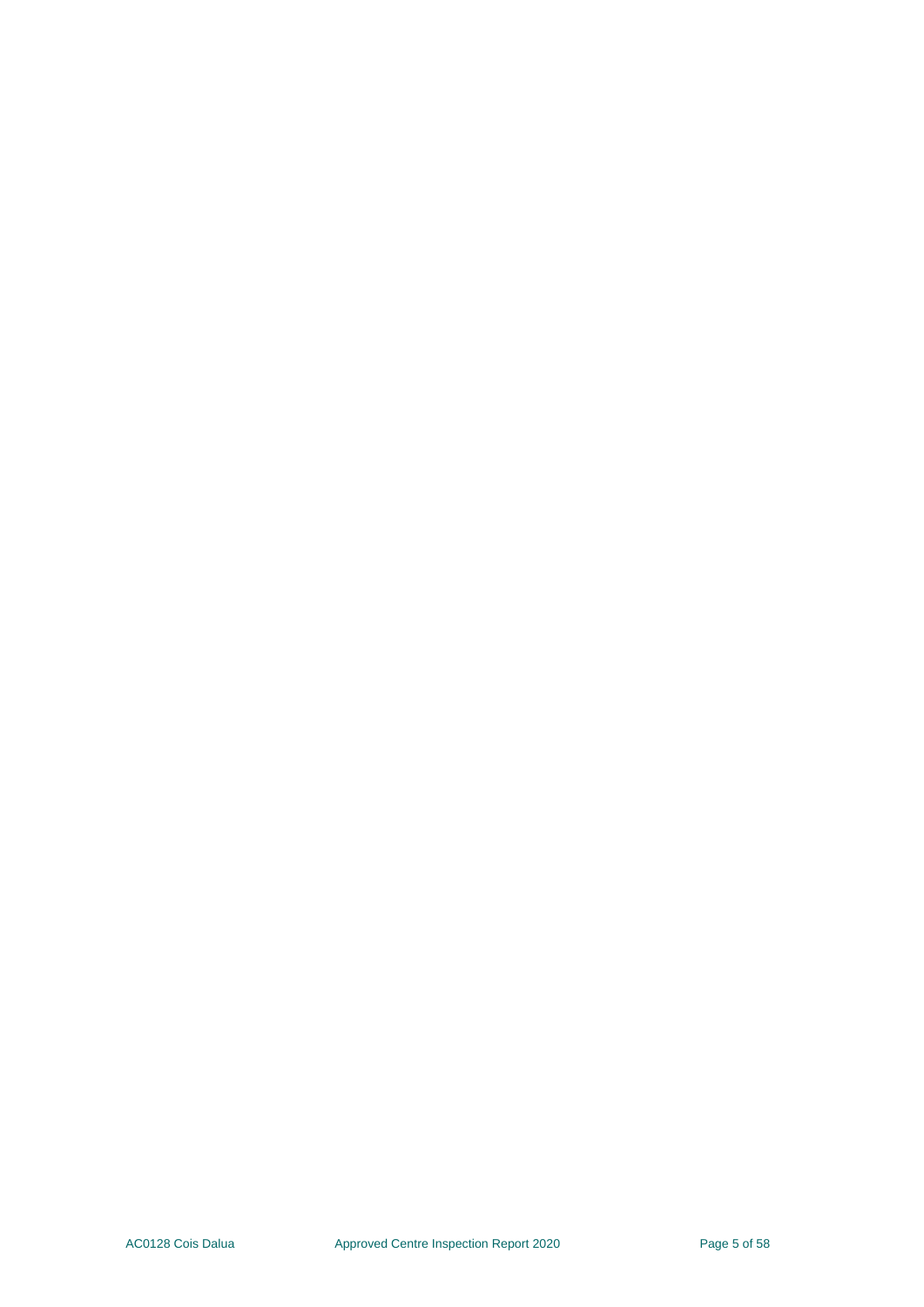# **1.0 Inspector of Mental Health Services – Review of Findings**

# **Inspector of Mental Health Services Dr Susan Finnerty**

*This inspection was carried out during the COVID-19 pandemic. Due to public health restrictions, certain activities within approved centres were not able to take place. The inspectors have taken these restrictions into account when assessing compliance with Regulations, Rules and Codes of Practice.*

*In line with Public Health Guidance, the inspectors restricted the amount of time spent in resident areas of the approved centre. Because of this, only compliance with Regulations, Rules and Codes of Practice was assessed, as required by the Mental Health Act 2001, and quality ratings have not been included.*

# **In brief**

Cois Dalua was a sixteen bed privately operated approved centre. Run by Nua Healthcare, it provided rehabilitation mental health inpatient services. It was located in a small rural village on its own grounds and was surrounded by high fencing with a key pad controlled gate and side entrance. The front door of the residence was locked.

| <b>Compliance Summary</b>          | 2016 | 2017 | 2018 | 2019 | 2020 |
|------------------------------------|------|------|------|------|------|
| % Compliance                       | N/A  | N/A  | 90%  | 73%  | 94%  |
| <b>Regulations Rated Excellent</b> | N/A  | N/A  |      |      | N/A  |

# <span id="page-5-0"></span>**Conditions to registration**

There were no conditions attached to the registration of this approved centre at the time of inspection.

# **Safety in the approved centre**

- There was suitable and sufficient catering equipment in the approved centre, as well as proper facilities for the refrigeration, storage, preparation, cooking, and serving of food. Kitchen areas were clean.
- The numbers and skill mix of staffing were sufficient to meet resident needs and an appropriately qualified staff member was on duty and in charge at all times.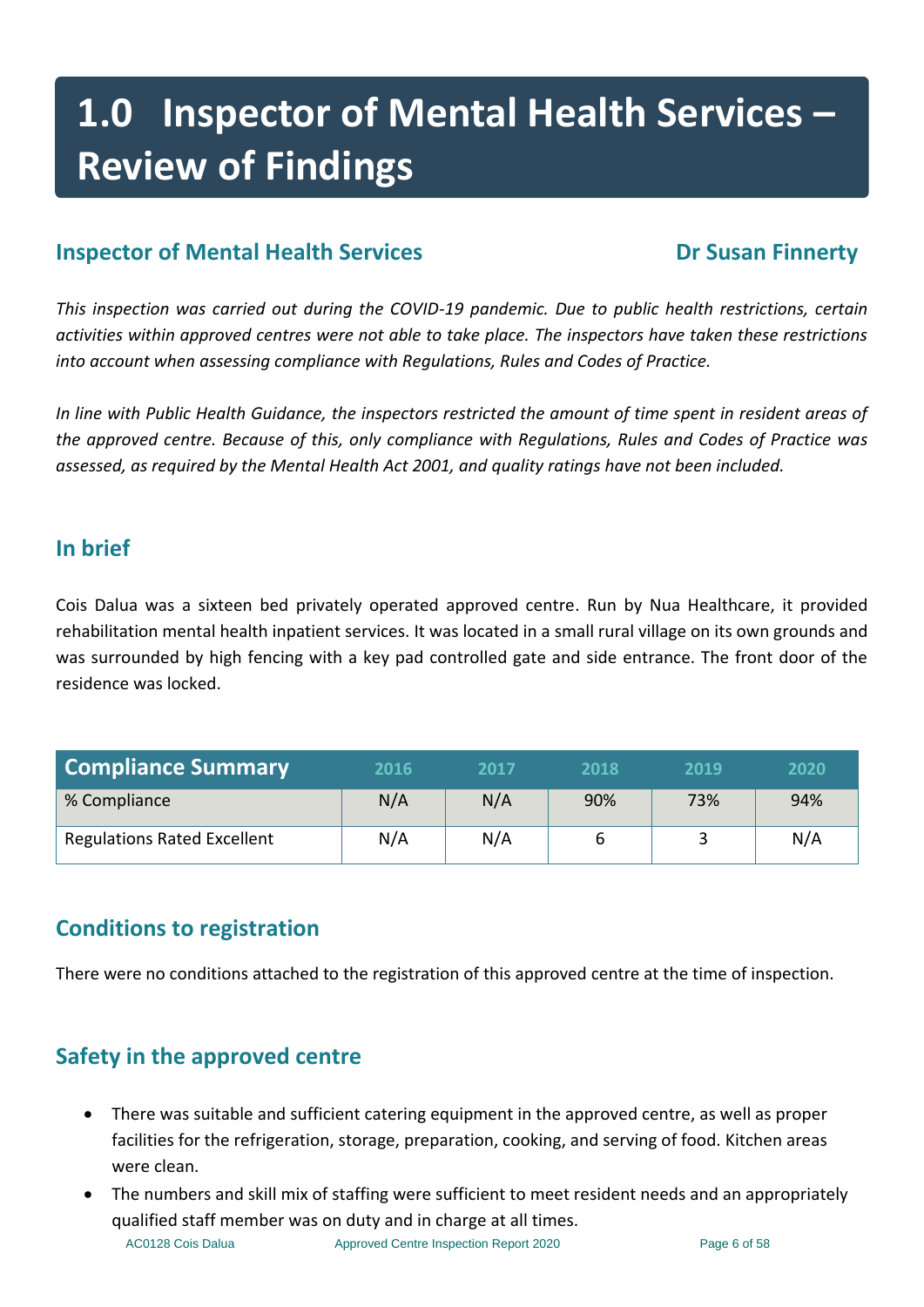- Hazards, including large open spaces, steps and stairs, slippery floors, trip hazards, hard and sharp edges, and hard or rough surfaces, were all minimised in the approved centre.
- There was a minimisation of ligature points to the lowest practicable level, based on risk assessment.
- Medication was ordered, prescribed, stored and administered in a safe manner.
- The centre had adopted the Dynamic Appraisal of Situational Aggression (DASA) to carry out risk assessments for the residents.

# **Appropriate care and treatment of residents**

- Each resident had a multi-disciplinary care plan which was developed and reviewed in collaboration with the resident.
- Cois Dalua had a full-time social worker, occupational therapist and psychologist. During the COVID-19 lockdown the allied health team used Microsoft Teams online platform, and the phone to keep in touch with the staff and to deliver sessions to the residents. Since June 2020, the allied health team had resumed 1:1 and group sessions using public health guidelines.
- The six-monthly health assessment documented a physical examination, family and personal history, blood pressure, smoking status, dental health, nutritional status, a medication review, and body mass-index and weight. For residents on antipsychotic medication, an annual assessment included glucose regulation, blood lipids, and an electrocardiogram.

However, the six-monthly general health assessment did not document waist circumference.

# **Respect for residents' privacy, dignity and autonomy**

- Accommodation consisted of four single, en suite bedrooms and four self-contained apartments. A further new modern build, recently completed, had a further six en suite bedrooms and two selfcontained apartments.
- All bathrooms, showers, toilets, and single bedrooms had locks on the inside of the door, unless there was an identified risk to a resident.
- Noticeboards did not display resident names or other identifiable information.
- Residents were facilitated to make private phone calls.
- The approved centre was kept in a good state of repair externally and internally.
- The approved centre was clean, hygienic, and free from offensive odours.
- There was a visiting room where residents could meet their visitors in private.

#### **Responsiveness to residents' needs**

• Recreational activities available in the approved centre included TV, music, quizzes, outings, badminton, baking, arts, walking, shopping, newspaper reading and relaxation. The approved centre provided access to recreational activities on weekdays and during the weekend.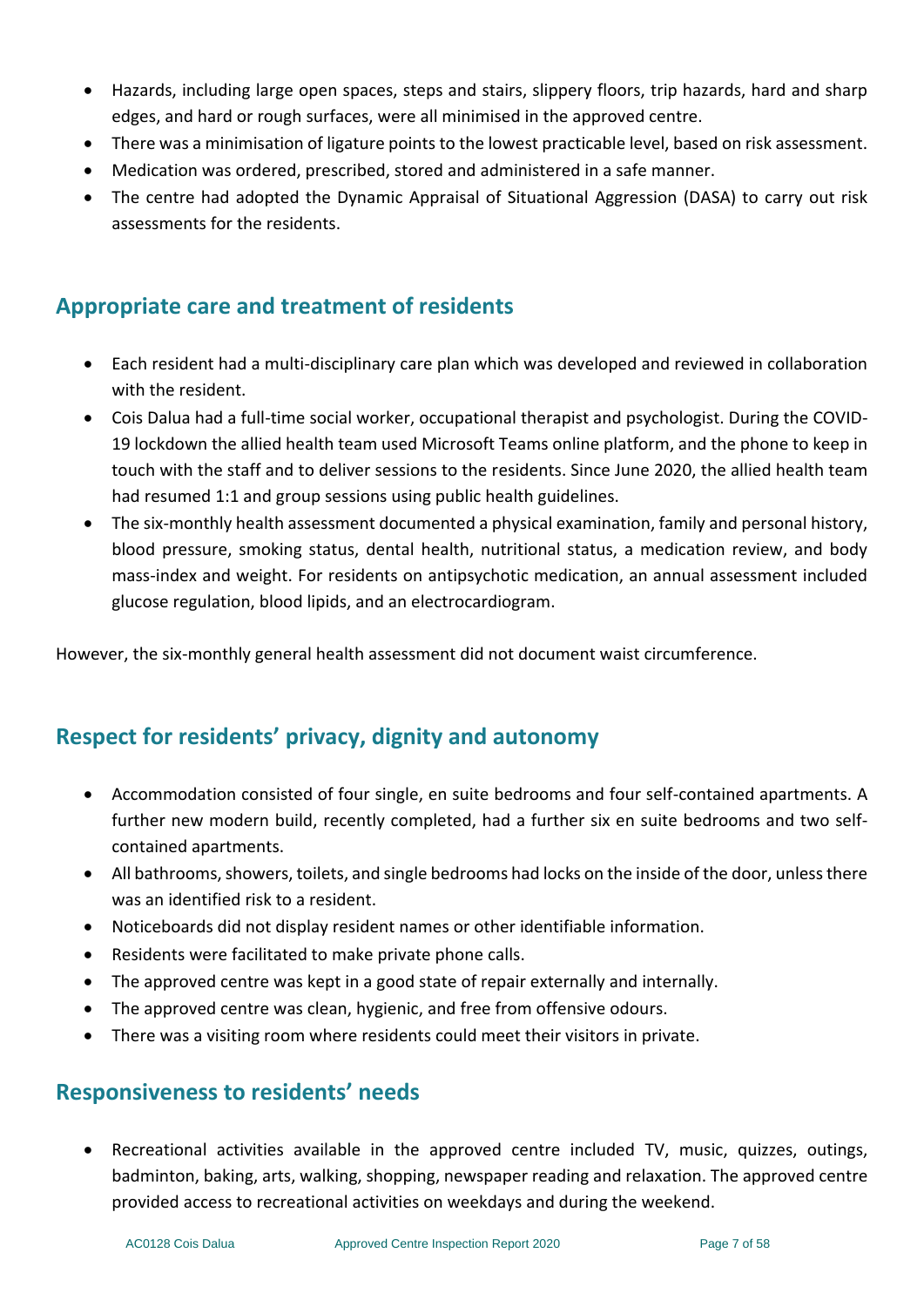- The information booklet was clearly and simply written. Residents were provided with the details of their multi-disciplinary team and written and verbal information on diagnosis and medication.
- There was a comprehensive complaints process in place.
- There was a choice of food at mealtimes.

# **Governance of the approved centre**

- The approved centre was under Nua Healthcare's overall governance structure. The approved centre's local governance matrix was consolidated into a weekly national governance matrix, which enabled effective monitoring by Nua Healthcare's Senior Management and Executive Management Team (EMT).
- A weekly management meeting was held locally and was attended by the Consultant Psychiatrist, Director of Nursing and the Allied Professionals discussed issues that arose within the centre.
- Risk management was governed by the Director of Operations centrally in Nua. Locally however, the responsibility was assigned to the Director of Nursing. There was a current risk register in place which was site specific. The centre had an Automated Incident Report System (AIRS) to record incidents.
- Staff were provided with training by Nua Healthcare Training Department which was centre specific. A full training induction was provided upon commencement.
- A weekly resident meeting provided residents with the opportunity to relay any issues. These were documented and actions were taken. There were two nominated complaints officers, and their details were displayed. Formal complaints were sent to nominated officers and there were no outstanding complaints at time of inspection.
- The policies were updated recently by the Policy Development Group including all COVID-19 related national guidelines. The approved centre had a COVID-19 Organisation meeting once a week to discuss contingencies and affected changes as required.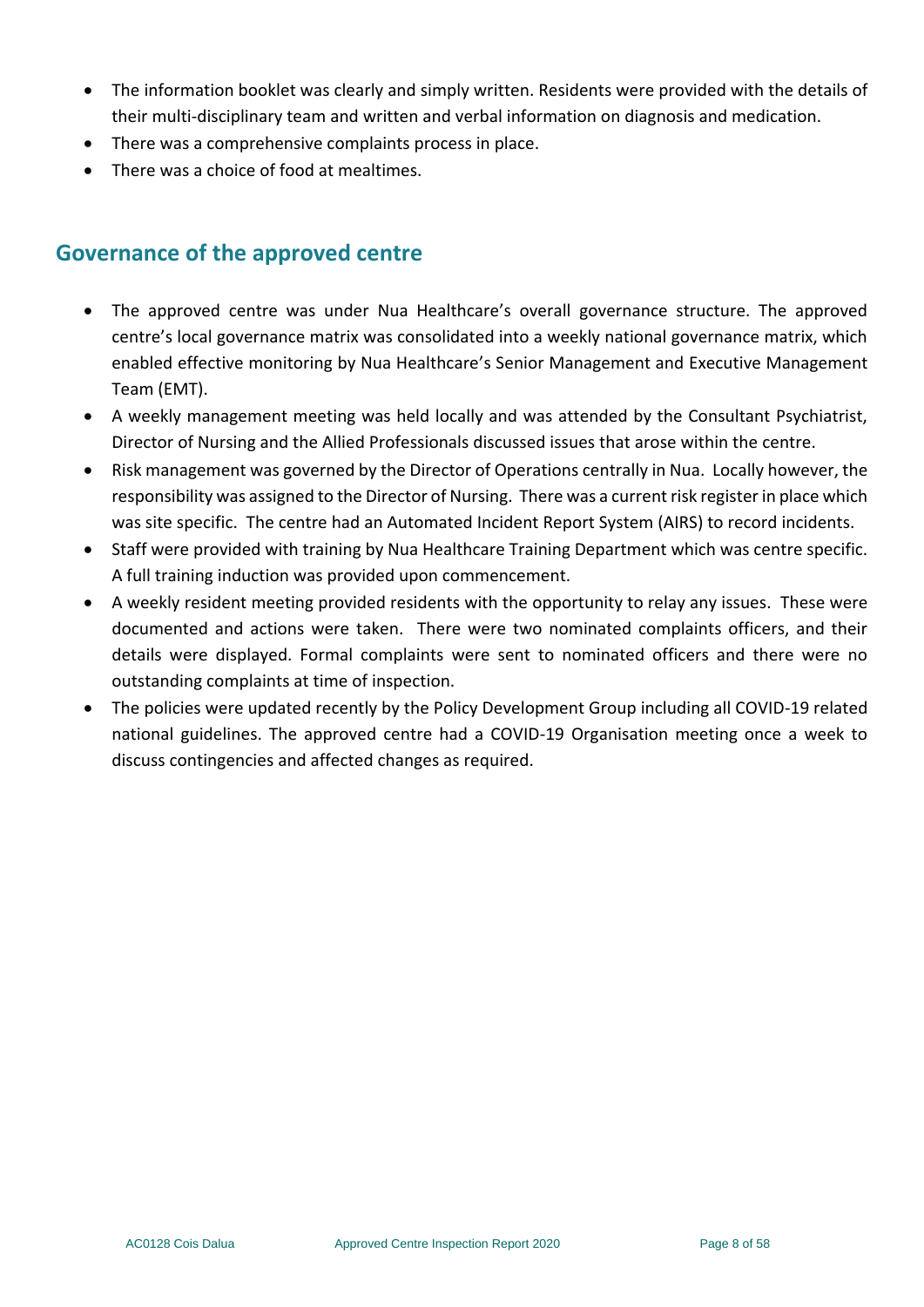# **2.0 Quality Initiatives**

# **The following quality initiatives were identified on this inspection:**

- 1. Cois Dalua's relaxation room had been fully refurbished to include sensory items to meet the assessed needs of the service users.
- 2. The approved centre, since the last inspection, had a full multi-disciplinary team (MDT) inclusive of a full time Psychologist, a full time Occupational Therapist and a full time Social Worker.
- 3. A new services information leaflet, formulated by the Occupational Therapist, had been made available to all service users.
- 4. The Social Functioning Questionnaire was devised and implemented by Cois Dalua's MDT to assess quality outcomes as part of service users' rehabilitation programme.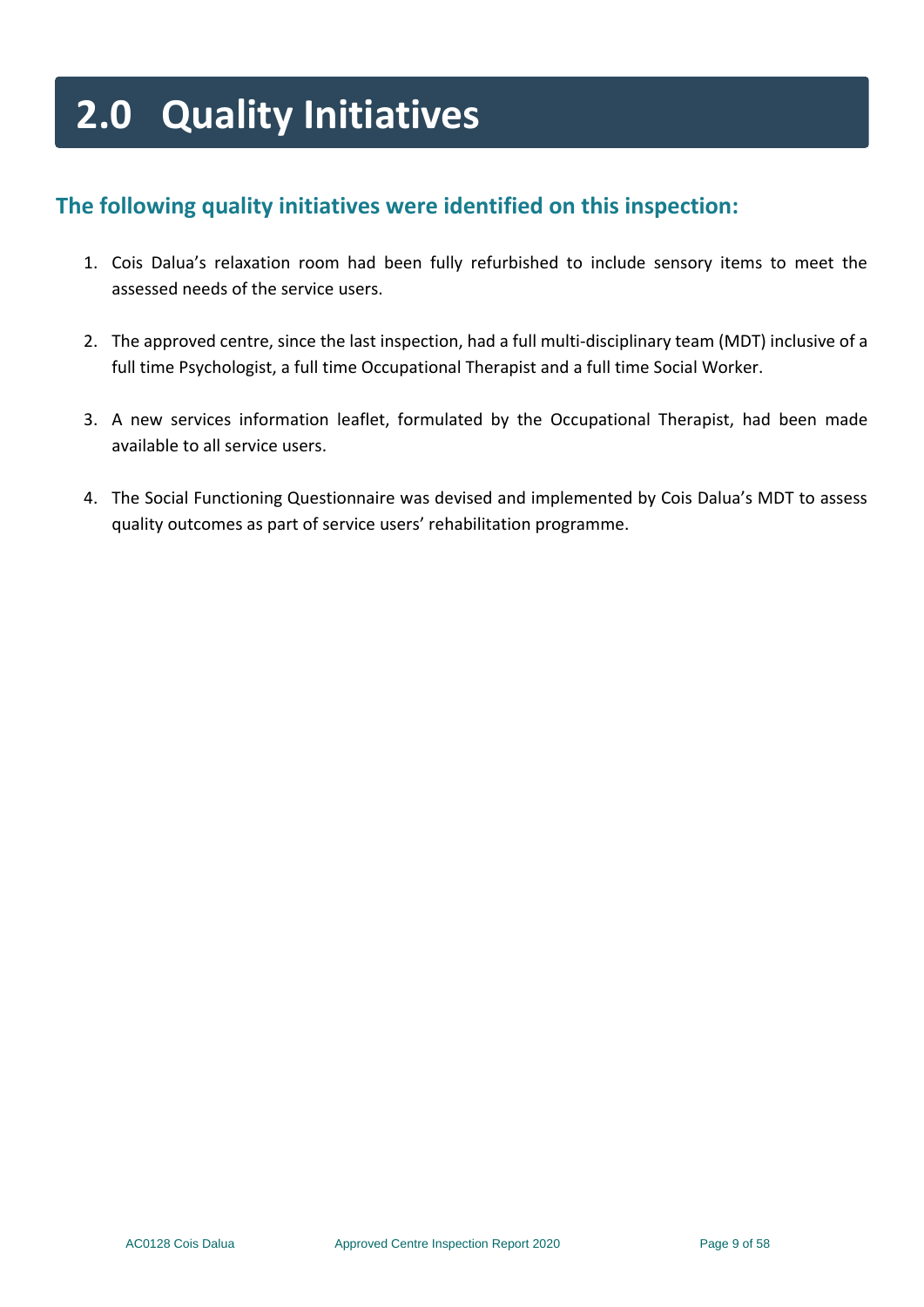# **3.0 Overview of the Approved Centre**

# <span id="page-9-0"></span>**3.1 Description of approved centre**

Cois Dalua was a sixteen bed privately operated approved centre run by Nua Healthcare. It was located in a small rural village called Meelin, approximately eight kilometres from Newmarket, Co. Cork. Accommodation consisted of four single, en suite bedrooms and four self-contained apartments which resided the current cohort of residents. A further new modern build which was recently completed and had a further six en suite bedrooms and two self-contained apartments. At time of the inspection no residents were in the new build. The centre was located in its own grounds and was surrounded by high fencing with a key pad controlled gate and side entrance. The front door of the residence was locked.

Communal areas where current residents were within the centre included a day room, two dining rooms, a therapy room, a sensory room, and two training kitchens. Outdoor facilities included a smoking area and a sensory garden which could only be accessed through the locked front door of the premises.

| <b>Resident Profile</b>                                           |           |
|-------------------------------------------------------------------|-----------|
| <b>Number of registered beds</b>                                  | <b>16</b> |
| Total number of residents                                         | 8         |
| Number of detained patients                                       |           |
| Number of wards of court                                          |           |
| Number of children                                                |           |
| Number of residents in the approved centre for more than 6 months |           |
| Number of patients on Section 26 leave for more than 2 weeks      |           |

The resident profile on the first day of inspection was as follows:

# <span id="page-9-1"></span>**3.2 Governance**

The approved centre was under Nua Healthcare's overall governance structure. The approved centre's local governance matrix was consolidated into a weekly national governance matrix, which enabled effective monitoring by Nua Healthcare's Senior Management and Executive Management Team (EMT). This took the form of quarterly meetings between the EMT and Local Management Team and quarterly Quality and Safety Meetings. Governance questionnaires were submitted by the Consultant psychiatrist, Director of Nursing, Clinical Psychologist, Occupational therapist and Social worker which indicated that there were clear reporting systems for all disciplines. Furthermore, locally a weekly management meeting attended by the Consultant Psychiatrist, Director of Nursing and the Allied Professionals discussed issues that arose within the Centre.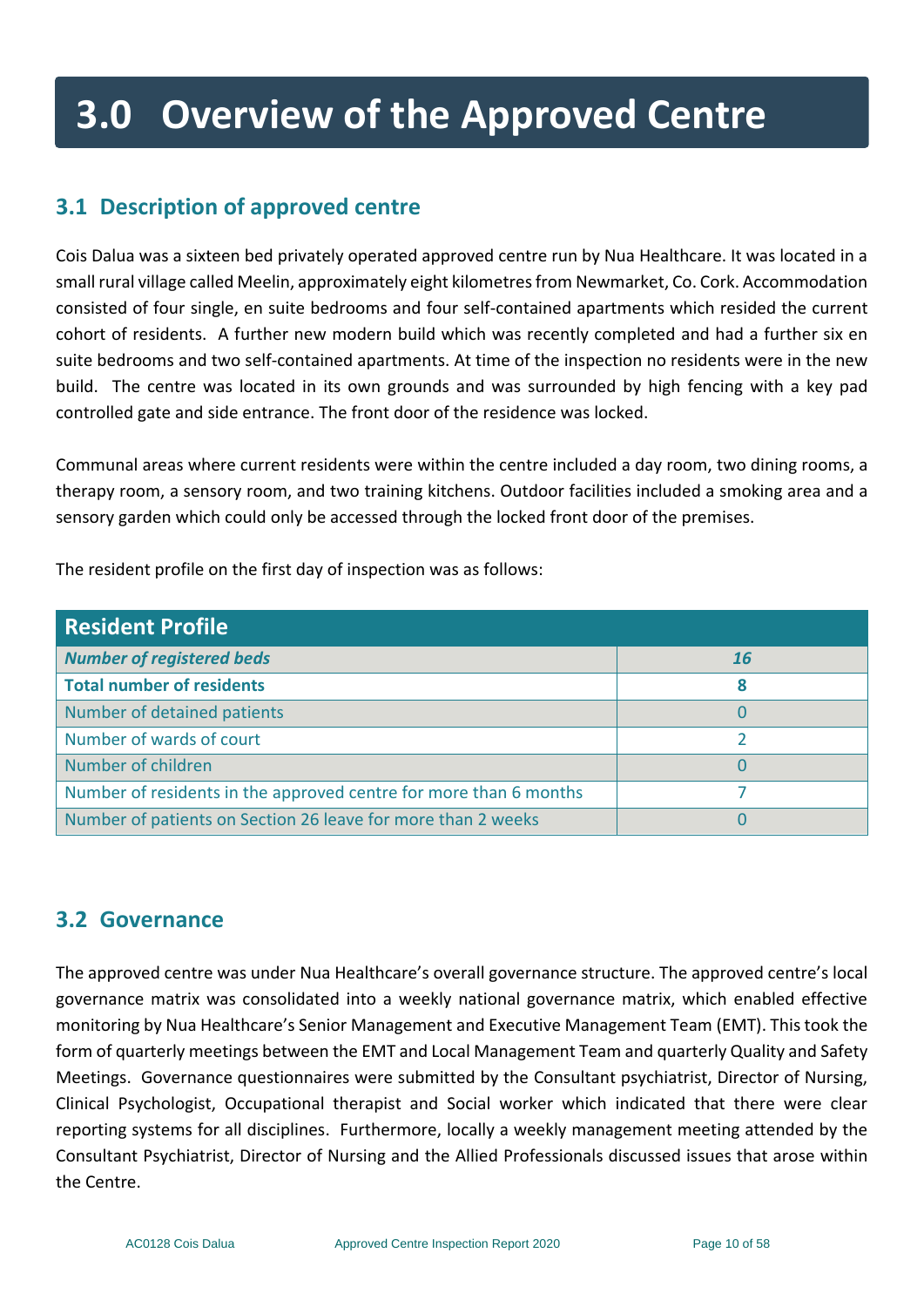Service wide, risk management was governed by the Director of Operations. Locally however, the responsibility was assigned to the Director of Nursing. There was a current risk register in place which was site specific. The centre had an Automated Incident Report System (AIRS) to record incidents. The centre had adopted the Dynamic Appraisal of Situational Aggression (DASA) to carry out risk assessments for the residents. A Health and Safety Champion worked closely with the Quality and Safety Department to ensure risks was adhered to.

Since the last inspection the approved centre had employed a full-time occupational therapist, clinical psychologist and a social worker dedicated to the unit only. There was a staffing plan which clearly identified each roles and responsibilities in place. It was reported to the inspection team that nursing recruitment was ongoing to enable the staffing of the new build when fully functional. Staff were provided with training by Nua Healthcare Training Department which was centre specific. A full training induction was provided upon commencement.

A weekly resident meeting provided residents with the opportunity to relay any issues. This was documented and actions were taken. There were two nominated complaints officers, and their details were displayed. Formal complaints were sent to nominated officers and there were no outstanding complaints at time of inspection.

The entrance door to Cois Dalua was locked, at the time of the inspection, and access was by requested access or PIN code keypad. This restriction was implemented in consideration of the residents' assessed clinical needs and to ensure their safety. It was reported that residents could go out if they wanted to but generally were accompanied by staff. The unit had a restrictive policy which was monitored and updated and it was reported to the inspection team that the main entrance is left open on a daily basis for a period of time.

The policies were updated recently by the Policy Development Group including all COVID-19 related national guidelines. The approved centre had a COVID-19 Organisation meeting once a week to discuss contingencies and affected changes as required.

# <span id="page-10-0"></span>**3.3 Reporting on the National Clinical Guidelines**

The service reported that it was cognisant of and implemented, where indicated, the National Clinical Guidelines as published by the Department of Health.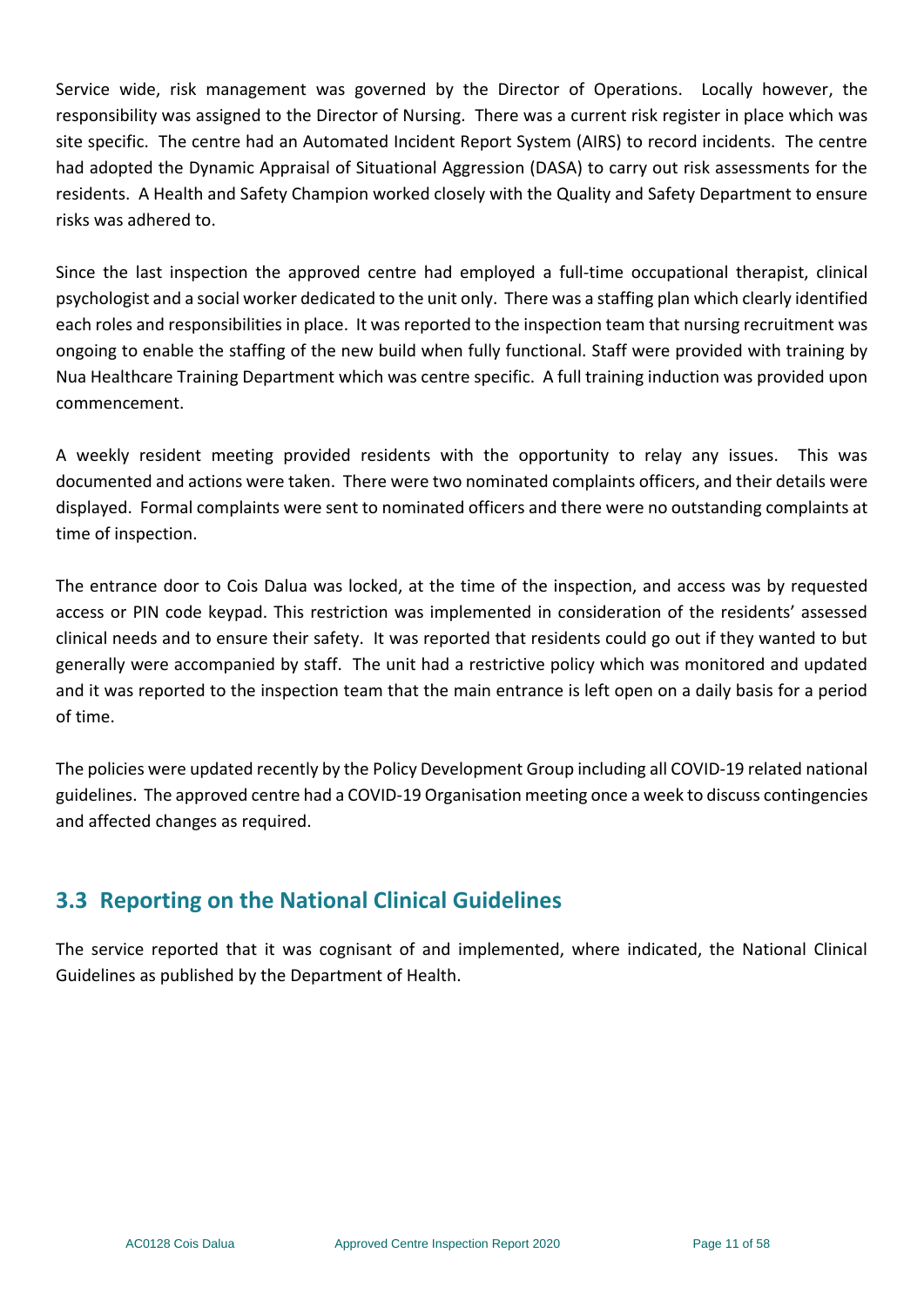# **4.0 Compliance**

# <span id="page-11-0"></span>**4.1 Non-compliant areas on this inspection**

The approved centre opened in June 2018; therefore, there was no inspections in 2016 and 2017. Noncompliant (**X**) areas on this 2020 inspection are detailed below. Also shown is whether the service was compliant (✓) or non-compliant (**X**) in these areas between 2018 and 2020 and the relevant risk rating when the service was non-compliant:

| <b>Regulation/Rule/Act/Code</b>                                                          | <b>Compliance/Risk Rating</b> |      |  |      |      |      |          |
|------------------------------------------------------------------------------------------|-------------------------------|------|--|------|------|------|----------|
|                                                                                          |                               | 2016 |  | 2017 | 2018 | 2019 | 2020     |
| <b>Regulation 19: General Health</b>                                                     |                               |      |  |      |      | High | Low      |
| Code of Practice on Admission, Transfer and<br>Discharge to and from the approved centre |                               |      |  |      |      |      | Moderate |

The approved centre was requested to provide Corrective and Preventative Actions (CAPAs) for areas of noncompliance. These are included in **Appendix 1** of the report.

# <span id="page-11-1"></span>**4.2 Areas that were not applicable on this inspection**

| <b>Regulation/Rule/Code of Practice</b>                                                                                                                   | <b>Details</b>                                                                                                                                                                                                                            |
|-----------------------------------------------------------------------------------------------------------------------------------------------------------|-------------------------------------------------------------------------------------------------------------------------------------------------------------------------------------------------------------------------------------------|
| Regulation 17: Children's Education                                                                                                                       | As the approved centre did not admit children, this<br>regulation was not applicable.                                                                                                                                                     |
| <b>Regulation 3: Mental Health Tribunals</b>                                                                                                              | As no Mental Health Tribunals had been held in the<br>approved centre since the last inspection, this<br>regulation was not applicable.                                                                                                   |
| Rules Governing the Use of Electro-Convulsive<br><b>Therapy</b>                                                                                           | As the approved centre did not provide an ECT<br>service, this rule was not applicable.                                                                                                                                                   |
| <b>Rules Governing the Use of Seclusion</b>                                                                                                               | As the approved centre did not use seclusion, this<br>rule was not applicable.                                                                                                                                                            |
| Rules Governing the Use of Mechanical Means of<br><b>Bodily Restraint</b>                                                                                 | As the approved centre did not use mechanical<br>means of bodily restraint, this rule was not<br>applicable.                                                                                                                              |
| Part 4 of the Mental Health Act 2001: Consent to<br><b>Treatment</b>                                                                                      | As there were no patients in the approved centre<br>for more than three months and in continuous<br>receipt of medication at the time of inspection,<br>Part 4 of the Mental Health Act 2001: Consent to<br>Treatment was not applicable. |
| Code of Practice Relating to Admission of<br>Children Under the Mental Health Act 2001                                                                    | As the approved centre did not admit children, this<br>code of practice was not applicable.                                                                                                                                               |
| Code of Practice on the Use of Electro-Convulsive<br><b>Therapy for Voluntary Patients</b><br>Approved Centre Inspection Report 2020<br>AC0128 Cois Dalua | As the approved centre did not provide an ECT<br>service, this code of practice was not applicable.<br>Page 12 of 58                                                                                                                      |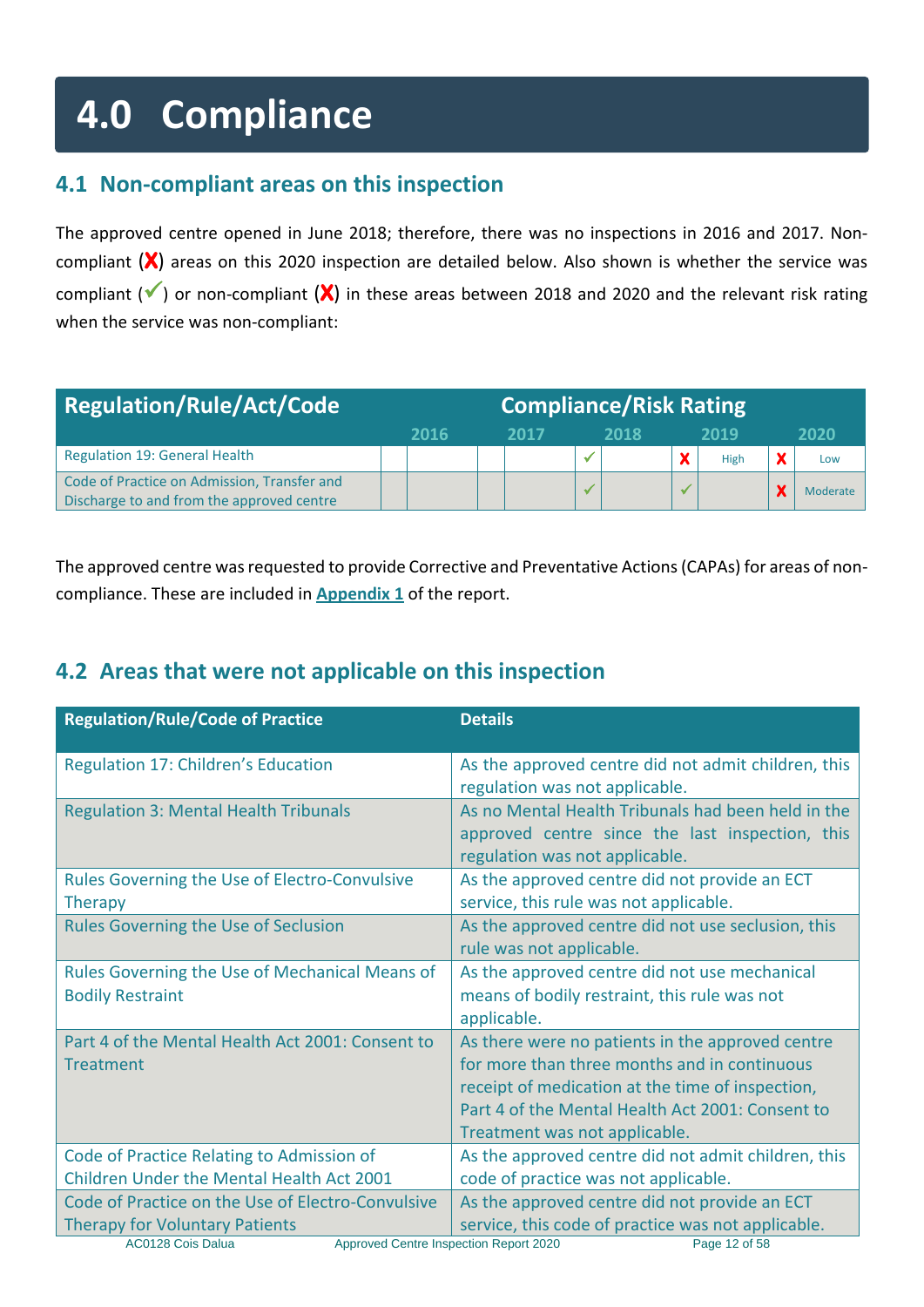# **5.0 Service-user Experience**

The Inspector gives emphasis to the importance of hearing the service users' experience of the approved centre. While previously the inspection team sought to engage with residents face-to-face where possible, this process has changed due to pandemic events and infection control measures. As such, service users' experiences were gathered in the following ways:

- Residents were invited to complete a service user experience questionnaire, which were reviewed by the inspection team in confidence. This was anonymous and used to inform the inspection process.
- Residents could engage with the inspection team over the phone on any matter relating to their care whilst in the approved centre.
- The Irish Advocacy Network (IAN) representative was contacted to obtain residents' feedback about the approved centre.

With the residents' permission, their experience was fed back to the senior management team. The information was used to give a general picture of residents' experience of the approved centre as outlined below.

The inspection team spoke to two residents informally and they were very positive about the service. Eight questionnaires were returned from residents and were rated between three and ten on the overall experience of care and treatment, mostly on the upper range on a scale of one to ten. One questionnaire was rated three, one rated five, four was rated seven and two rated ten.

Three questionnaires indicated that they only 'sometimes' were involved in setting goals for their individual care plan.

One questionnaire had 'sometimes' written for how happy they were when staff talk to them.

Although information about advocacy services was evident, no input was noted.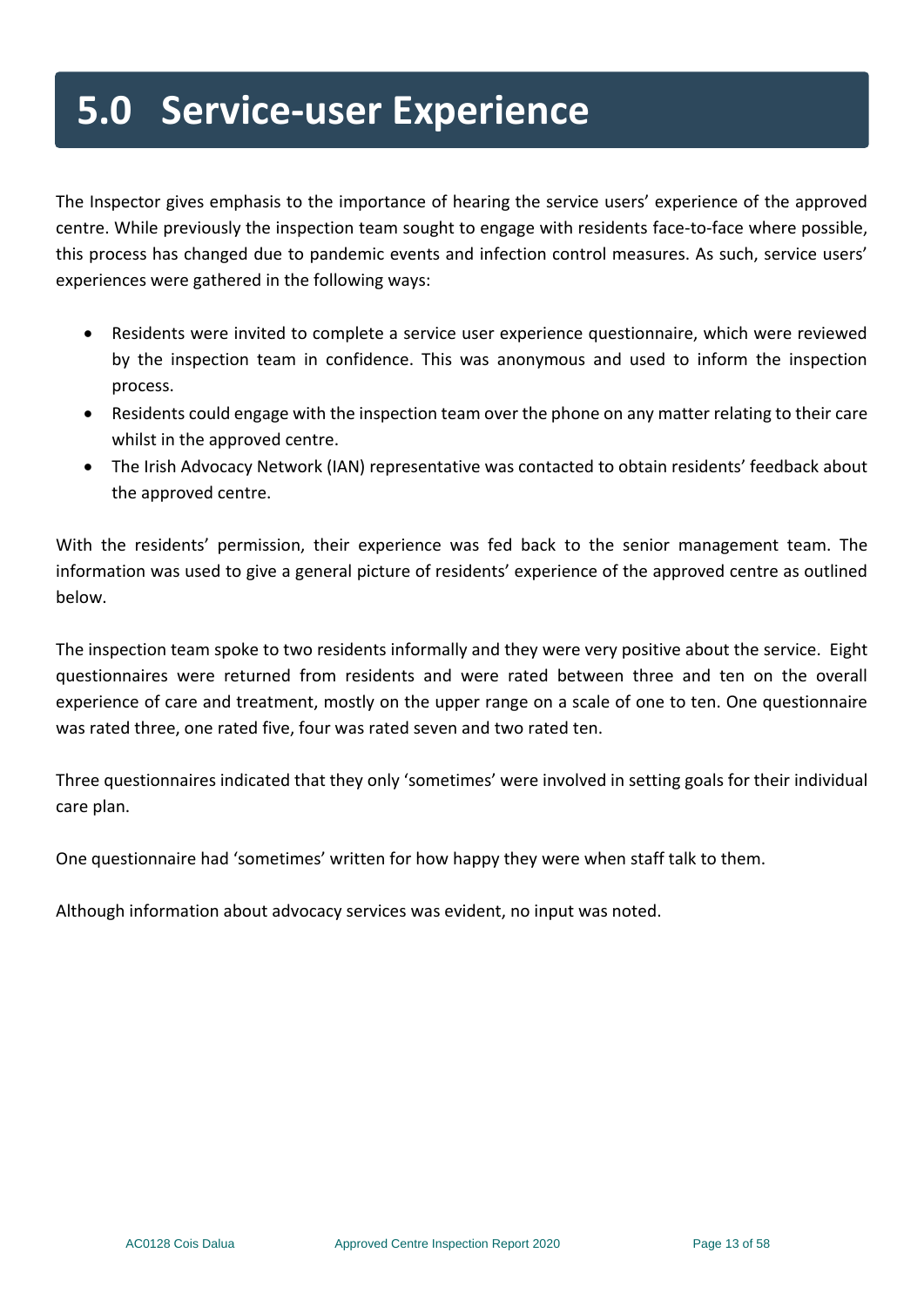# **6.0 Feedback Meeting**

A feedback meeting was facilitated prior to the conclusion of the inspection. This was attended by the inspection team and the following representatives of the service:

- ➢ Consultant Psychiatrist
- ➢ Director of Operations
- ➢ Director of Nursing
- ➢ Assistant Director of Nursing
- ➢ Psychologist
- ➢ Occupational Therapist
- ➢ Mental Health Act Administrator

The inspection team outlined the initial findings of the inspection process and provided the opportunity for the service to offer any corrections or clarifications deemed appropriate.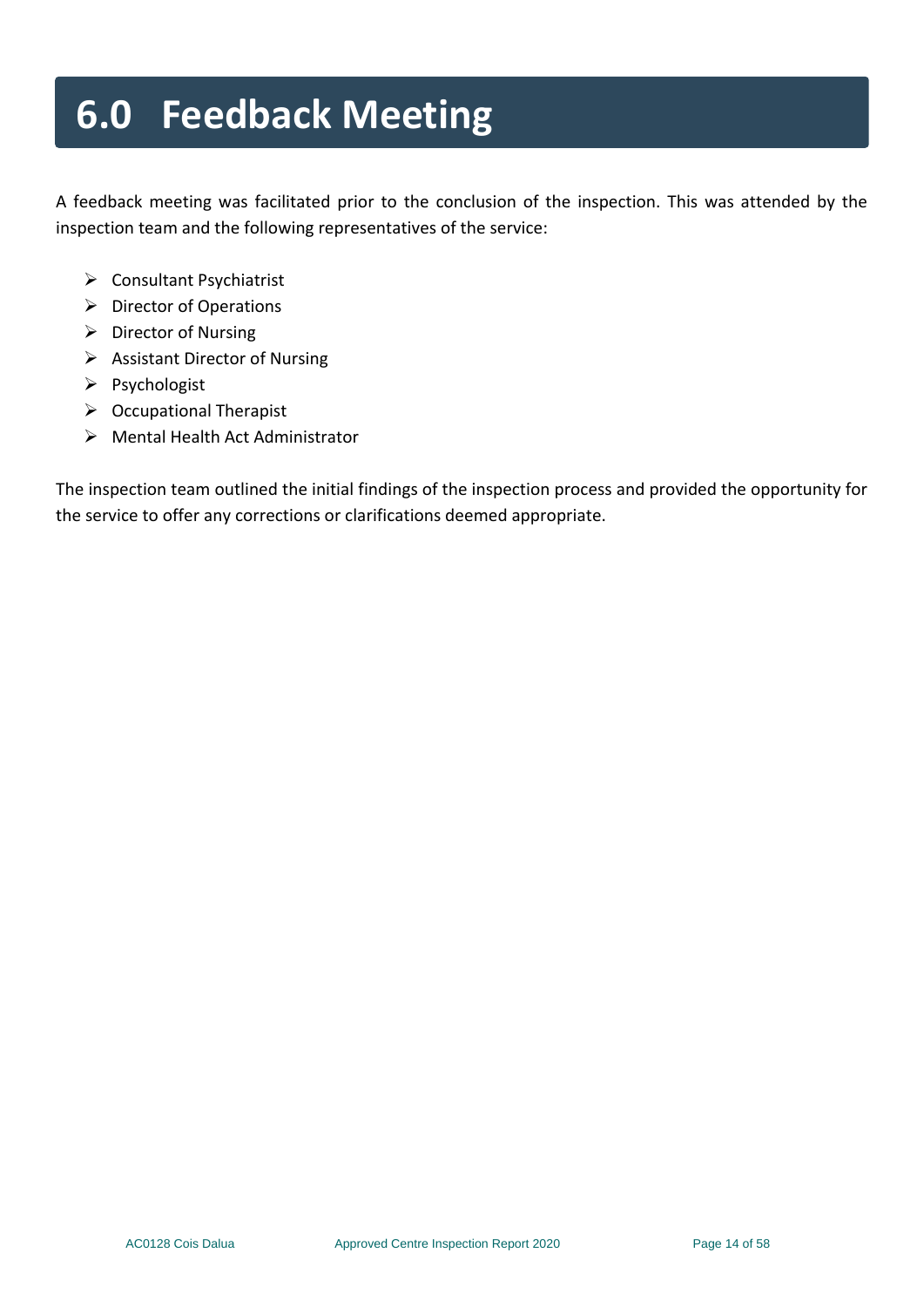# **7.0 Inspection Findings – Regulations**

# EVIDENCE OF COMPLIANCE WITH REGULATIONS UNDER MENTAL HEALTH ACT 2001 SECTION 52 (d)

The following regulations are not applicable

Regulation 1: Citation Regulation 2: Commencement and Regulation Regulation 3: Definitions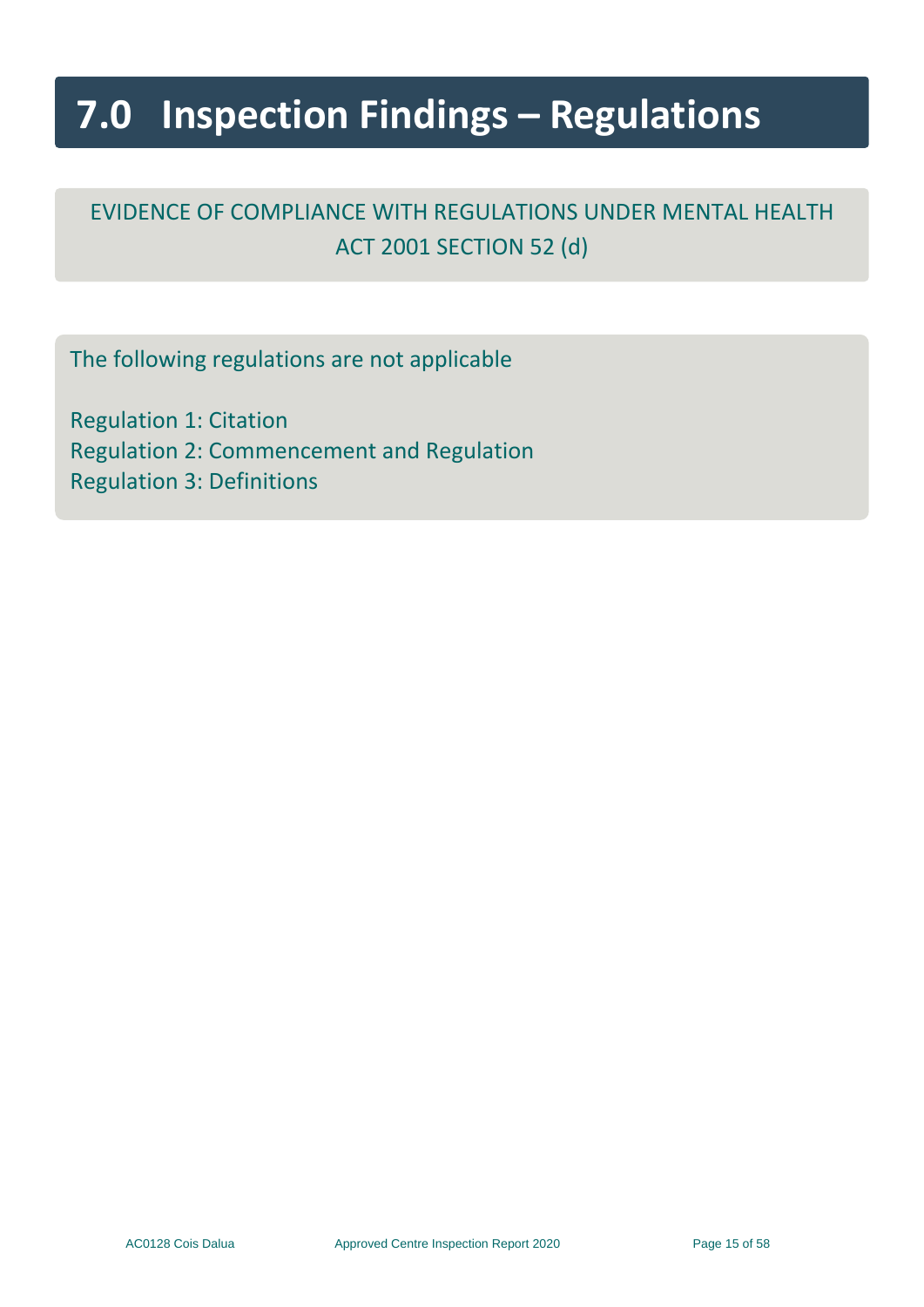#### **Regulation 4: Identification of Residents**

### **COMPLIANT**

The registered proprietor shall make arrangements to ensure that each resident is readily identifiable by staff when receiving medication, health care or other services.

#### **INSPECTION FINDINGS**

Each resident was easily identifiable by staff when receiving medication, health care and other services. A minimum of two resident identifiers appropriate to the resident group profile were used. The approved centre used name, photograph, medical record number, and date of birth of each resident as identifiers. The identifiers, detailed in each resident's clinical file, were checked when staff administered medications, undertook medical investigations, and provided other health care services. An appropriate resident identifier was used prior to the provision of therapeutic services and programmes.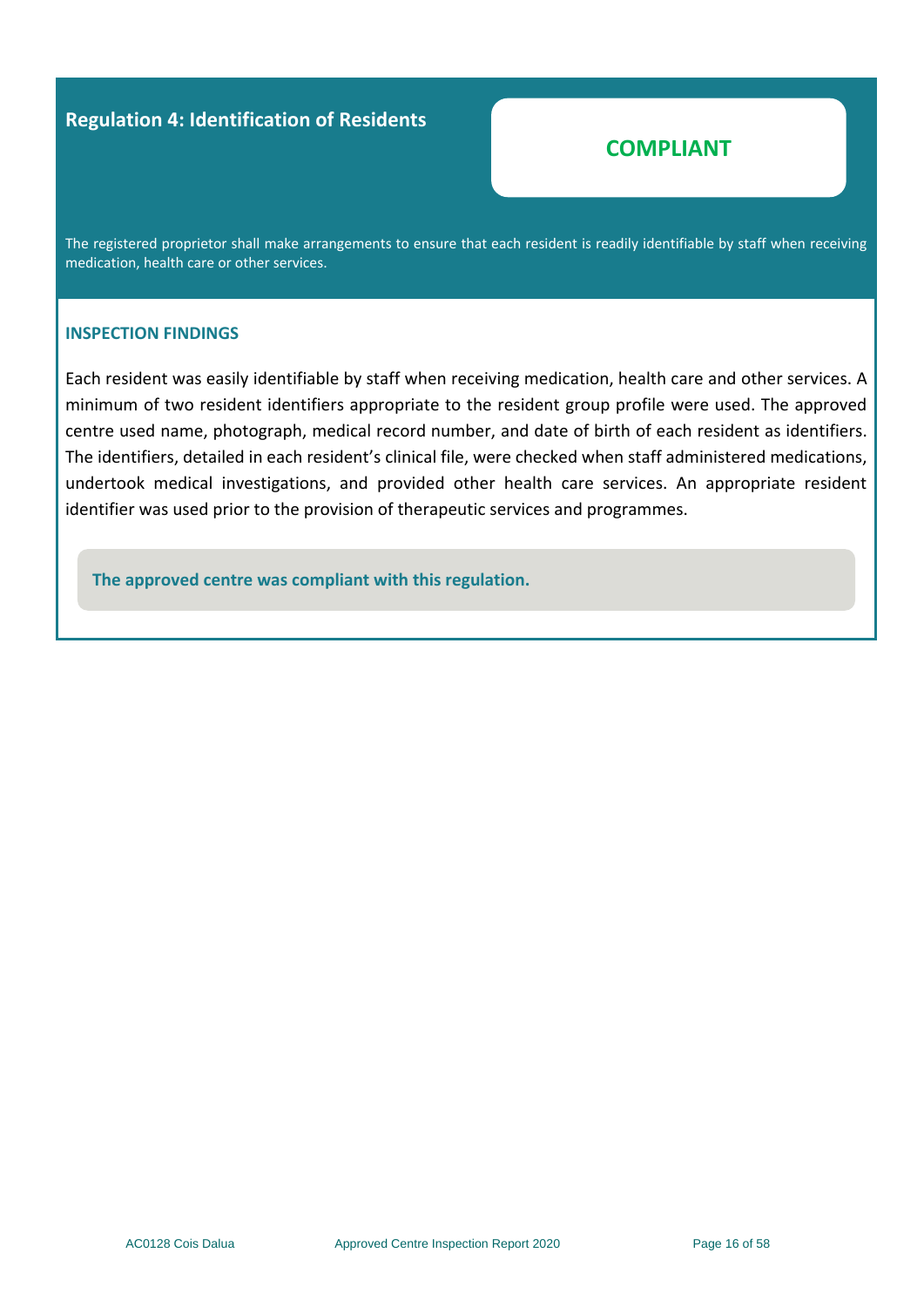#### **Regulation 5: Food and Nutrition**

## **COMPLIANT**

(1) The registered proprietor shall ensure that residents have access to a safe supply of fresh drinking water.

(2) The registered proprietor shall ensure that residents are provided with food and drink in quantities adequate for their needs, which is properly prepared, wholesome and nutritious, involves an element of choice and takes account of any special dietary requirements and is consistent with each resident's individual care plan.

#### **INSPECTION FINDINGS**

Residents were provided with a variety of wholesome and nutritious food options within the approved centre's menus. Food was properly prepared and comprised of servings from different food groups as per the Food Pyramid. They were provided with at least two choices for meals. Residents had sufficient supplies of safe and fresh drinking water in easily accessible locations throughout the approved centre. The needs of residents identified as having special nutritional and dietary requirements were assessed where necessary, and in the resident's individual care plan. Residents had access to a dietitian and speech and language therapy, if required.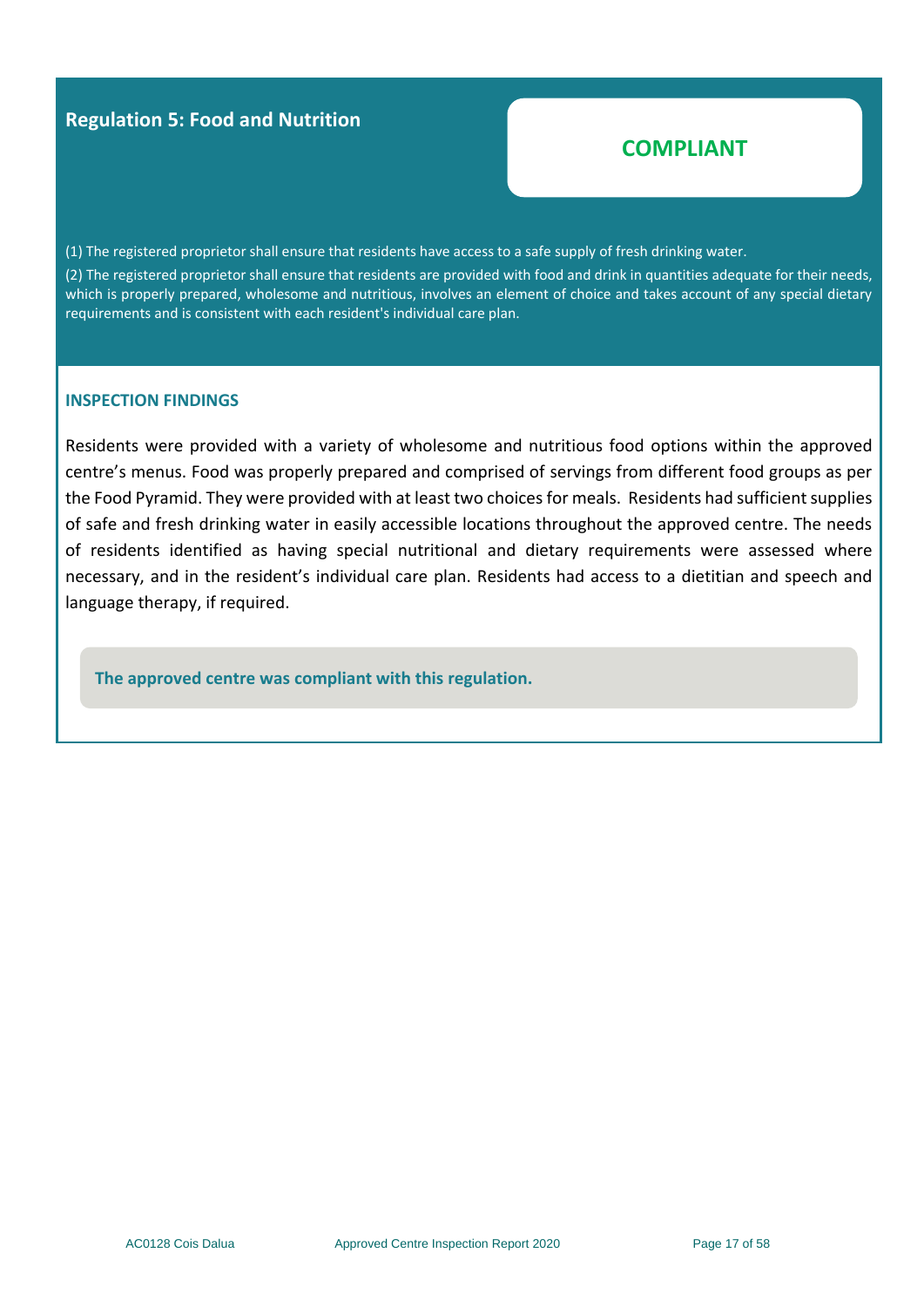#### **Regulation 6: Food Safety**

# **COMPLIANT**

#### (1) The registered proprietor shall ensure:

(a) the provision of suitable and sufficient catering equipment, crockery and cutlery

(b) the provision of proper facilities for the refrigeration, storage, preparation, cooking and serving of food, and

(c) that a high standard of hygiene is maintained in relation to the storage, preparation and disposal of food and related refuse.

(2) This regulation is without prejudice to:

(a) the provisions of the Health Act 1947 and any regulations made thereunder in respect of food standards (including labelling) and safety;

(b) any regulations made pursuant to the European Communities Act 1972 in respect of food standards (including labelling) and safety; and

(c) the Food Safety Authority of Ireland Act 1998.

#### **INSPECTION FINDINGS**

There was appropriate and adequate catering equipment, crockery, and cutlery to suit the needs of residents. There were proper facilities for the refrigeration, storage, preparation, cooking, and serving of food. Hygiene was maintained to support food safety requirements.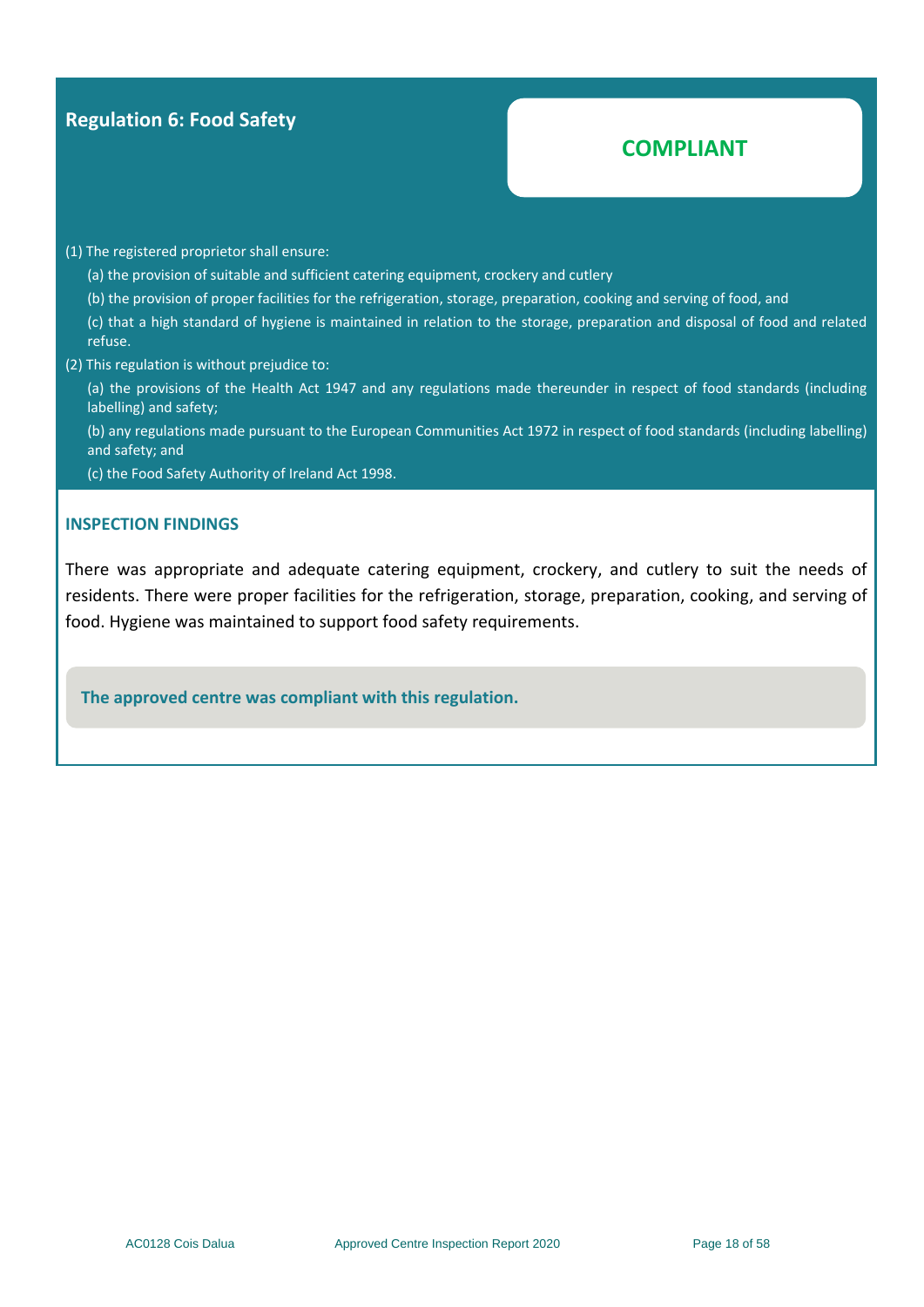#### **Regulation 7: Clothing**

#### **COMPLIANT**

The registered proprietor shall ensure that:

(1) when a resident does not have an adequate supply of their own clothing the resident is provided with an adequate supply of appropriate individualised clothing with due regard to his or her dignity and bodily integrity at all times; (2) night clothes are not worn by residents during the day, unless specified in a resident's individual care plan.

#### **INSPECTION FINDINGS**

Residents did not wear nightclothes during the day, unless otherwise specified in their individual care plan. Residents were supported to keep and use their personal individualised clothing, which was adequate in supply. The approved centre did not keep a stock of emergency clothing due to all admission being pre-planned and residents arrived to the approved centre with sufficient personal clothing. Funds were available to purchase clothing for residents should the need arise.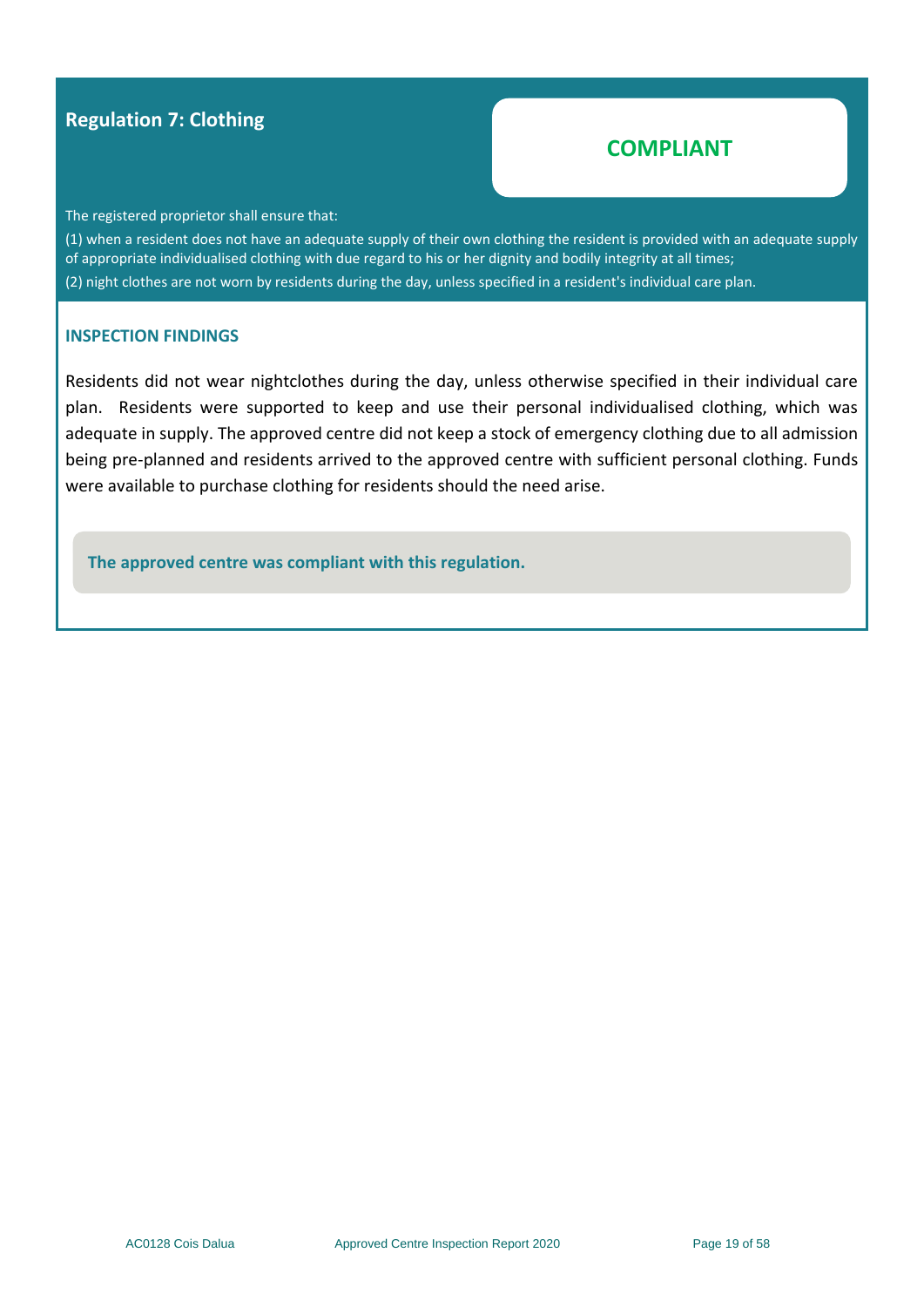#### **Regulation 8: Residents' Personal Property and Possessions**

#### **COMPLIANT**

(1) For the purpose of this regulation "personal property and possessions" means the belongings and personal effects that a resident brings into an approved centre; items purchased by or on behalf of a resident during his or her stay in an approved centre; and items and monies received by the resident during his or her stay in an approved centre.

(2) The registered proprietor shall ensure that the approved centre has written operational policies and procedures relating to residents' personal property and possessions.

(3) The registered proprietor shall ensure that a record is maintained of each resident's personal property and possessions and is available to the resident in accordance with the approved centre's written policy.

(4) The registered proprietor shall ensure that records relating to a resident's personal property and possessions are kept separately from the resident's individual care plan.

(5) The registered proprietor shall ensure that each resident retains control of his or her personal property and possessions except under circumstances where this poses a danger to the resident or others as indicated by the resident's individual care plan.

(6) The registered proprietor shall ensure that provision is made for the safe-keeping of all personal property and possessions.

#### **INSPECTION FINDINGS**

The approved centre had a written operational policy and procedures detailing the processes for managing residents' personal property and possessions. The policy was last reviewed in August 2020.

Residents' personal property and possessions were safeguarded when the approved centre assumed responsibility for them. The approved centre maintained a signed property checklist detailing each residents' personal property and possessions. The property checklist was kept separate from the resident's individual care plan (ICP).

Residents were supported to manage their own property, unless this posed a danger to the resident or others, as indicated in their ICP. Residents could bring in personal possessions, as agreed with staff, on admission. The approved centre had secure facilities, including a resident safe in the administration office, for the safe-keeping of residents' valuables.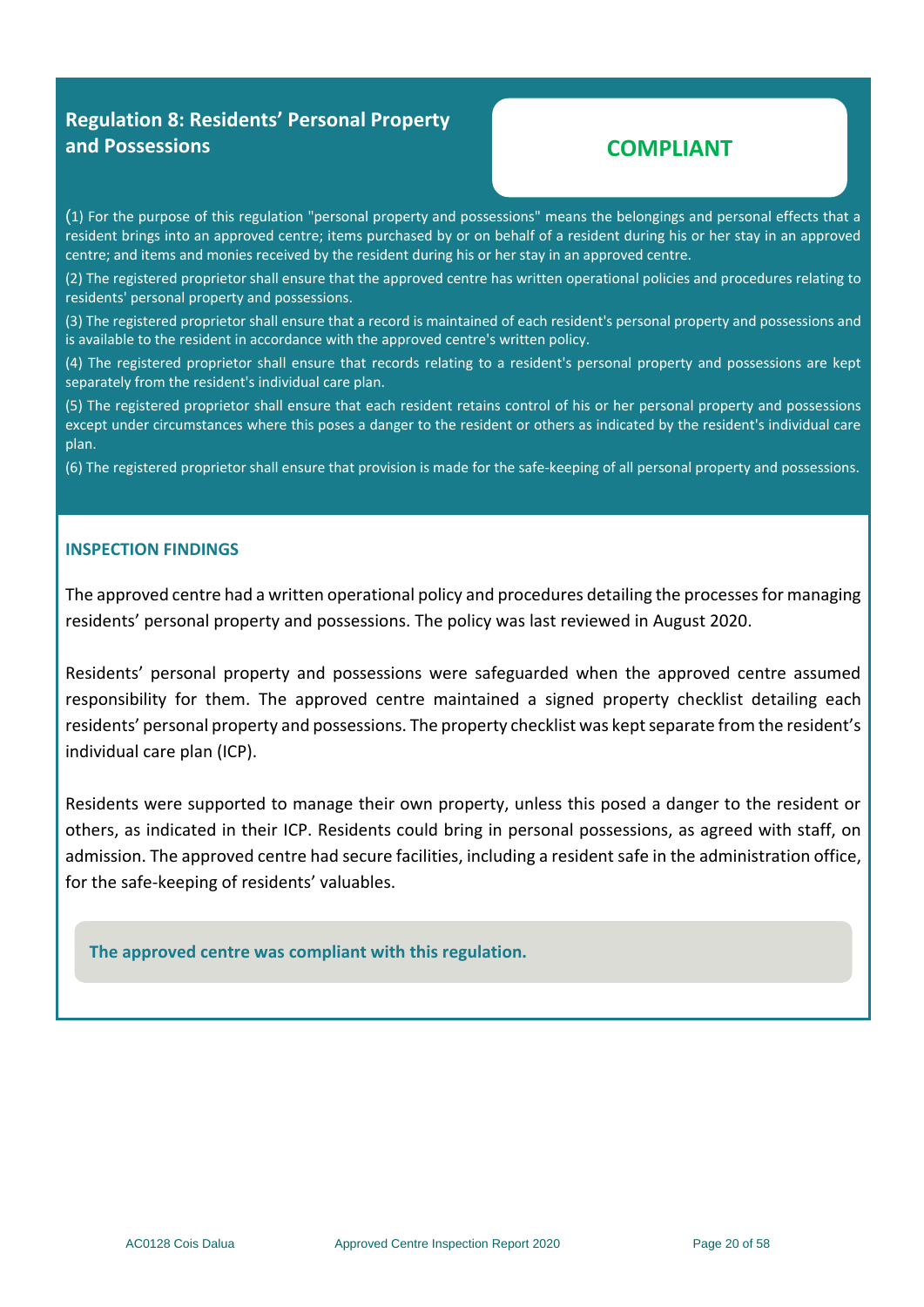#### **Regulation 9: Recreational Activities**

#### **COMPLIANT**

The registered proprietor shall ensure that an approved centre, insofar as is practicable, provides access for residents to appropriate recreational activities.

#### **INSPECTION FINDINGS**

Residents had access to a range of appropriate recreational activities during the weekdays and at the weekend. The activities available in the approved centre included TV, music, quizzes, outings, badminton, baking, arts, walking, shopping, newspaper reading and relaxation.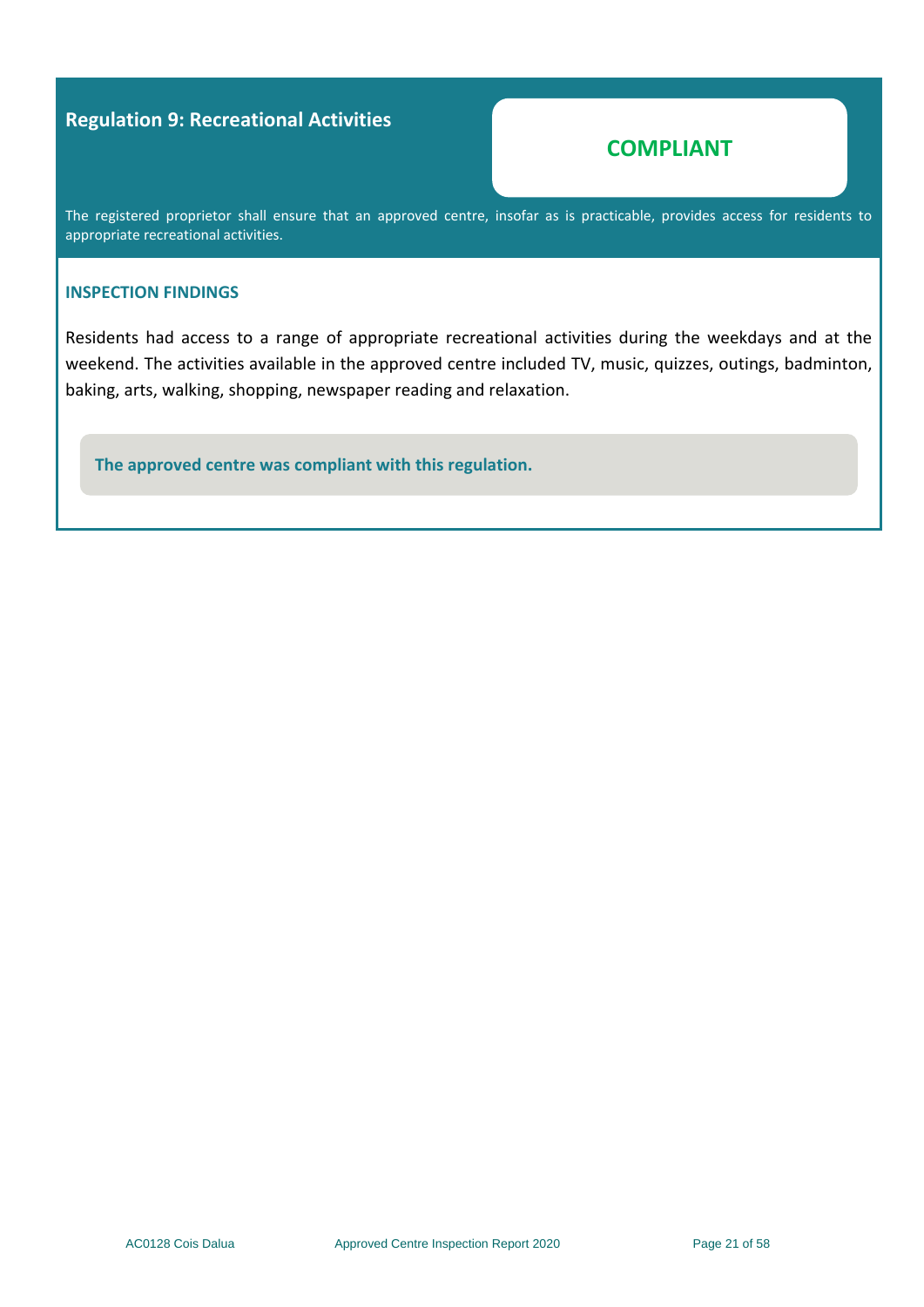# **Regulation 10: Religion**

### **COMPLIANT**

The registered proprietor shall ensure that residents are facilitated, insofar as is reasonably practicable, in the practice of their religion.

#### **INSPECTION FINDINGS**

Residents' rights to practice religion were facilitated within the approved centre insofar as was practicable.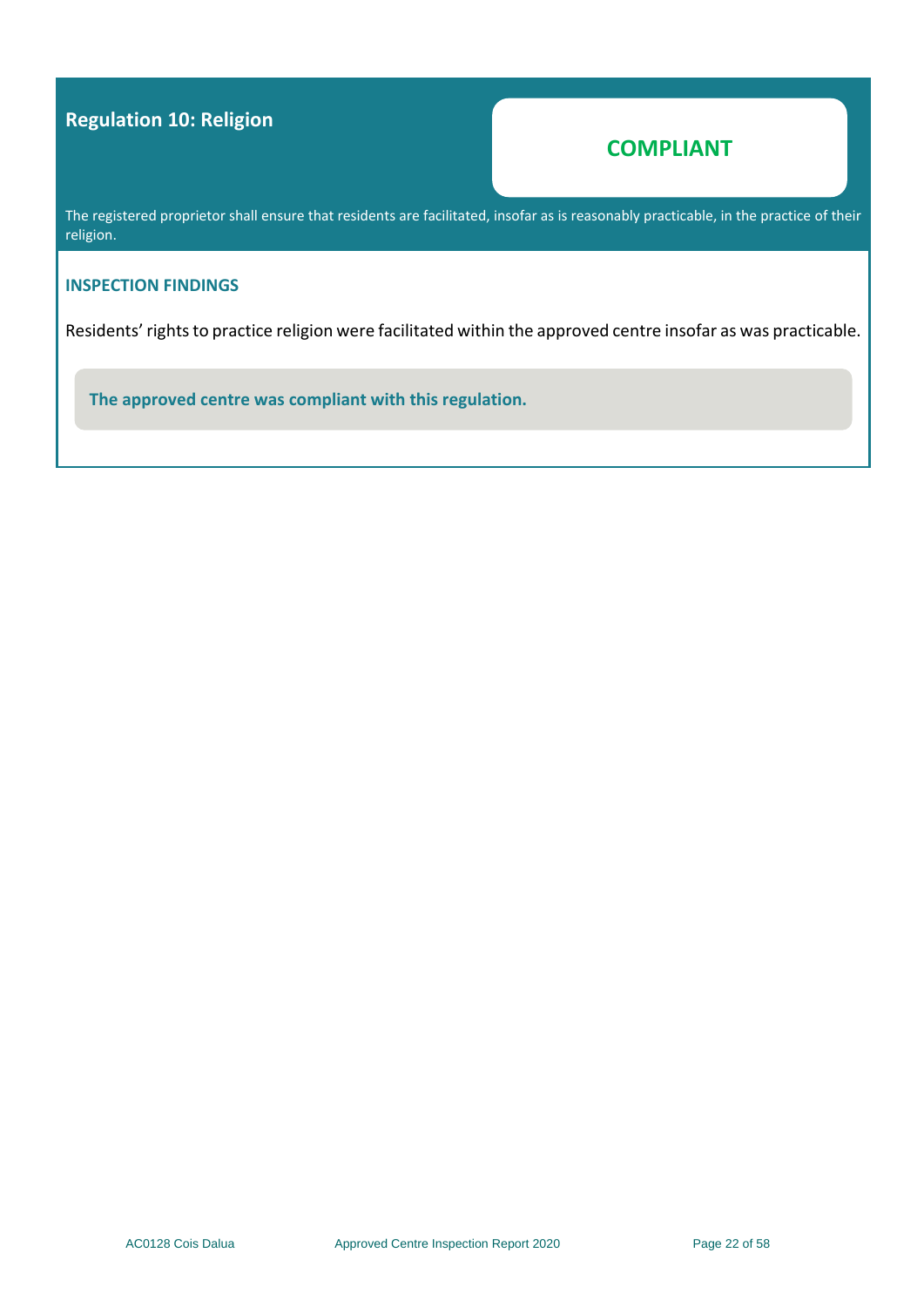#### **Regulation 11: Visits**

#### **COMPLIANT**

(1) The registered proprietor shall ensure that appropriate arrangements are made for residents to receive visitors having regard to the nature and purpose of the visit and the needs of the resident.

(2) The registered proprietor shall ensure that reasonable times are identified during which a resident may receive visits.

(3) The registered proprietor shall take all reasonable steps to ensure the safety of residents and visitors.

(4) The registered proprietor shall ensure that the freedom of a resident to receive visits and the privacy of a resident during visits are respected, in so far as is practicable, unless indicated otherwise in the resident's individual care plan.

(5) The registered proprietor shall ensure that appropriate arrangements and facilities are in place for children visiting a resident.

(6) The registered proprietor shall ensure that an approved centre has written operational policies and procedures for visits.

#### **INSPECTION FINDINGS**

There was a written operational policy and procedures in relation to visits. The policy was last reviewed in August 2020. Visitors were not permitted to come to the approved centre at the time of the inspection due to COVID-19 restrictions.

A separate visitor room was available where private visits could take place in non-Covid-19 times, unless there was an identified risk to the resident, an identified risk to others, or a health and safety risk. Appropriate steps were taken to ensure the safety of residents and visitors during visits. The visiting rooms were suitable for children visiting residents.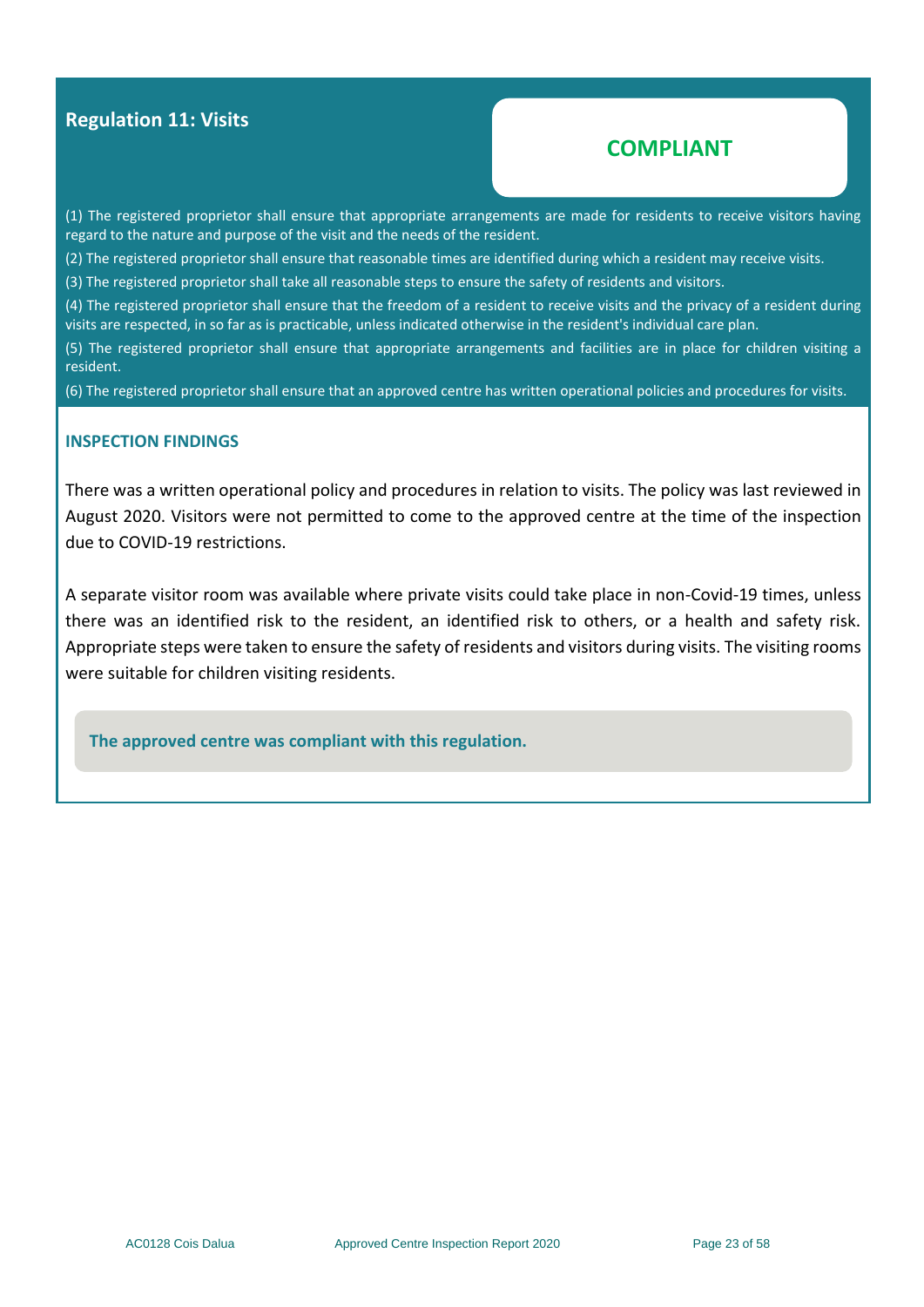#### **Regulation 12: Communication**

#### **COMPLIANT**

(1) Subject to subsections (2) and (3), the registered proprietor and the clinical director shall ensure that the resident is free to communicate at all times, having due regard to his or her wellbeing, safety and health.

(2) The clinical director, or a senior member of staff designated by the clinical director, may only examine incoming and outgoing communication if there is reasonable cause to believe that the communication may result in harm to the resident or to others.

(3) The registered proprietor shall ensure that the approved centre has written operational policies and procedures on communication.

(4) For the purposes of this regulation "communication" means the use of mail, fax, email, internet, telephone or any device for the purposes of sending or receiving messages or goods.

#### **INSPECTION FINDINGS**

The approved centre had a written operational policy and procedures in relation to resident communication. The policy was last reviewed in July 2020. Residents had access to mail, fax, Wi-Fi Internet and the telephone. Residents had their own mobile phones. The approved centre supplied two iPad's for residents' use, which were supplied while COVID-19 visiting restrictions took place. Individual risk assessments were completed for residents, as deemed appropriate, in relation to any risks associated with their external communication and this was documented in the individual care plan. The Clinical Director or senior staff member designated by the clinical director only examined incoming and outgoing resident communication if there was reasonable cause to believe the communication may result in harm to the resident or to others.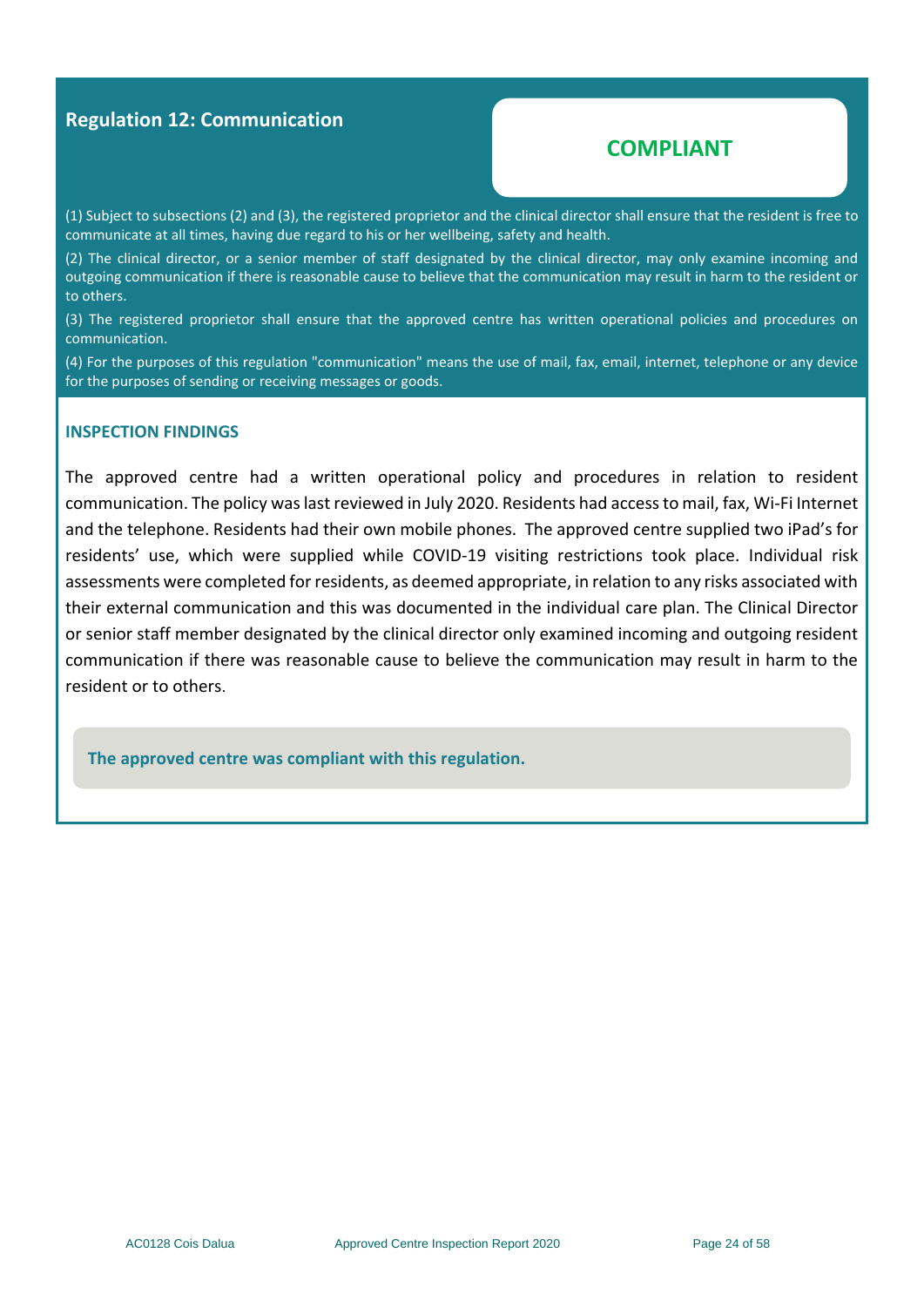#### **Regulation 13: Searches**

#### **COMPLIANT**

(1) The registered proprietor shall ensure that the approved centre has written operational policies and procedures on the searching of a resident, his or her belongings and the environment in which he or she is accommodated.

(2) The registered proprietor shall ensure that searches are only carried out for the purpose of creating and maintaining a safe and therapeutic environment for the residents and staff of the approved centre.

(3) The registered proprietor shall ensure that the approved centre has written operational policies and procedures for carrying out searches with the consent of a resident and carrying out searches in the absence of consent.

(4) Without prejudice to subsection (3) the registered proprietor shall ensure that the consent of the resident is always sought.

(5) The registered proprietor shall ensure that residents and staff are aware of the policy and procedures on searching.

(6) The registered proprietor shall ensure that there is be a minimum of two appropriately qualified staff in attendance at all times when searches are being conducted.

(7) The registered proprietor shall ensure that all searches are undertaken with due regard to the resident's dignity, privacy and gender.

(8) The registered proprietor shall ensure that the resident being searched is informed of what is happening and why.

(9) The registered proprietor shall ensure that a written record of every search is made, which includes the reason for the search.

(10) The registered proprietor shall ensure that the approved centre has written operational policies and procedures in relation to the finding of illicit substances.

#### **INSPECTION FINDINGS**

The approved centre had a written operational policy and procedures in relation to the implementation of resident searches. The policy was last reviewed in August 2020. The policy addressed all of the requirements of the regulation*,* including the following:

- The management and application of searches of a resident, his or her belongings, and the environment in which he or she is accommodated.
- The consent requirements of a resident regarding searches and the process for carrying out searches in the absence of consent.
- The process for dealing with illicit substances uncovered during a search.

The resident search policy and procedure was communicated to all residents. Searches were only conducted for the purpose of creating and maintaining a safe and therapeutic environment for residents and staff. The clinical file of one resident who was searched was inspected. The resident's consent was sought and documented, prior to the search taking place. Risk had been assessed prior to the search of the resident. The resident was informed by the person implementing the search of what was happening during a search and why. There was a minimum of two clinical staff in attendance at all times when the search was being conducted. The search was implemented with due regard to the resident's dignity and privacy. One of the staff members who conducted one of the searches was of the same gender as the resident being searched. Policy requirements were implemented when illicit substances were found as a result of a search.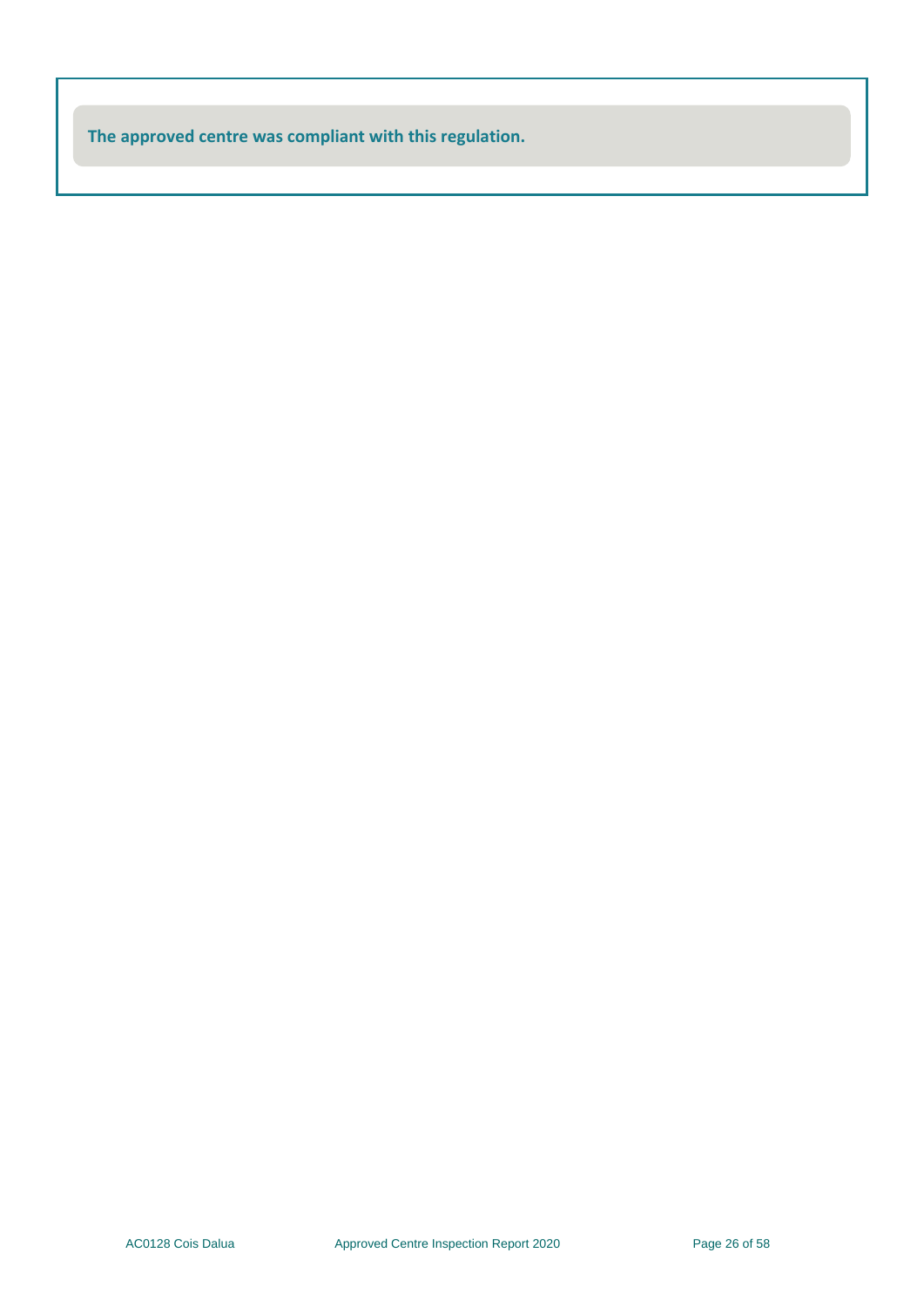#### **Regulation 14: Care of the Dying**

### **COMPLIANT**

(1) The registered proprietor shall ensure that the approved centre has written operational policies and protocols for care of residents who are dying.

(2) The registered proprietor shall ensure that when a resident is dying:

(a) appropriate care and comfort are given to a resident to address his or her physical, emotional, psychological and spiritual needs;

- (b) in so far as practicable, his or her religious and cultural practices are respected;
- (c) the resident's death is handled with dignity and propriety, and;
- (d) in so far as is practicable, the needs of the resident's family, next-of-kin and friends are accommodated.
- (3) The registered proprietor shall ensure that when the sudden death of a resident occurs:
	- (a) in so far as practicable, his or her religious and cultural practices are respected;
	- (b) the resident's death is handled with dignity and propriety, and;
	- (c) in so far as is practicable, the needs of the resident's family, next-of-kin and friends are accommodated.

(4) The registered proprietor shall ensure that the Mental Health Commission is notified in writing of the death of any resident of the approved centre, as soon as is practicable and in any event, no later than within 48 hours of the death occurring.

(5) This Regulation is without prejudice to the provisions of the Coroners Act 1962 and the Coroners (Amendment) Act 2005.

#### **INSPECTION FINDINGS**

The approved centre had a written operational policy and procedure in place in relation to the processes in place for end of life care. The policy was last reviewed in August 2020. As there had been no deaths in the approved centre since the last inspection, compliance against this regulation was only assessed under the policy aspect (section 1) of this regulation.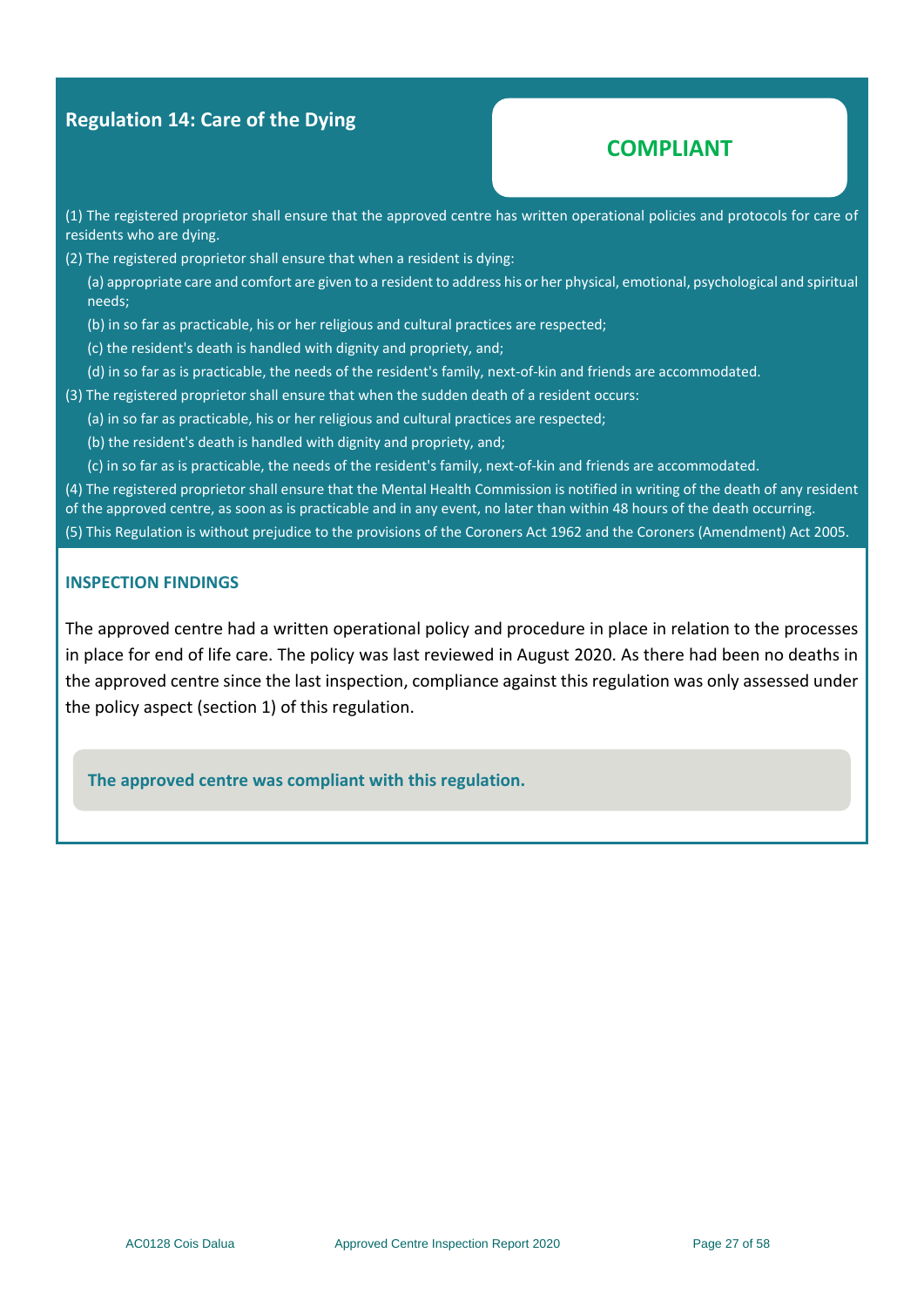#### **Regulation 15: Individual Care Plan**

### **COMPLIANT**

The registered proprietor shall ensure that each resident has an individual care plan.

[Definition of an individual care plan:"... a documented set of goals developed, regularly reviewed and updated by the resident's multi-disciplinary team, so far as practicable in consultation with each resident. The individual care plan shall specify the treatment and care required which shall be in accordance with best practice, shall identify necessary resources and shall specify appropriate goals for the resident. For a resident who is a child, his or her individual care plan shall include education requirements. The individual care plan shall be recorded in the one composite set of documentation".]

#### **INSPECTION FINDINGS**

Each resident had an individual care plan (ICP). Five ICPs were inspected. All ICPs were recorded in the one composite set of documentation. Each resident had been assessed at admission by the admitting clinician and an ICP was established. The ICPs were then developed by the multi-disciplinary team (MDT) following a comprehensive assessment, as soon as was possible but within seven days of admission. All ICPs inspected evidenced resident involvement. The resident's family or representative were involved in the development of ICPs as appropriate.

The ICPs identified appropriate goals, appropriate care and treatment, and interventions. All ICPs specified the resources required to provide the care and treatment identified, including the frequency and responsibilities for implementing the care and treatment. The MDTs reviewed care plans every three months, and sooner than 3 months if necessary. The ICPs were updated following review, as indicated by the residents' changing needs, condition, circumstances and goals; this was documented.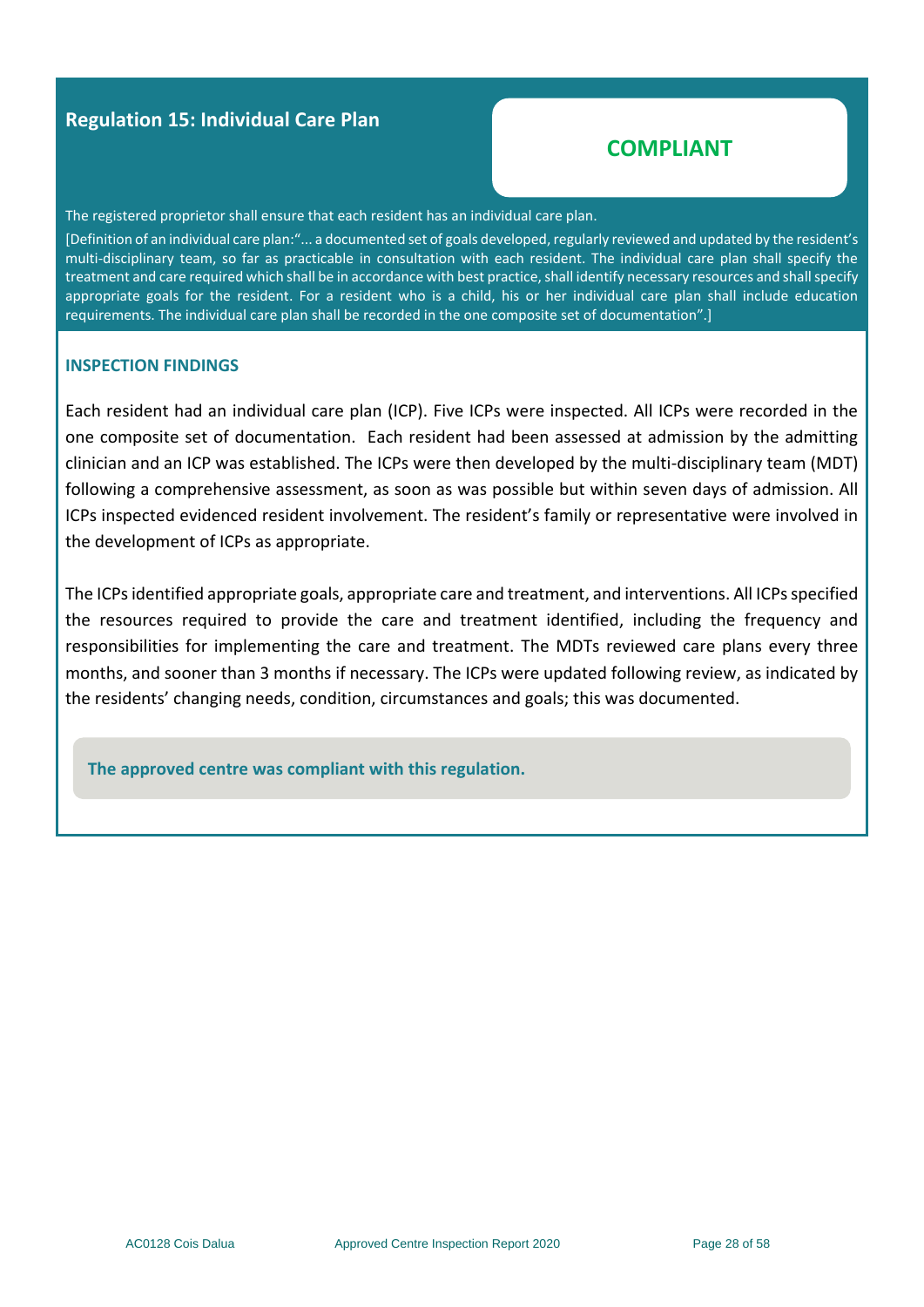### **Regulation 16: Therapeutic Services and Programmes**

# **COMPLIANT**

(1) The registered proprietor shall ensure that each resident has access to an appropriate range of therapeutic services and programmes in accordance with his or her individual care plan.

(2) The registered proprietor shall ensure that programmes and services provided shall be directed towards restoring and maintaining optimal levels of physical and psychosocial functioning of a resident.

#### **INSPECTION FINDINGS**

The therapeutic services and programmes provided by the approved centre were appropriate and met the needs of the residents, as documented in the residents' individual care plans (ICPs). The therapeutic services and programmes provided by the approved centre were directed towards restoring and maintaining optimal levels of physical and psychosocial functioning of a resident.

At the time of the inspection, Cois Dalua had a fulltime social worker, occupational therapist and psychologist. During the COVID-19 lockdown the allied health team used Microsoft Teams online platform, and the phone to keep in touch with the staff and to deliver sessions to the residents. Since June 2020 the allied health team had resumed 1:1 and group sessions using public health guidelines.

Where a resident required a therapeutic service or programme that was not provided internally such as dietetics and speech and language therapy, the approved centre arranged for the service to be provided by an approved, qualified health professional in an appropriate location.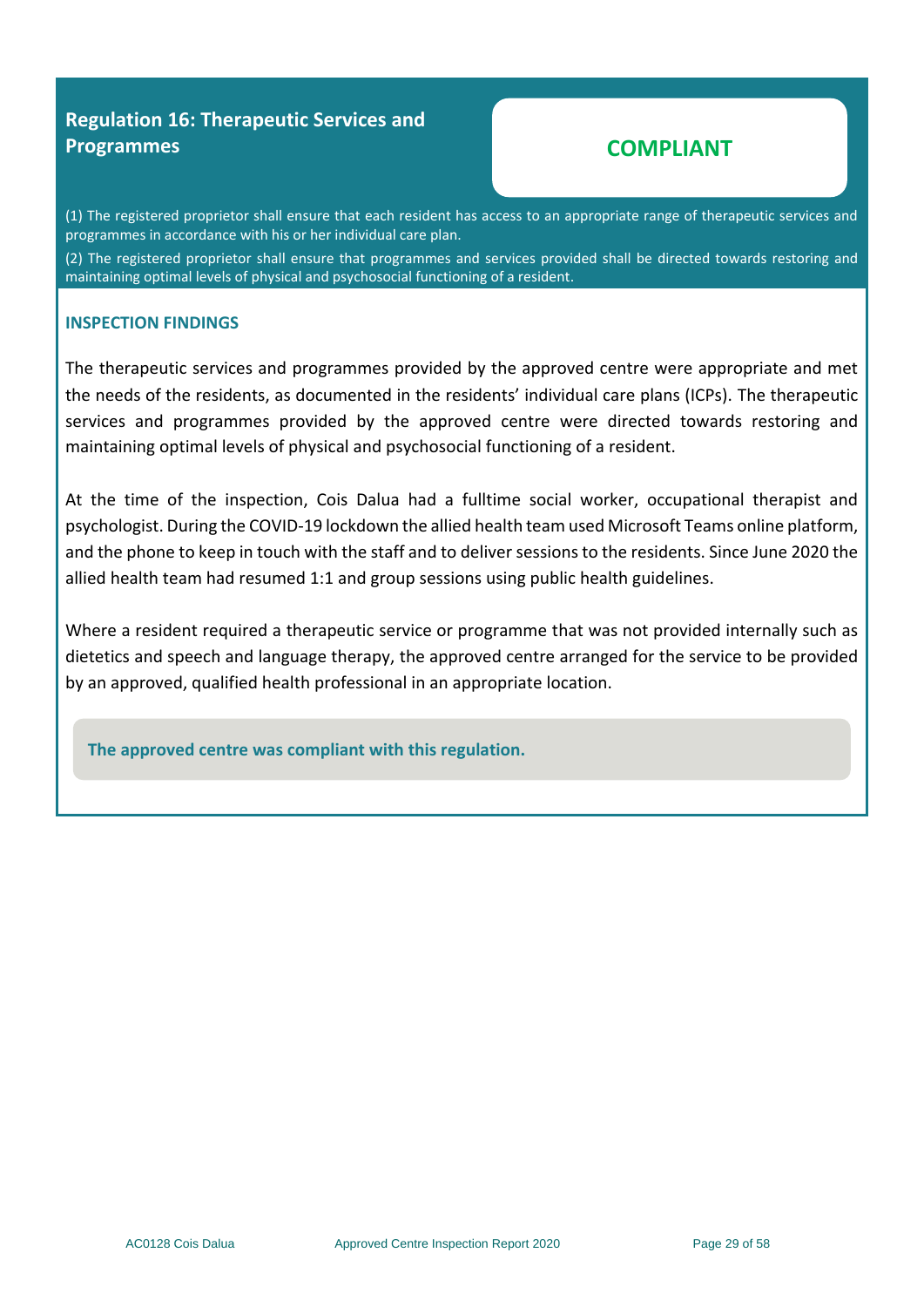#### **Regulation 18: Transfer of Residents**

#### **COMPLIANT**

(1) When a resident is transferred from an approved centre for treatment to another approved centre, hospital or other place, the registered proprietor of the approved centre from which the resident is being transferred shall ensure that all relevant information about the resident is provided to the receiving approved centre, hospital or other place.

(2) The registered proprietor shall ensure that the approved centre has a written policy and procedures on the transfer of residents.

#### **INSPECTION FINDINGS**

The approved centre had a written operational policy and procedures on the transfer of residents. The policy was last reviewed in July 2020. As no resident had been transferred from the approved centre since the last inspection, the approved centre was only assessed under the policy aspect (section 2) of this regulation.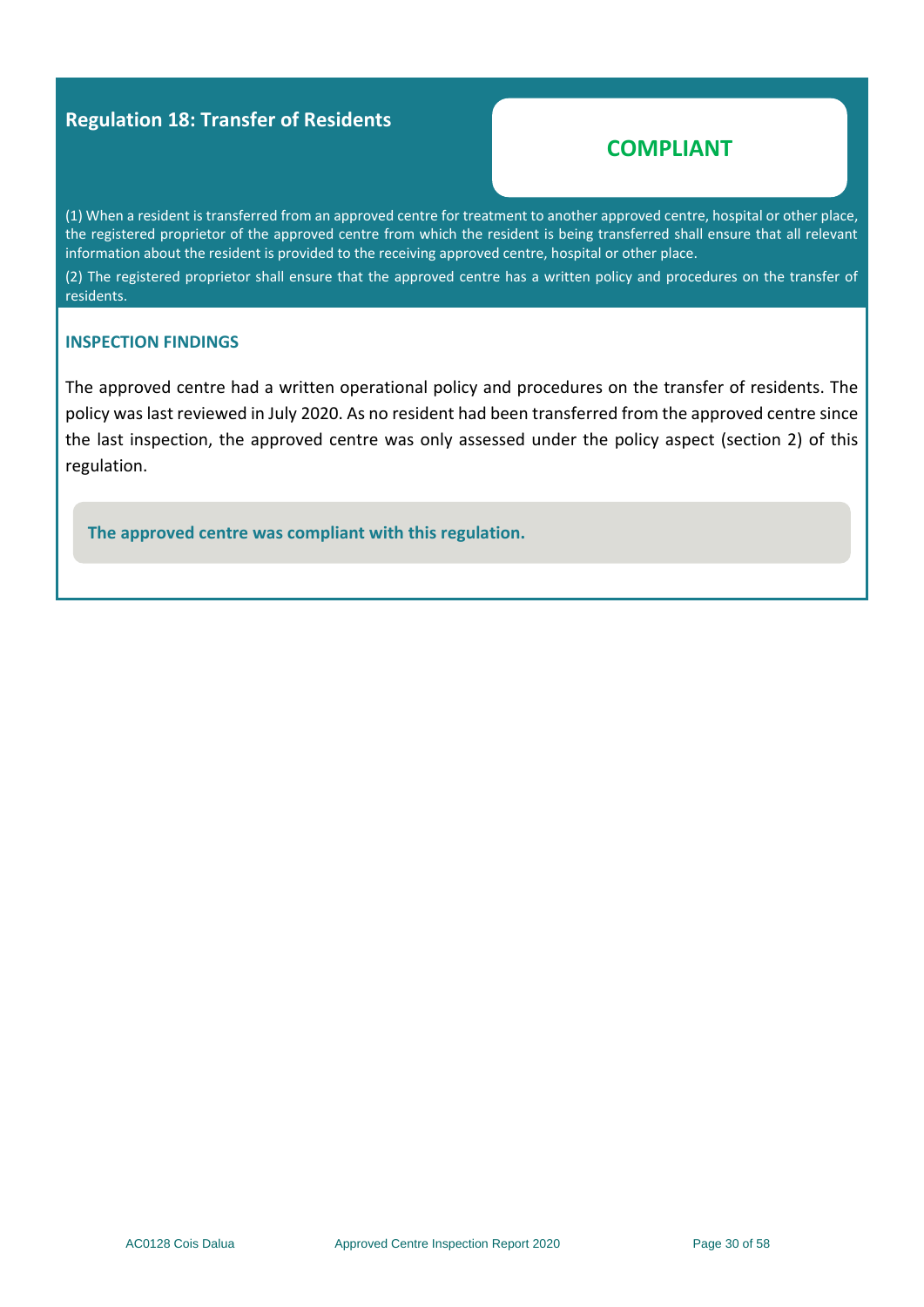#### **Regulation 19: General Health**

#### **NON-COMPLIANT**

**Risk Rating LOW**

#### (1) The registered proprietor shall ensure that:

(a) adequate arrangements are in place for access by residents to general health services and for their referral to other health services as required:

(b) each resident's general health needs are assessed regularly as indicated by his or her individual care plan and in any event not less than every six months, and;

(c) each resident has access to national screening programmes where available and applicable to the resident.

(2) The registered proprietor shall ensure that the approved centre has written operational policies and procedures for responding to medical emergencies.

#### **INSPECTION FINDINGS**

The approved centre had a general health policy and procedures for responding to medical emergencies. The policy was last reviewed in July 2020. The approved centre had an emergency resuscitation trolley and staff had access at all times to an Automated External Defibrillator (AED). Emergency equipment was checked weekly. Records were available of any medical emergency within the approved centre and the care provided.

Registered medical practitioners assessed residents' general health needs at admission and when indicated by the residents' specific needs. The clinical files of three residents who had been in the approved centre for more than six months were inspected; each of the three residents had received a sixmonthly general health assessment. Residents received appropriate general health care interventions in line with individual care plans.

The six-monthly general health assessment documented a physical examination, family or personal history, blood pressure, smoking status, dental health, nutritional status, a medication review, and body mass-index (BMI), weight, but not waist circumference. Adequate arrangements were in place for residents to access general health services and for their referral to other health services as required.

An electrocardiogram (ECG) heart function assessment was completed on residents who were taking antipsychotic medication and their glucose, blood lipids, and prolactin levels were checked. Residents could access national screening programmes according to age and gender, including retina check (for diabetics only).

**The approved centre was non-compliant with this regulation because the six-monthly general health assessment did not measure and record the resident's waist circumference, 19 (1, b).**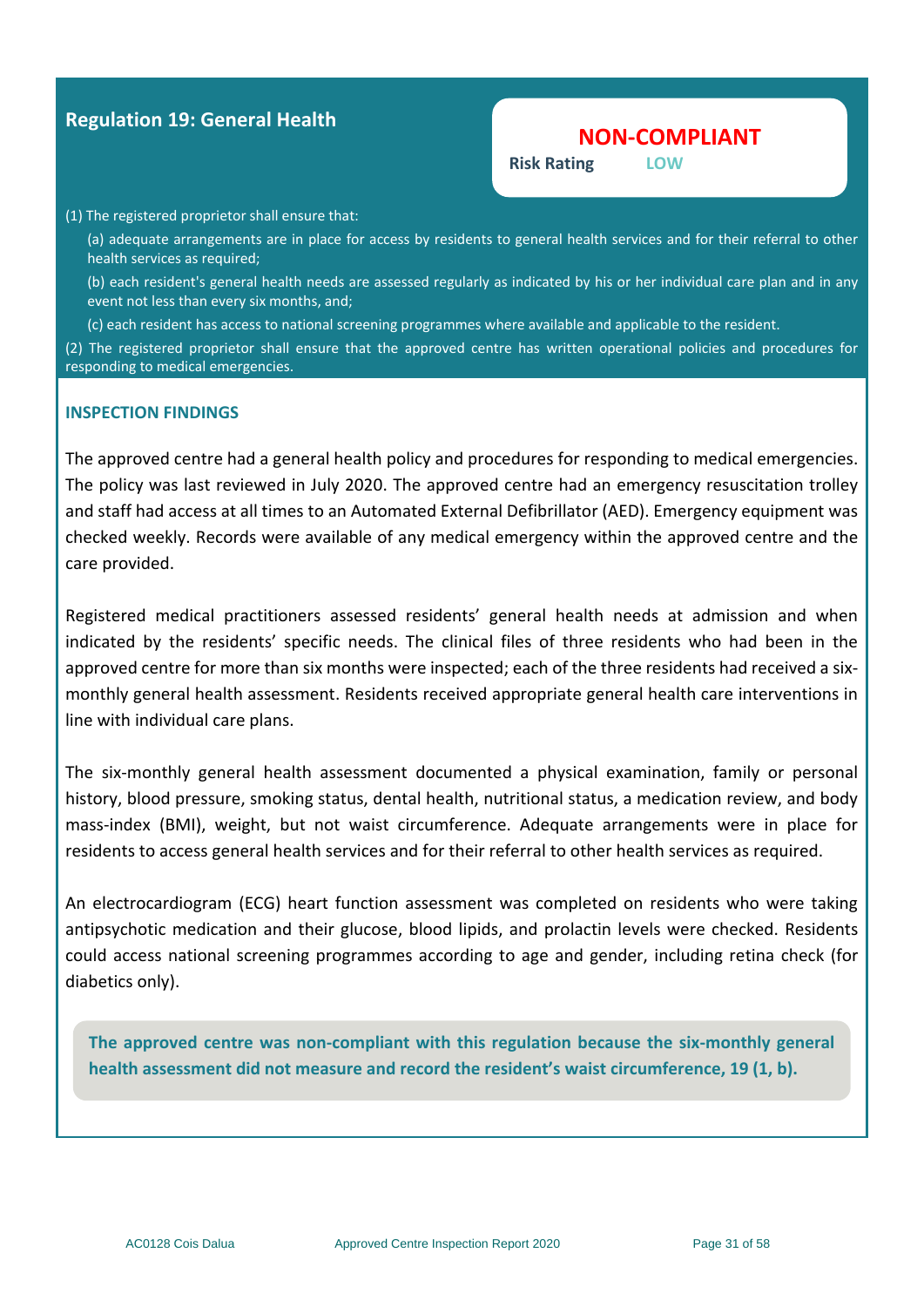#### **Regulation 20: Provision of Information to Residents**

### **COMPLIANT**

(1) Without prejudice to any provisions in the Act the registered proprietor shall ensure that the following information is provided to each resident in an understandable form and language:

(a) details of the resident's multi-disciplinary team;

(b) housekeeping practices, including arrangements for personal property, mealtimes, visiting times and visiting arrangements;

(c) verbal and written information on the resident's diagnosis and suitable written information relevant to the resident's diagnosis unless in the resident's psychiatrist's view the provision of such information might be prejudicial to the resident's physical or mental health, well-being or emotional condition;

(d) details of relevant advocacy and voluntary agencies;

(e) information on indications for use of all medications to be administered to the resident, including any possible sideeffects.

(2) The registered proprietor shall ensure that an approved centre has written operational policies and procedures for the provision of information to residents.

#### **INSPECTION FINDINGS**

Residents were provided with a service-user booklet on admission that included details of mealtimes, personal property arrangements, the complaints procedure, visiting times and visiting arrangements, relevant advocacy and voluntary agencies details, and residents' rights. The booklet was available in the required formats to support resident needs and the information was clearly and simply written. Residents were provided with details of their multi-disciplinary team.

Residents were provided with written and verbal information on diagnosis unless, in the treating psychiatrist's view, the provision of such information might be prejudicial to the resident's physical or mental health, well-being, or emotional condition.

Medication information sheets as well as verbal information were provided in a format appropriate to residents' needs. The content of medication information sheets included information on indications for use of all medications to be administered to the resident, including any possible side-effects.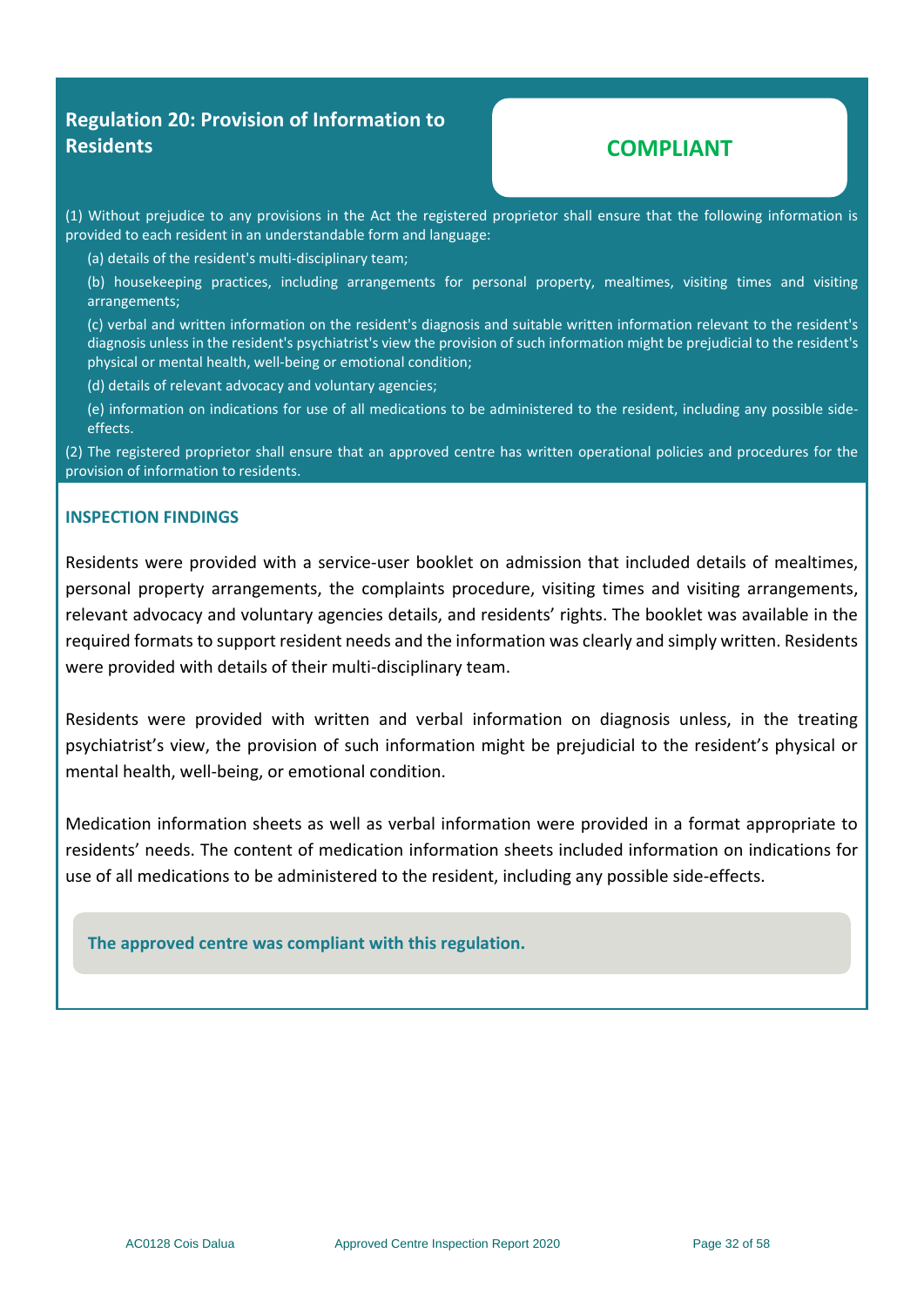#### **Regulation 21: Privacy**

### **COMPLIANT**

The registered proprietor shall ensure that the resident's privacy and dignity is appropriately respected at all times.

#### **INSPECTION FINDINGS**

The general demeanour of staff and the manner in which staff addressed and interacted with residents indicated respect. Staff were discreet when discussing the resident's condition or treatment needs. Residents were dressed appropriately to ensure their privacy and dignity. All bathrooms, showers, and toilets had locks on the inside of the door, unless there was an identified risk to a resident.

Each resident had their own single en suite bedroom (with shower and toilet facilities) and their privacy was not compromised. All observation panels on doors of treatment rooms and bedrooms were fitted with blinds, curtains, or opaque glass. Rooms were not overlooked by public areas. Noticeboards did not display any identifiable resident information. Residents were facilitated to make and take private phone calls.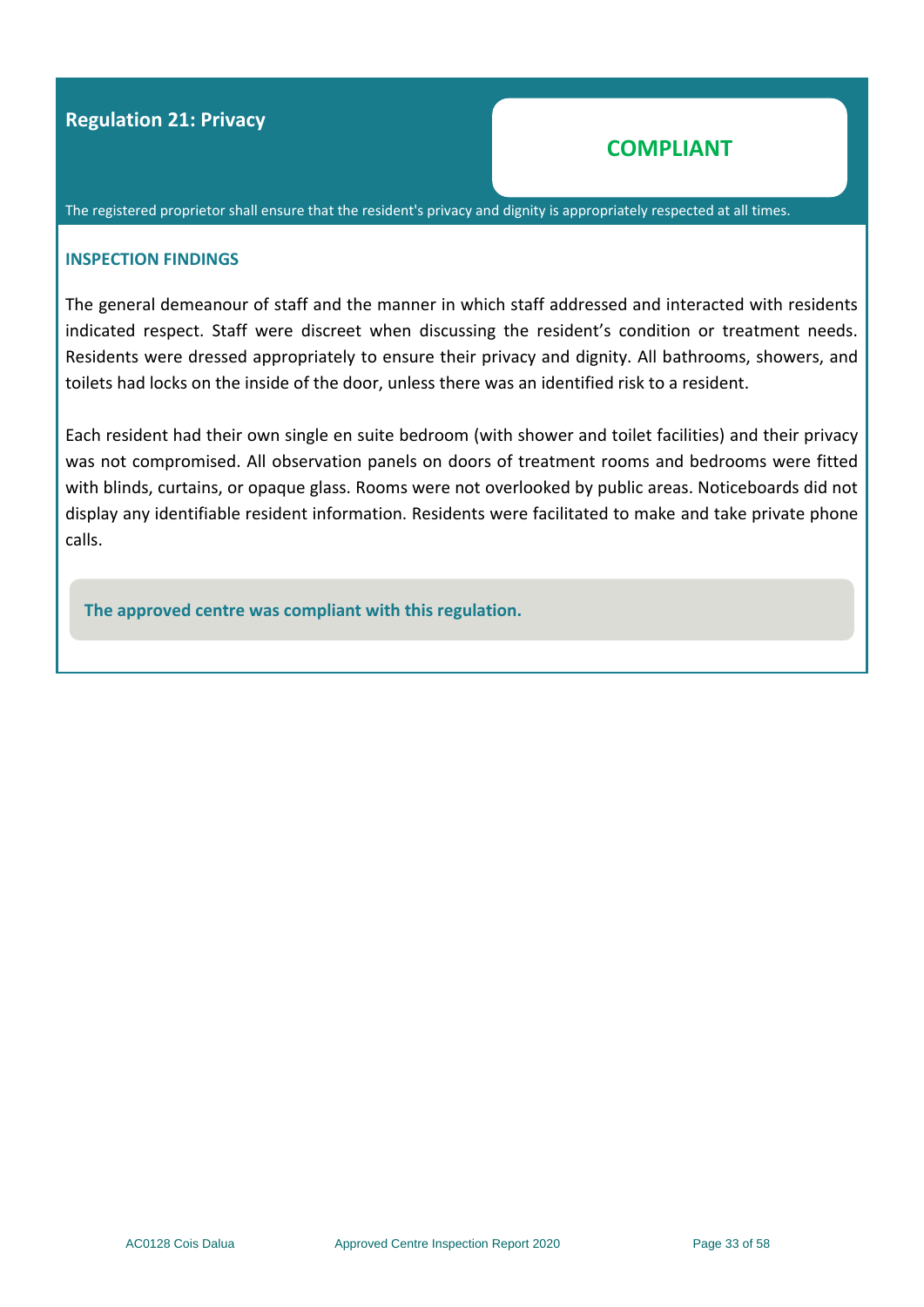#### **Regulation 22: Premises**

# **COMPLIANT**

#### (1) The registered proprietor shall ensure that:

(a) premises are clean and maintained in good structural and decorative condition;

(b) premises are adequately lit, heated and ventilated;

(c) a programme of routine maintenance and renewal of the fabric and decoration of the premises is developed and implemented and records of such programme are maintained.

(2) The registered proprietor shall ensure that an approved centre has adequate and suitable furnishings having regard to the number and mix of residents in the approved centre.

(3) The registered proprietor shall ensure that the condition of the physical structure and the overall approved centre environment is developed and maintained with due regard to the specific needs of residents and patients and the safety and well-being of residents, staff and visitors.

(4) Any premises in which the care and treatment of persons with a mental disorder or mental illness is begun after the commencement of these regulations shall be designed and developed or redeveloped specifically and solely for this purpose in so far as it practicable and in accordance with best contemporary practice.

(5) Any approved centre in which the care and treatment of persons with a mental disorder or mental illness is begun after the commencement of these regulations shall ensure that the buildings are, as far as practicable, accessible to persons with disabilities.

(6) This regulation is without prejudice to the provisions of the Building Control Act 1990, the Building Regulations 1997 and 2001, Part M of the Building Regulations 1997, the Disability Act 2005 and the Planning and Development Act 2000.

#### **INSPECTION FINDINGS**

The approved centre was adequately lit, heated, and ventilated. It was extremely clean, hygienic and free from offensive odours. Extra cleaning was implemented due to the COVID-19 pandemic. Furnishings supported resident independence and comfort. Residents had access to personal space, and private and communal rooms were appropriately sized and furnished to remove excessive noise.

All resident bedrooms were appropriately sized to address the resident needs. Each resident had their own spacious single bedroom with an en suite shower and toilet facilities attached. There was adequate space for residents to move about, including outdoor spaces. Residents had access to well-maintained garden areas.

Appropriate signage and sensory aids were provided to help residents in finding their way around the approved centre. Hazards were minimised throughout the approved centre. Ligature points were minimised to the lowest practicable level based on a risk assessment.

The approved centre was kept in a good state of repair externally and internally and there was a programme of general maintenance, decorative maintenance, cleaning, decontamination, and repair of assistive equipment. The approved centre had their own maintenance staff. Records were maintained. Current national infection control guidelines were followed. The approved centre had a designated sluice room and a designated cleaning room. Assisted devices and equipment were provided to address resident needs. Rooms were not overlooked by public areas. Noticeboards did not display any identifiable resident information. Residents were facilitated to make private phone calls.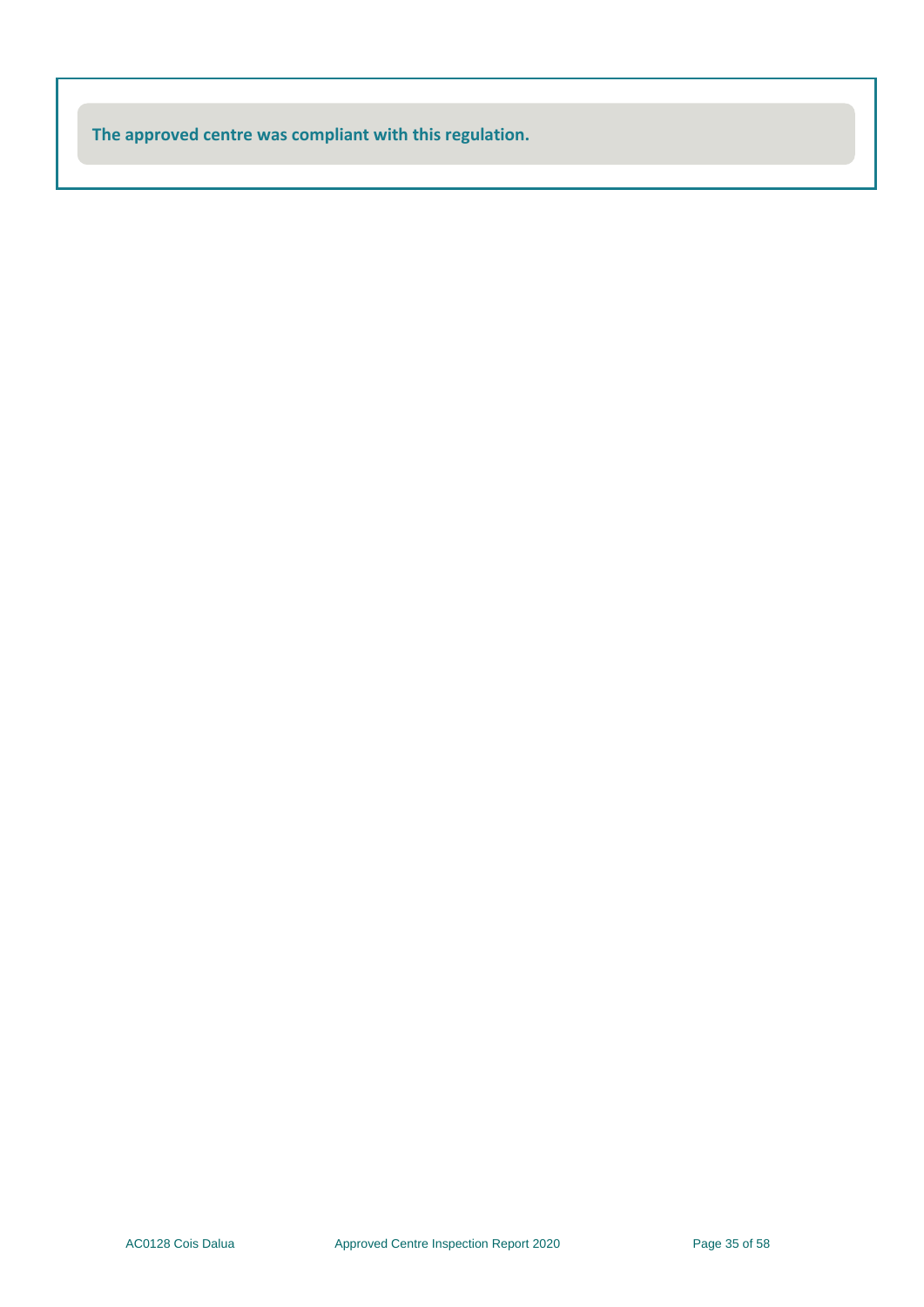### **Regulation 23: Ordering, Prescribing, Storing and Administration of Medicines**

# **COMPLIANT**

(1) The registered proprietor shall ensure that an approved centre has appropriate and suitable practices and written operational policies relating to the ordering, prescribing, storing and administration of medicines to residents.

(2) This Regulation is without prejudice to the Irish Medicines Board Act 1995 (as amended), the Misuse of Drugs Acts 1977, 1984 and 1993, the Misuse of Drugs Regulations 1998 (S.I. No. 338 of 1998) and 1993 (S.I. No. 338 of 1993 and S.I. No. 342 of 1993) and S.I. No. 540 of 2003, Medicinal Products (Prescription and control of Supply) Regulations 2003 (as amended).

#### **INSPECTION FINDINGS**

The approved centre had a written operational policy and procedures in relation to the ordering, storing, prescribing, and administration of medicines to residents. The policy was last reviewed in August 2020.

Each resident had an MPAR, and five of these were inspected. All MPARs evidenced a record of medication management practices, including a record of the following: allergies or sensitivities to any medications including if the resident has no allergy, route of medication, all medications administered to the resident, the stop date for each medication, dose of medication, and frequency of medication. The Medical Council Registration Number and signature of the medical practitioner prescribing the medication were included in all cases.

All entries in the MPARs were legible. Medication was reviewed and rewritten at least six monthly or more frequently where there was a significant change in the resident's care or condition and this was documented in the clinical file. When a resident's medication was withheld, the justification was noted in the MPAR and also documented in the clinical file. Medication was stored in the appropriate environment. Where medication required refrigeration, a log of the temperature of the refrigeration storage unit was taken daily.

Medication dispensed or supplied to the resident was stored securely in a locked storage unit unless it required refrigeration.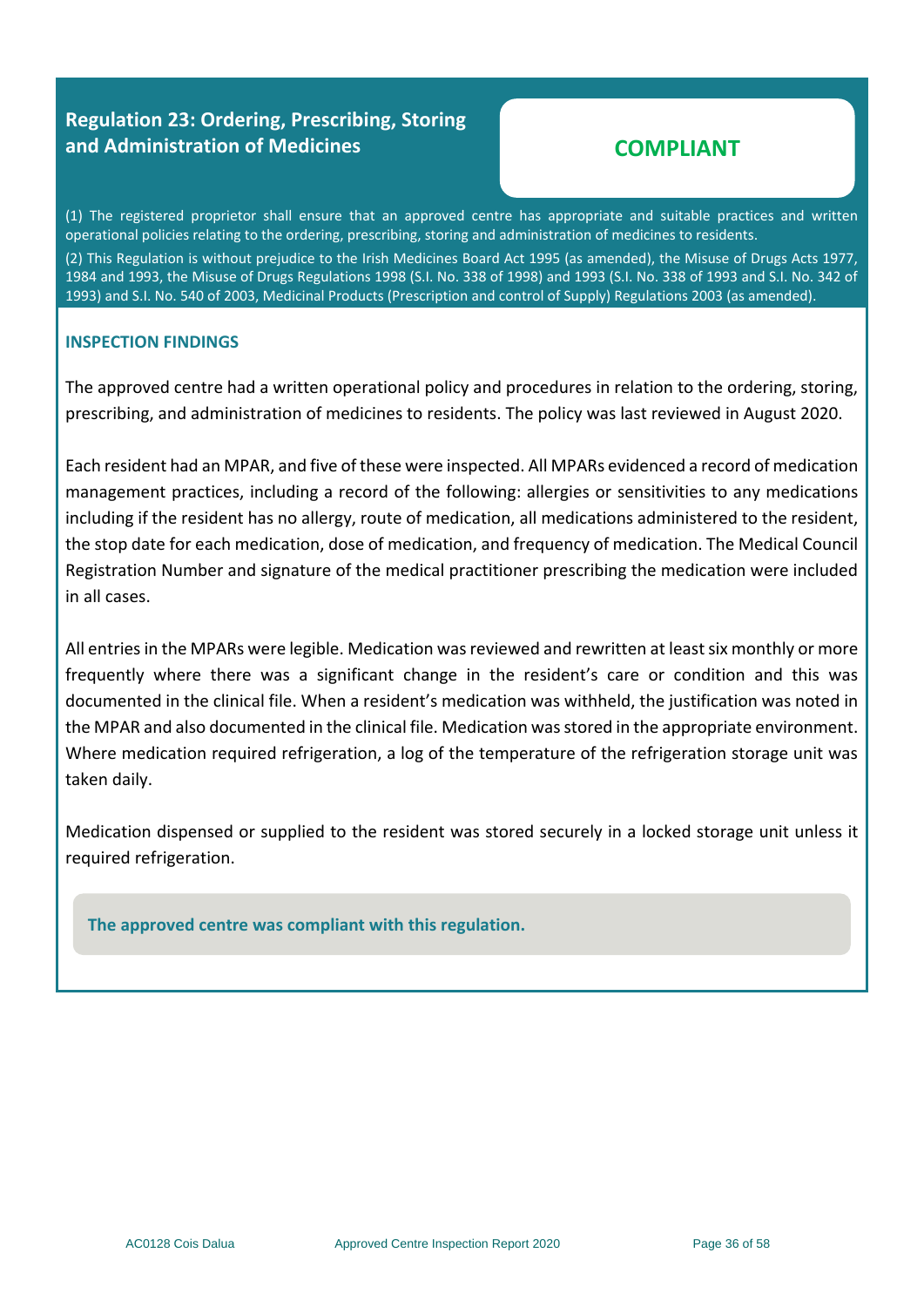#### **Regulation 24: Health and Safety**

#### **COMPLIANT**

(1) The registered proprietor shall ensure that an approved centre has written operational policies and procedures relating to the health and safety of residents, staff and visitors.

(2) This regulation is without prejudice to the provisions of Health and Safety Act 1989, the Health and Safety at Work Act 2005 and any regulations made thereunder.

#### **INSPECTION FINDINGS**

The approved centre had a written policy and procedures relating to the health and safety of residents, staff and visitors. The policy was last reviewed in August 2020.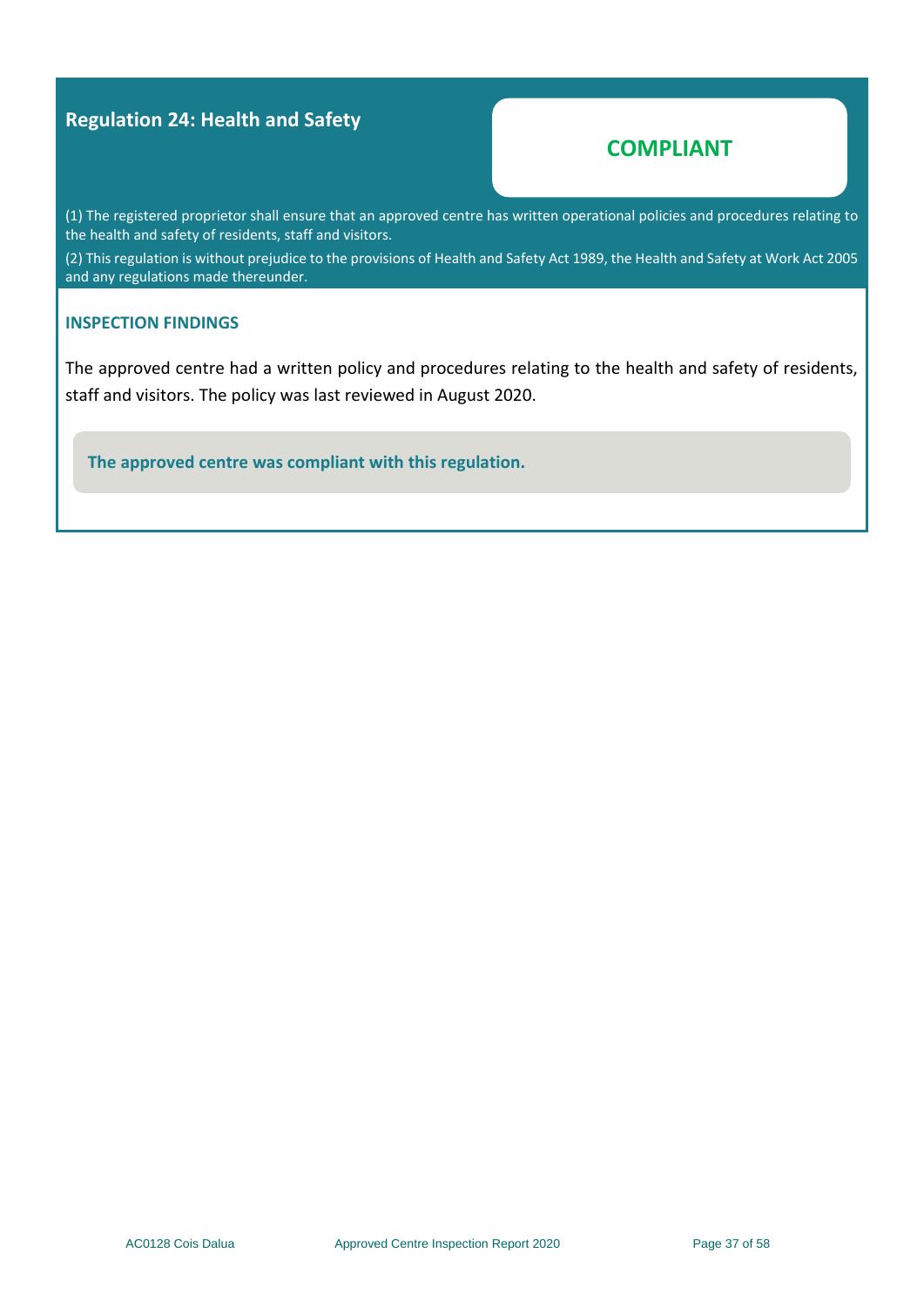#### **Regulation 25: Use of Closed Circuit Television**

#### **COMPLIANT**

(1) The registered proprietor shall ensure that in the event of the use of closed circuit television or other such monitoring device for resident observation the following conditions will apply:

(a) it shall be used solely for the purposes of observing a resident by a health

professional who is responsible for the welfare of that resident, and solely for the purposes of ensuring the health and welfare of that resident;

(b) it shall be clearly labelled and be evident;

(c) the approved centre shall have clear written policy and protocols articulating its function, in relation to the observation of a resident;

(d) it shall be incapable of recording or storing a resident's image on a tape, disc, hard drive, or in any other form and be incapable of transmitting images other than to the monitoring station being viewed by the health professional responsible for the health and welfare of the resident;

(e) it must not be used if a resident starts to act in a way which compromises his or her dignity.

(2) The registered proprietor shall ensure that the existence and usage of closed circuit television or other monitoring device is disclosed to the resident and/or his or her representative.

(3) The registered proprietor shall ensure that existence and usage of closed circuit television or other monitoring device is disclosed to the Inspector of Mental Health Services and/or Mental Health Commission during the inspection of the approved centre or at any time on request.

#### **INSPECTION FINDINGS**

The approved centre had a written policy and procedures in relation to the use of CCTV. The policy was last reviewed in August 2020. The policy covered the purpose and function of using CCTV for observing residents in the approved centre. There were clear signs in prominent positions to indicate where CCTV cameras were located throughout the approved centre. CCTV cameras used to observe residents were incapable of recording or storing a resident's image on a tape, disc, or hard drive. CCTV was used solely for the purposes of observing a resident by a health professional who was responsible for the welfare of that resident. CCTV was not used to monitor a resident if they started to act in a way that compromised their dignity. The Mental Health Commission had been informed about the approved centre's use of CCTV.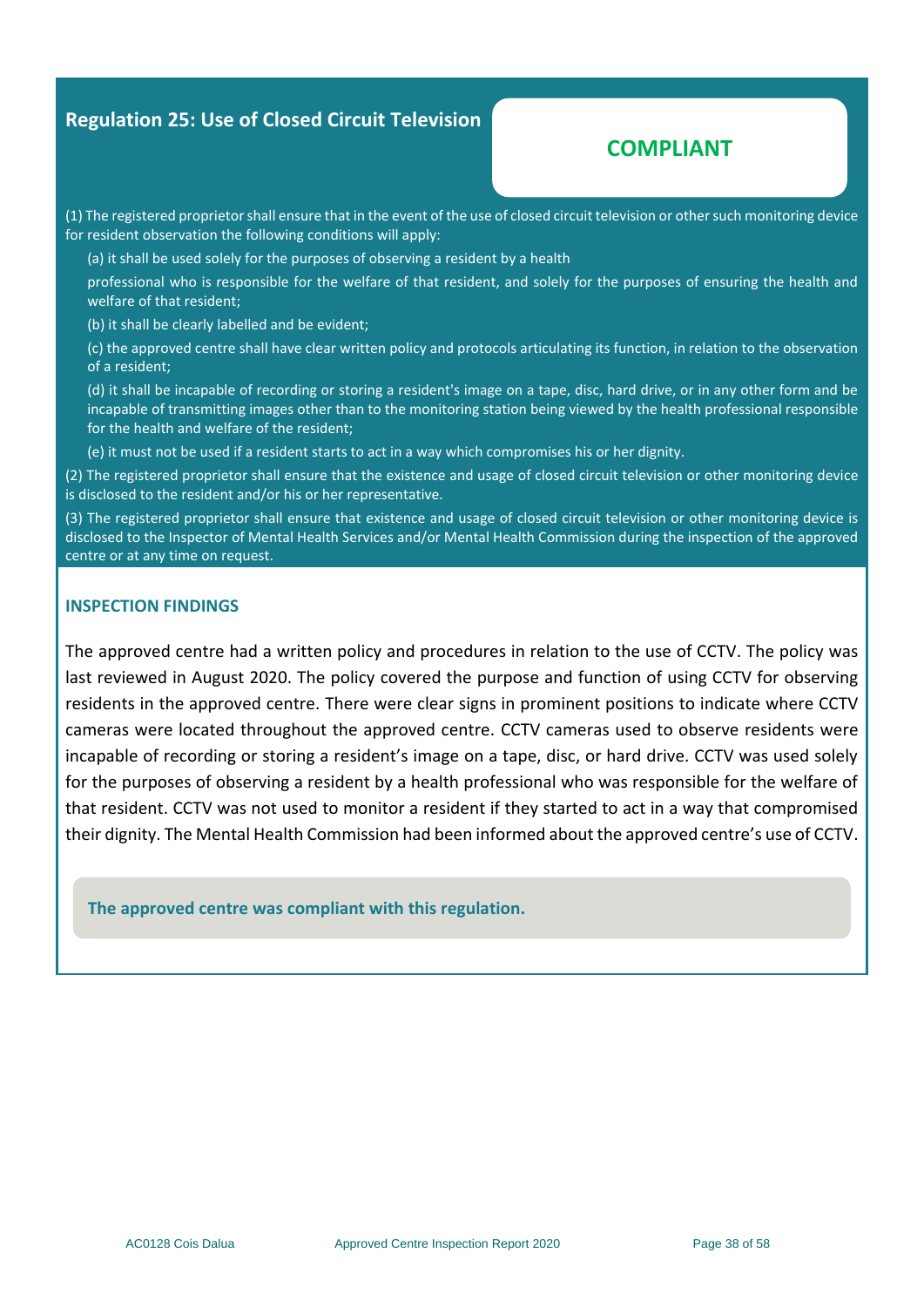#### **Regulation 26: Staffing**

#### **COMPLIANT**

(1) The registered proprietor shall ensure that the approved centre has written policies and procedures relating to the recruitment, selection and vetting of staff.

(2) The registered proprietor shall ensure that the numbers of staff and skill mix of staff are appropriate to the assessed needs of residents, the size and layout of the approved centre.

(3) The registered proprietor shall ensure that there is an appropriately qualified staff member on duty and in charge of the approved centre at all times and a record thereof maintained in the approved centre.

(4) The registered proprietor shall ensure that staff have access to education and training to enable them to provide care and treatment in accordance with best contemporary practice.

(5) The registered proprietor shall ensure that all staff members are made aware of the provisions of the Act and all regulations and rules made thereunder, commensurate with their role.

(6) The registered proprietor shall ensure that a copy of the Act and any regulations and rules made thereunder are to be made available to all staff in the approved centre.

#### **INSPECTION FINDINGS**

The approved centre had a staffing policy and procedures in place in relation to the recruitment, selection and Garda vetting requirements. The policy was last reviewed in August 2020.The policy covered information and procedures in relation to the recruitment, selection and Garda vetting requirements. The number and skill mix of staffing were sufficient to meet resident needs. An appropriately qualified staff member was on duty at all times, and this was documented. The Mental Health Act 2001, the associated regulation (S.I. No.551 of 2006) and Mental Health Commission Rules and Codes, and all other relevant Mental Health Commission documentation and guidance were available to staff throughout the approved centre. Staff training could not be completed due to COVID-19 pandemic events and was therefore not inspected. The following is a table of clinical staff assigned to the approved centre.

Due to COVID-19 Pandemic, the inspection of regulatory requirements in relation to staff training 26(4) & 26(5) have been deferred until 2021.

| <b>Ward or Unit Breakdown</b> |                                      |             |              |  |  |  |  |
|-------------------------------|--------------------------------------|-------------|--------------|--|--|--|--|
| <b>Ward or Unit</b>           | <b>Staff Grade</b>                   | Day         | <b>Night</b> |  |  |  |  |
|                               | <b>Director of Nursing</b>           | 1 WTE (9-5) |              |  |  |  |  |
|                               | <b>Assistant Director of Nursing</b> |             |              |  |  |  |  |
| Cois Dalua                    | Registered Psychiatric Nurse         | 2           | 2            |  |  |  |  |
|                               | <b>Occupation Therapist</b>          |             |              |  |  |  |  |
|                               | Social Worker                        |             |              |  |  |  |  |
|                               | Psychologist                         |             |              |  |  |  |  |
|                               | <b>Social Care Workers</b>           |             |              |  |  |  |  |
|                               | and Assistant Support Workers        | 5           | 3            |  |  |  |  |
| Whole time equivalent (WTE)   |                                      |             |              |  |  |  |  |

The following is a table of clinical staff assigned to the approved centre.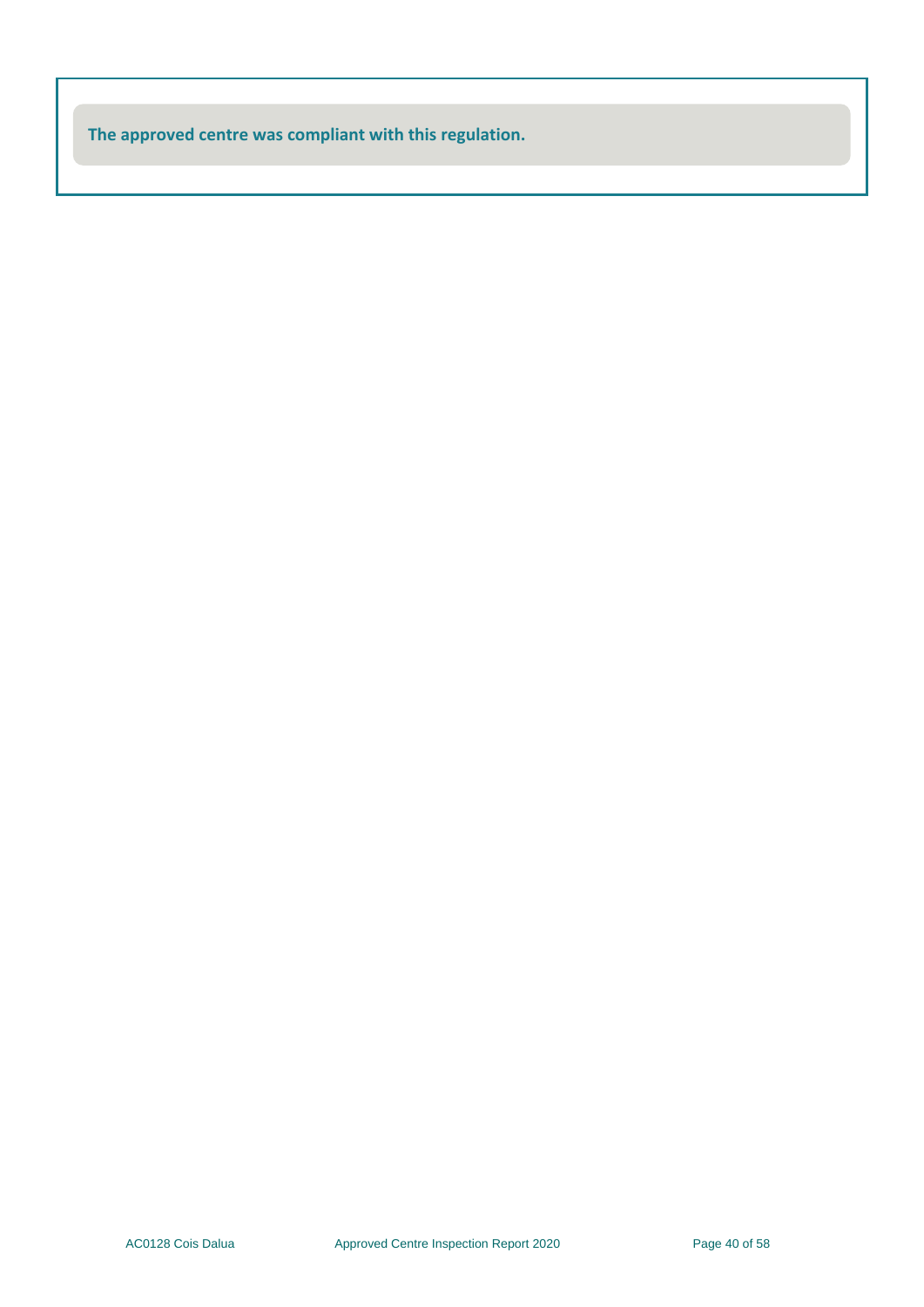#### **Regulation 27: Maintenance of Records**

#### **COMPLIANT**

(1) The registered proprietor shall ensure that records and reports shall be maintained in a manner so as to ensure completeness, accuracy and ease of retrieval. All records shall be kept up-to-date and in good order in a safe and secure place.

(2) The registered proprietor shall ensure that the approved centre has written policies and procedures relating to the creation of, access to, retention of and destruction of records.

(3) The registered proprietor shall ensure that all documentation of inspections relating to food safety, health and safety and fire inspections is maintained in the approved centre.

(4) This Regulation is without prejudice to the provisions of the Data Protection Acts 1988 and 2003 and the Freedom of Information Acts 1997 and 2003.

Note: Actual assessment of food safety, health and safety and fire risk records is outside the scope of this Regulation, which refers only to maintenance of records pertaining to these areas.

#### **INSPECTION FINDINGS**

The approved centre had a written operational policy and procedures in relation to the creation of, access to, retention of and destruction of records. The policy was last reviewed in July 2020. All residents' records were secure, up-to-date, in good order, with no loose pages. Records were constructed, maintained, and used in accordance with the national guidelines and legislative requirements. Resident records were reflective of the residents' current status and the care and treatment being provided. Resident records were developed and filed in a logical sequence, with file dividers present for each component of the records. All resident records were physically stored together in the nurses' office. Records were appropriately secured throughout the approved centre from loss or destruction and tampering and unauthorised access or use. Documentation relating to food safety, health and safety, and fire inspections was maintained in the approved centre.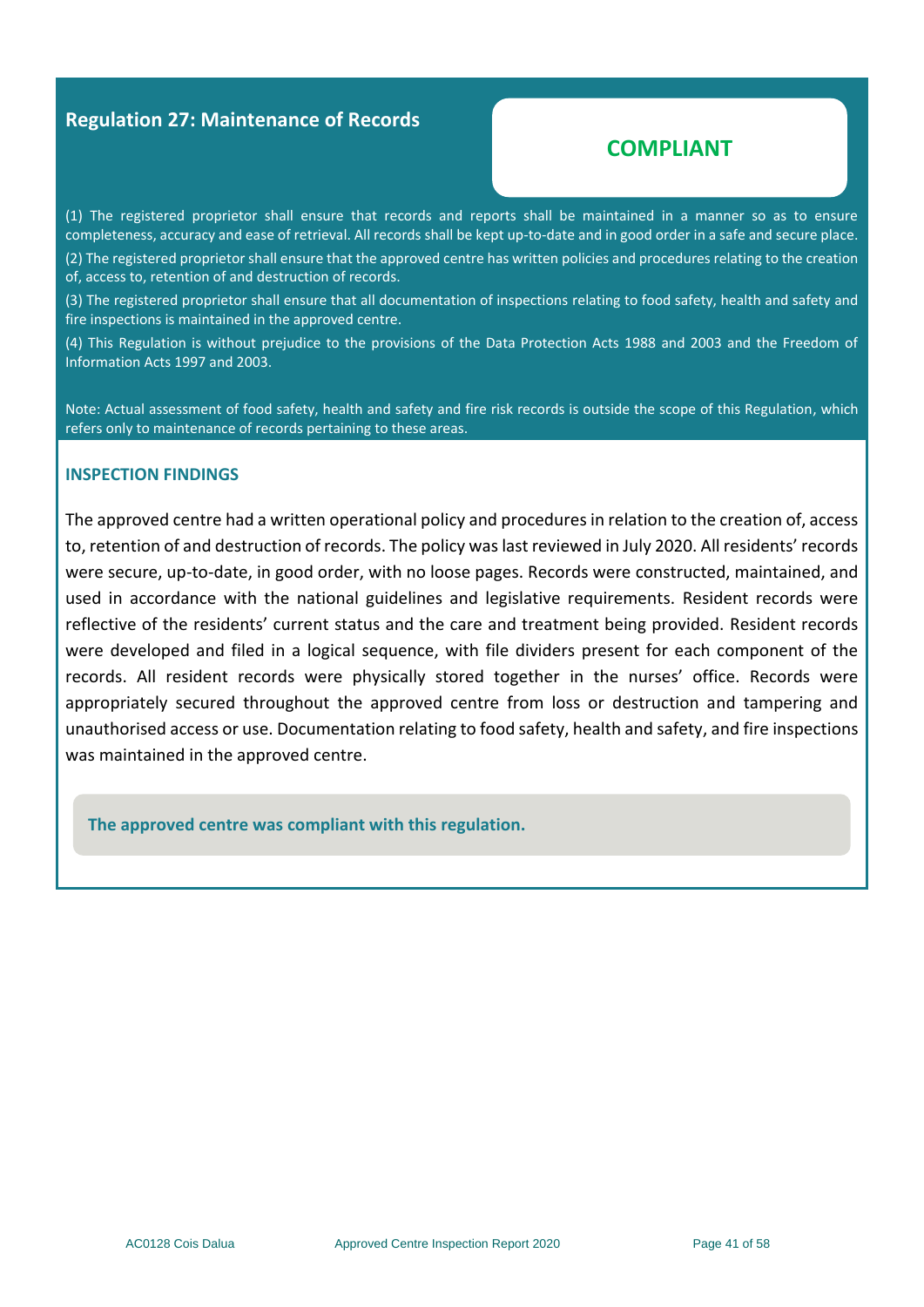#### **Regulation 28: Register of Residents**

#### **COMPLIANT**

(1) The registered proprietor shall ensure that an up-to-date register shall be established and maintained in relation to every resident in an approved centre in a format determined by the Commission and shall make available such information to the Commission as and when requested by the Commission.

(2) The registered proprietor shall ensure that the register includes the information specified in Schedule 1 to these Regulations.

#### **INSPECTION FINDINGS**

The approved centre had a documented and up-to-date register of residents. It was available to the Mental Health Commission on inspection. The register included the complete information specified in Schedule 1 to the Mental Health Act 2001.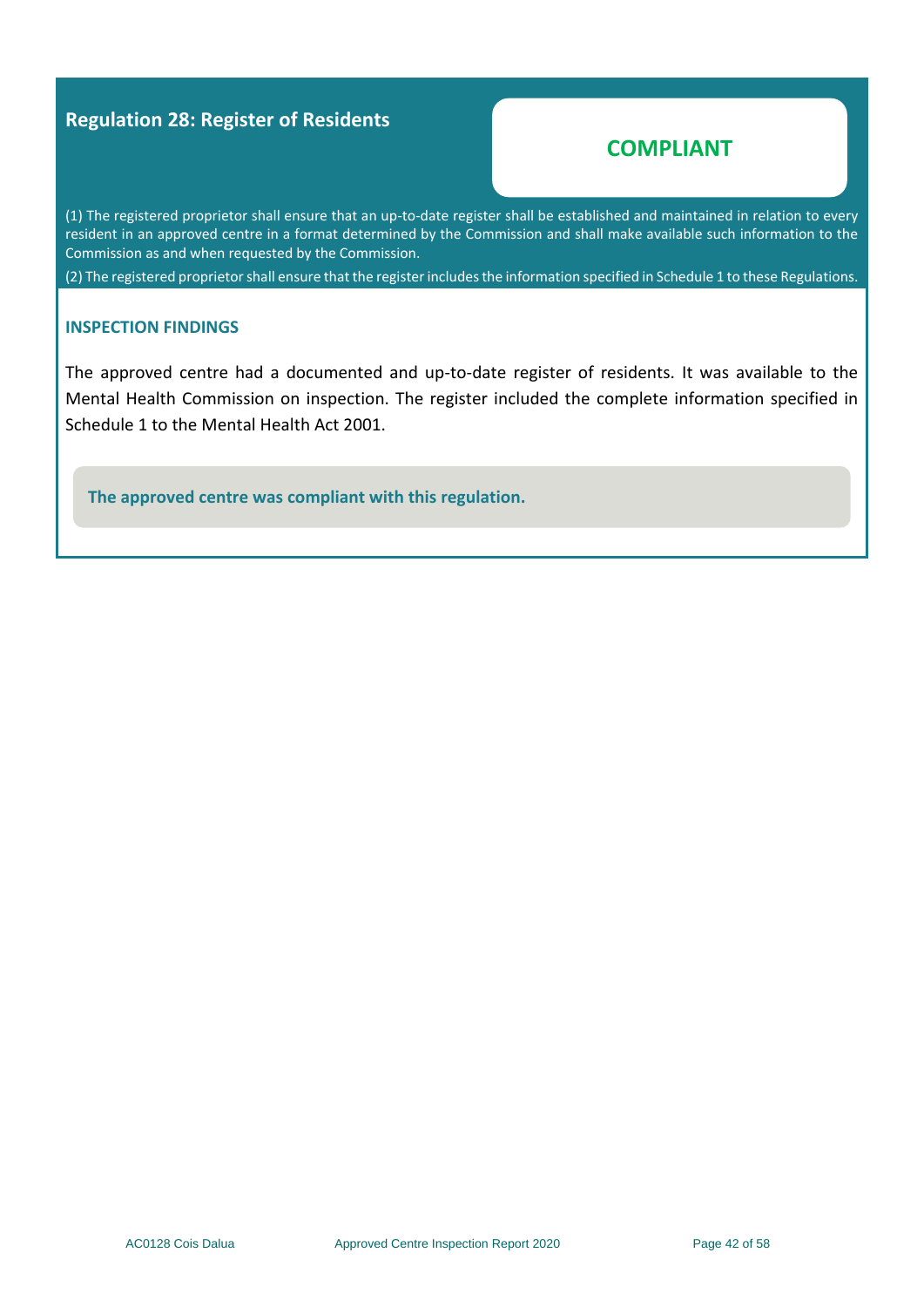### **Regulation 29: Operating Policies and Procedures**

# **COMPLIANT**

The registered proprietor shall ensure that all written operational policies and procedures of an approved centre are reviewed on the recommendation of the Inspector or the Commission and at least every 3 years having due regard to any recommendations made by the Inspector or the Commission.

#### **INSPECTION FINDINGS**

Operating policies and procedures required by the regulations were all reviewed within the required three-year time frame. The approved centre had a policy development group who met regularly to develop and update policies. The policy group included the Clinical Director, Director Of Nursing, Director of Operations and the Social Worker.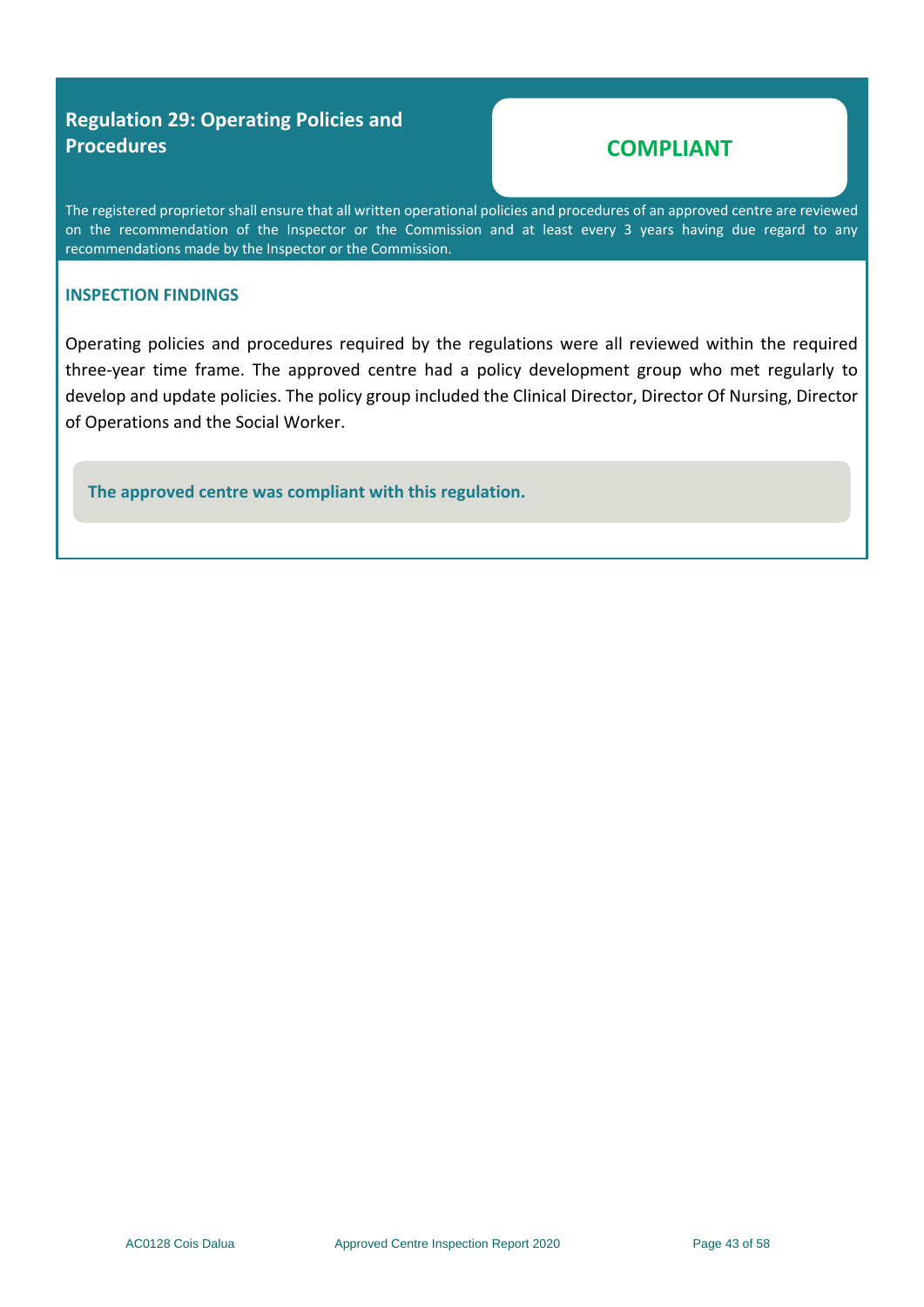#### **Regulation 31: Complaints Procedures**

### **COMPLIANT**

(1) The registered proprietor shall ensure that an approved centre has written operational policies and procedures relating to the making, handling and investigating complaints from any person about any aspects of service, care and treatment provided in, or on behalf of an approved centre.

(2) The registered proprietor shall ensure that each resident is made aware of the complaints procedure as soon as is practicable after admission.

(3) The registered proprietor shall ensure that the complaints procedure is displayed in a prominent position in the approved centre.

(4) The registered proprietor shall ensure that a nominated person is available in an approved centre to deal with all complaints.

(5) The registered proprietor shall ensure that all complaints are investigated promptly.

(6) The registered proprietor shall ensure that the nominated person maintains a record of all complaints relating to the approved centre.

(7) The registered proprietor shall ensure that all complaints and the results of any investigations into the matters complained and any actions taken on foot of a complaint are fully and properly recorded and that such records shall be in addition to and distinct from a resident's individual care plan.

(8) The registered proprietor shall ensure that any resident who has made a complaint is not adversely affected by reason of the complaint having been made.

(9) This Regulation is without prejudice to Part 9 of the Health Act 2004 and any regulations made thereunder.

#### **INSPECTION FINDINGS**

The approved centre had a written operational policy and procedures in relation to the management of complaints. The policy was last reviewed in July 2020. The policy covered the process for the management of complaints, including the raising, handling and investigation of complaints from any person regarding aspects of the services, care and treatment provided in or on behalf of the approved centre.

There were two nominated complaints officers who were based in the approved centre. The complaints officers were available and responsible for dealing with all complaints in the approved centre. A consistent and standardised approach had been implemented for the management of all complaints. The complaints procedure including how to contact the complaints officers was publicised and accessible to residents, their representatives and families through notices displayed in the approved centre. Residents, their representatives, family, and next of kin were informed of all methods by which a complaint could be made.

The approved centre followed a complaints reporting pathway, with four stages. All complaints were handled promptly, appropriately and sensitively. The registered proprietor ensured that the quality of the service, care and treatment of a resident was not adversely affected by reason of the complaint being made. All complaints were dealt with by the nominated person and recorded in the complaints log. Minor complaints were documented and all larger official complaints were dealt with by the nominated person and recorded in the complaints log. Details of complaints, as well as subsequent investigations and outcomes, were fully recorded and kept distinct from the resident's individual care plan.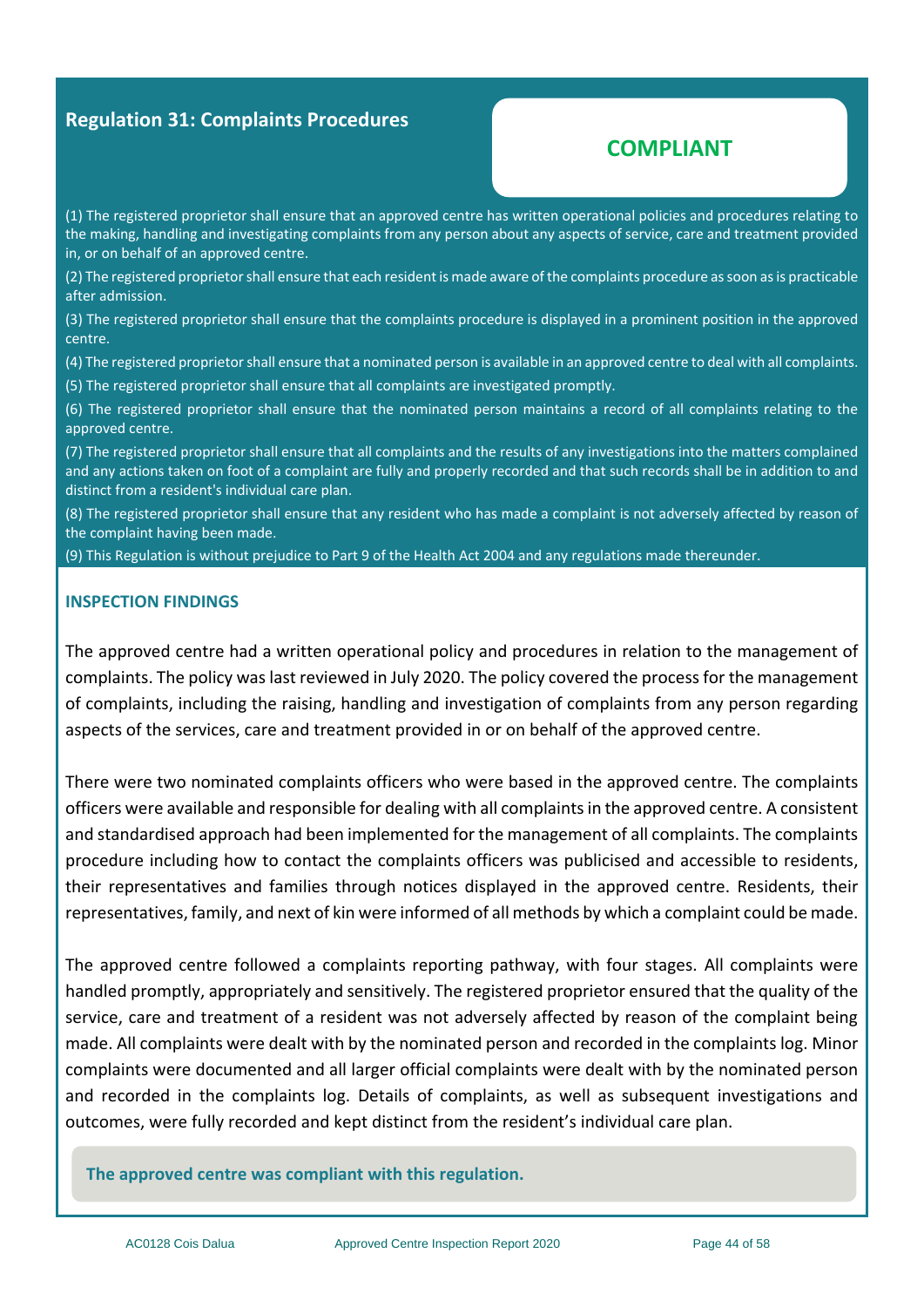#### **Regulation 32: Risk Management Procedures**

# **COMPLIANT**

(1) The registered proprietor shall ensure that an approved centre has a comprehensive written risk management policy in place and that it is implemented throughout the approved centre.

- (2) The registered proprietor shall ensure that risk management policy covers, but is not limited to, the following:
	- (a) The identification and assessment of risks throughout the approved centre;
	- (b) The precautions in place to control the risks identified;
	- (c) The precautions in place to control the following specified risks:
		- (i) resident absent without leave,
		- (ii) suicide and self harm,
		- (iii) assault,
		- (iv) accidental injury to residents or staff;

(d) Arrangements for the identification, recording, investigation and learning from serious or untoward incidents or adverse events involving residents;

- (e) Arrangements for responding to emergencies;
- (f) Arrangements for the protection of children and vulnerable adults from abuse.

(3) The registered proprietor shall ensure that an approved centre shall maintain a record of all incidents and notify the Mental Health Commission of incidents occurring in the approved centre with due regard to any relevant codes of practice issued by the Mental Health Commission from time to time which have been notified to the approved centre.

#### **INSPECTION FINDINGS**

There was a comprehensive written policy and procedures in relation to risk management and incident management processes. The risk management policy was last reviewed in August 2020. The policy addressed all policy related regulatory requirements*,* including:

- The process for identification, assessment, treatment, reporting, and monitoring of risks throughout the approved centre.
- The process for rating identified risks.
- The methods for controlling risks associated with resident absence without leave, suicide and self-harm, assault, and accidental injury to residents or staff.
- The process for managing incidents involving residents of the approved centre.
- Arrangements for responding to emergencies.
- The process for protecting children and vulnerable adults in the care of the approved centre.

The person with responsibility for risk, was identified and known by all staff, and responsibilities were allocated at management level and throughout the approved centre to ensure their effective implementation. Risk management procedures actively reduced identified risks to the lowest level of risk, as was reasonably practicable. Multi-disciplinary teams were involved in the development, implementation, and review of individual risk management processes.

Clinical, and health and safety risks were identified, assessed, reported, treated, monitored, and recorded in the risk register. Corporate risks were managed by the CEO at Nua Healthcare Head Office. Individual risk assessments were completed prior to episodes of physical restraint, and at resident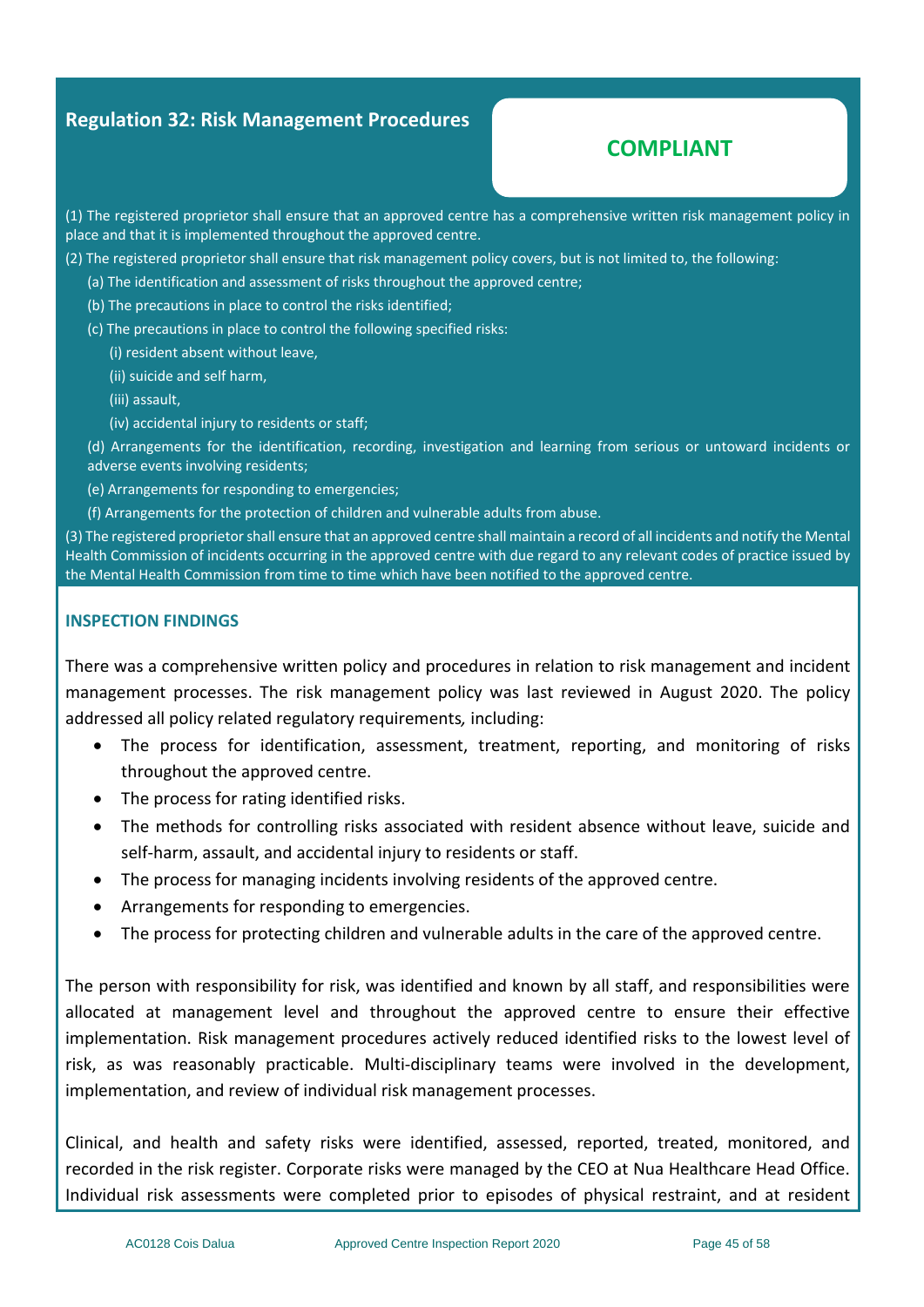admission, transfer, and discharge. These assessments were completed in conjunction with medication requirements or medication administration, with the aim of identifying individual risk factors. Structural risks, including ligature points were effectively mitigated.

The requirements for the protection of children and vulnerable adults within the approved centre were appropriate and implemented as required. Incidents were risk-rated and recorded in a standardised format. All clinical incidents were reviewed by the multi-disciplinary team at their regular meeting. A record was maintained of this review and recommended actions. The person with responsibility for risk management reviewed incidents for any trends or patterns occurring in the service.

A six-monthly summary of incidents was provided to the Mental Health Commission. Information provided was anonymous at resident level. There was an emergency plan in place that specified responses by the approved centre staff in relation to possible emergencies. The emergency plan incorporated evacuation procedures.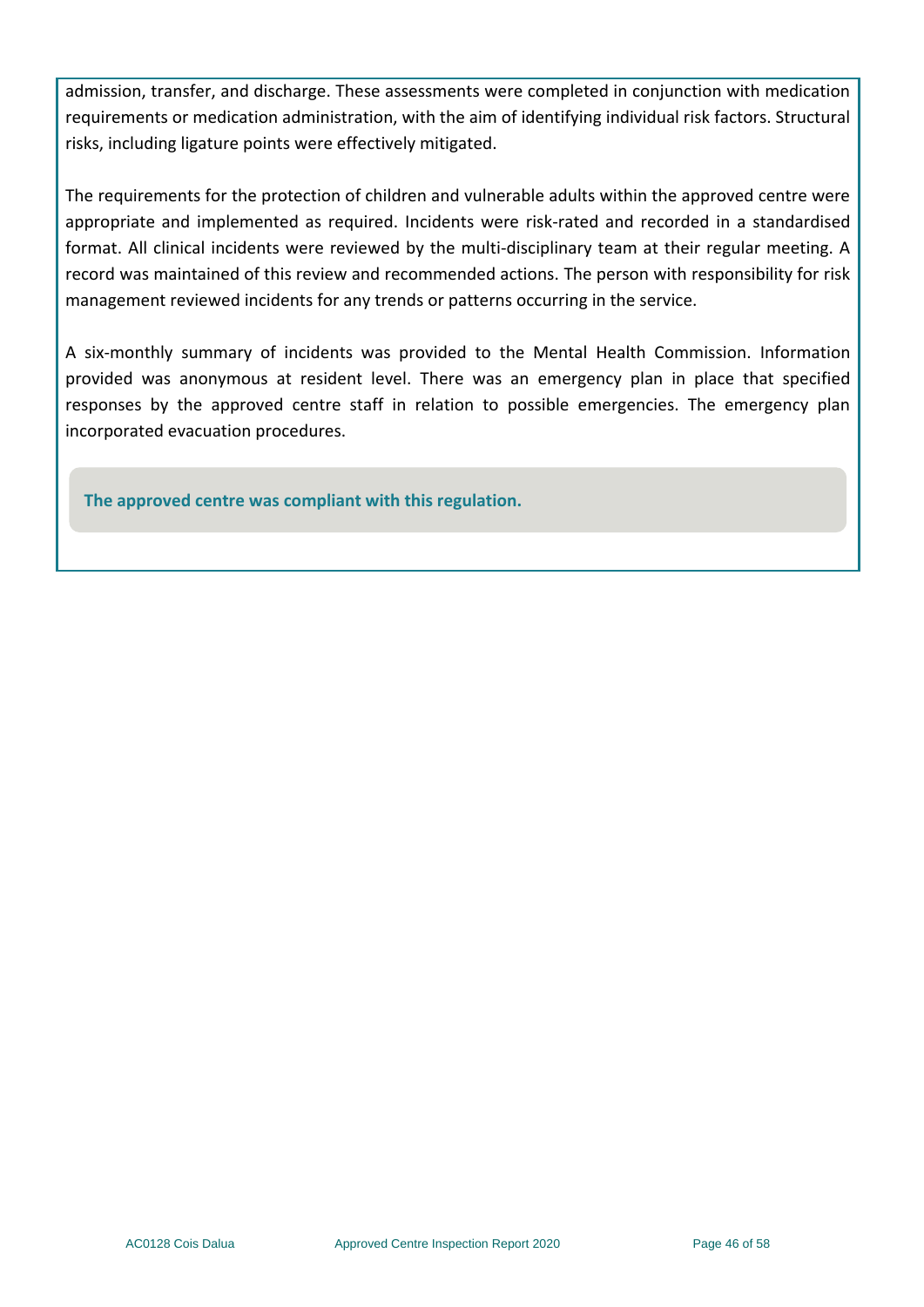#### **Regulation 33: Insurance**

### **COMPLIANT**

The registered proprietor of an approved centre shall ensure that the unit is adequately insured against accidents or injury to residents.

#### **INSPECTION FINDINGS**

The approved centre was adequately insured against accidents and injury to residents. The approved centre's organisational insurance certificate was available to the inspection team. It confirmed that the approved centre was covered for public liability, employer's liability, clinical indemnity, and property.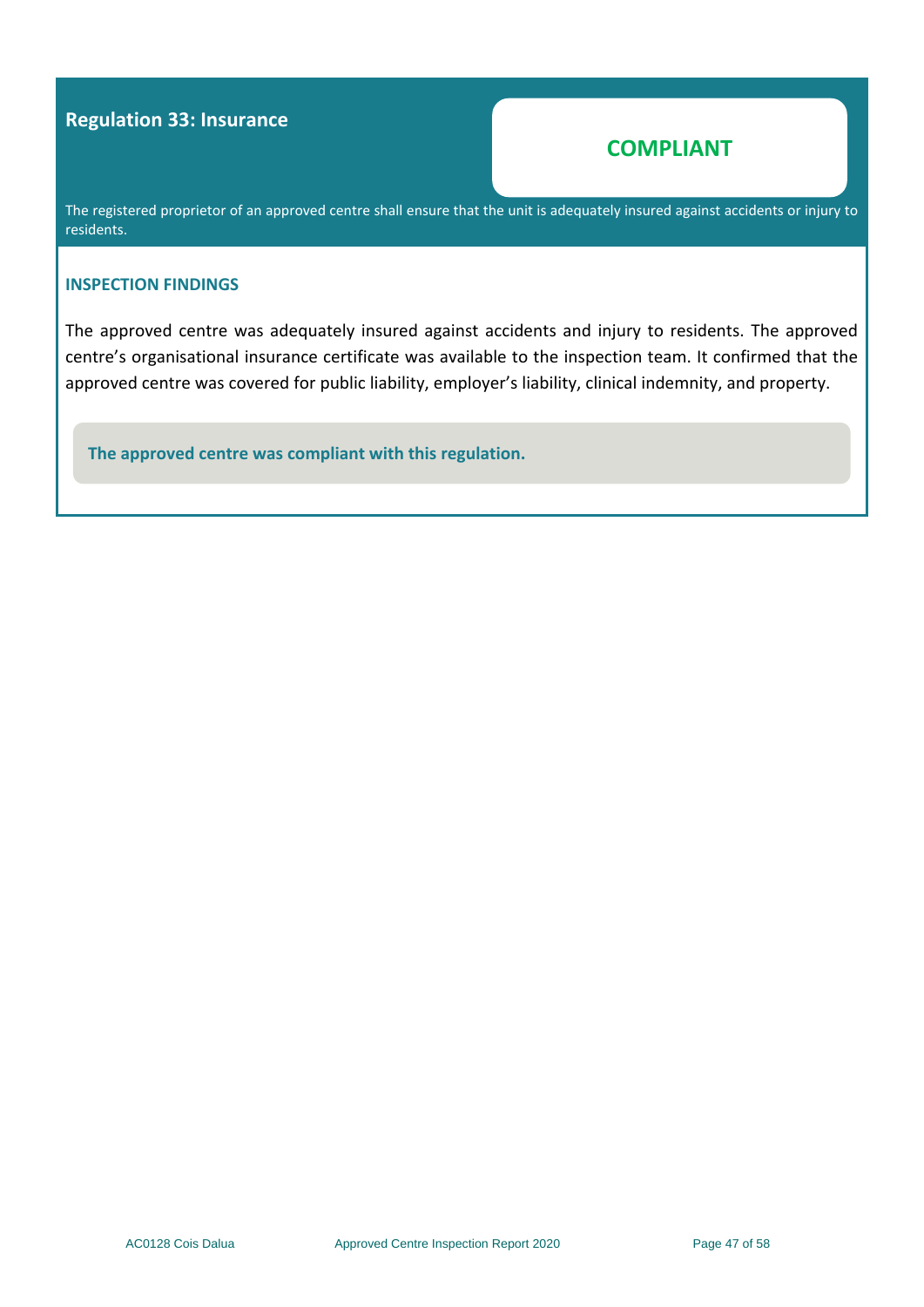### **Regulation 34: Certificate of Registration**

### **COMPLIANT**

The registered proprietor shall ensure that the approved centre's current certificate of registration issued pursuant to Section 64(3)(c) of the Act is displayed in a prominent position in the approved centre.

#### **INSPECTION FINDINGS**

The approved centre had an up-to-date certificate of registration, which was displayed prominently at the main entrance.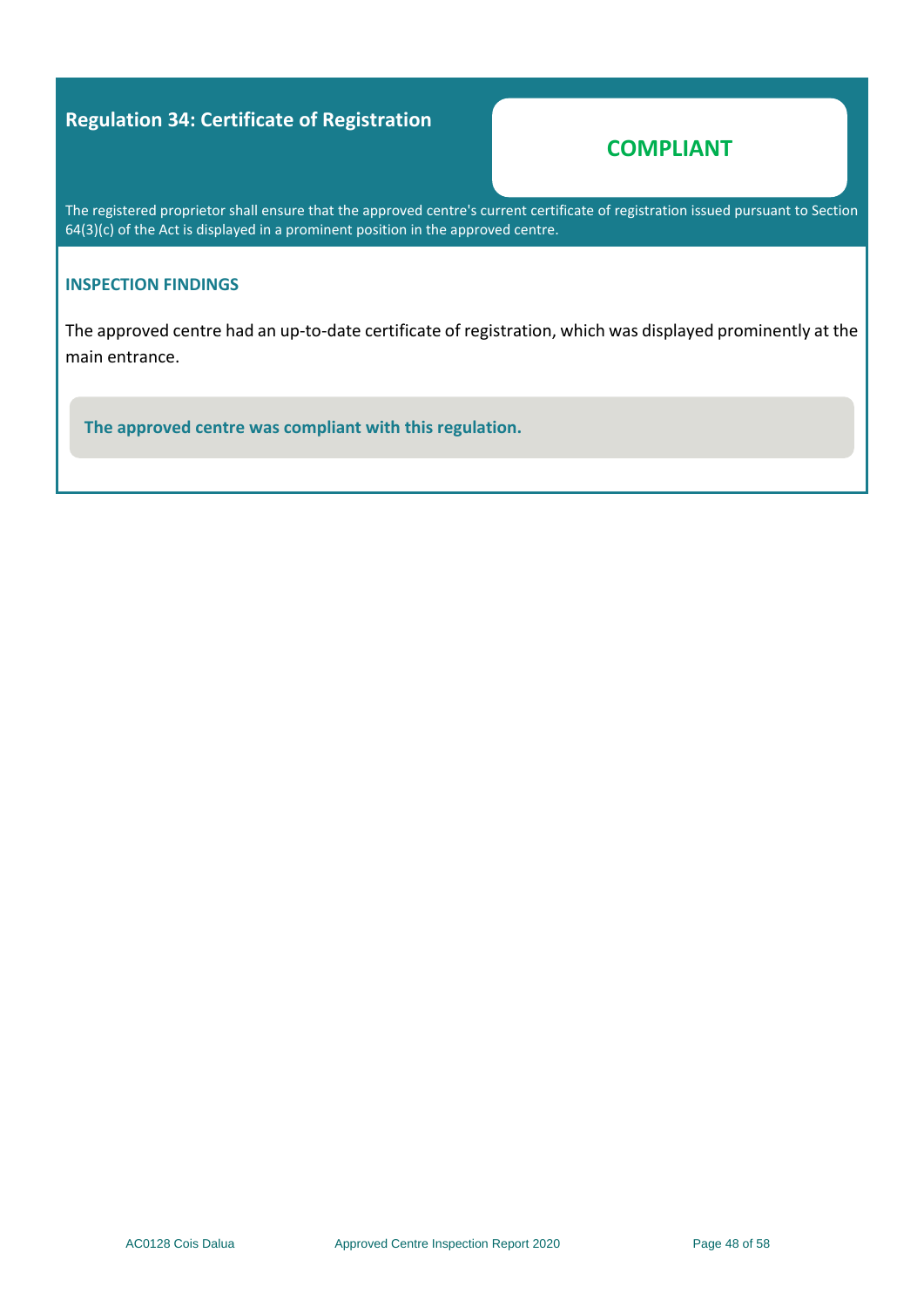# **8.0 Inspection Findings – Rules**

# EVIDENCE OF COMPLIANCE WITH RULES UNDER MENTAL HEALTH ACT 2001 SECTION 52 (d)

None of the rules under Mental Health Act 2001 Section 52(d) were applicable to this approved centre. Please see *Section 4.2 Areas of compliance that were not applicable on this inspection* for details.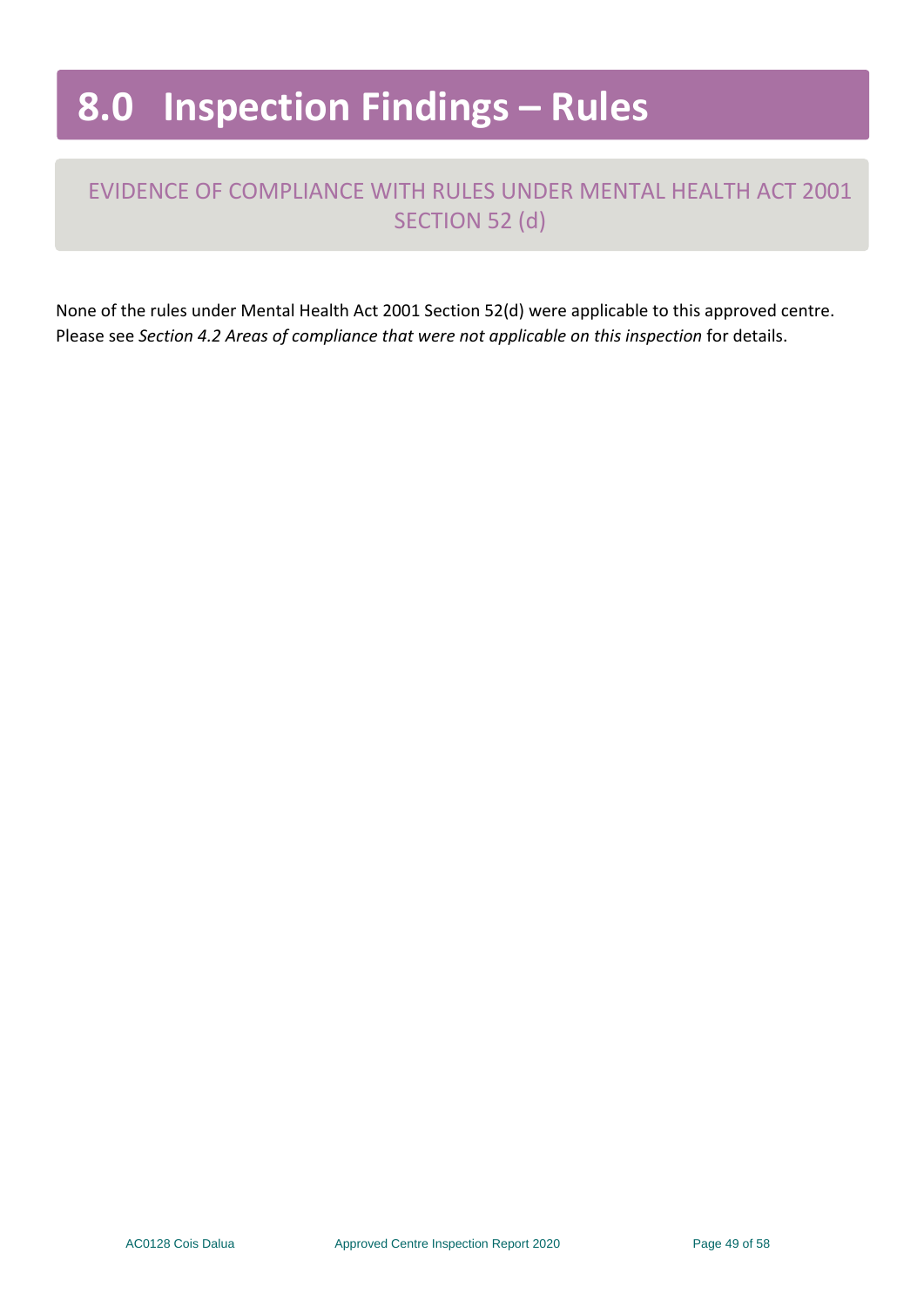# **9.0 Inspection Findings – Mental Health Act 2001**

# EVIDENCE OF COMPLIANCE WITH PART 4 OF THE MENTAL HEALTH ACT 2001

Part 4 of the Mental Health Act 2001 was not applicable to this approved centre. Please see *Section 4.3 Areas of compliance that were not applicable on this inspection* for details.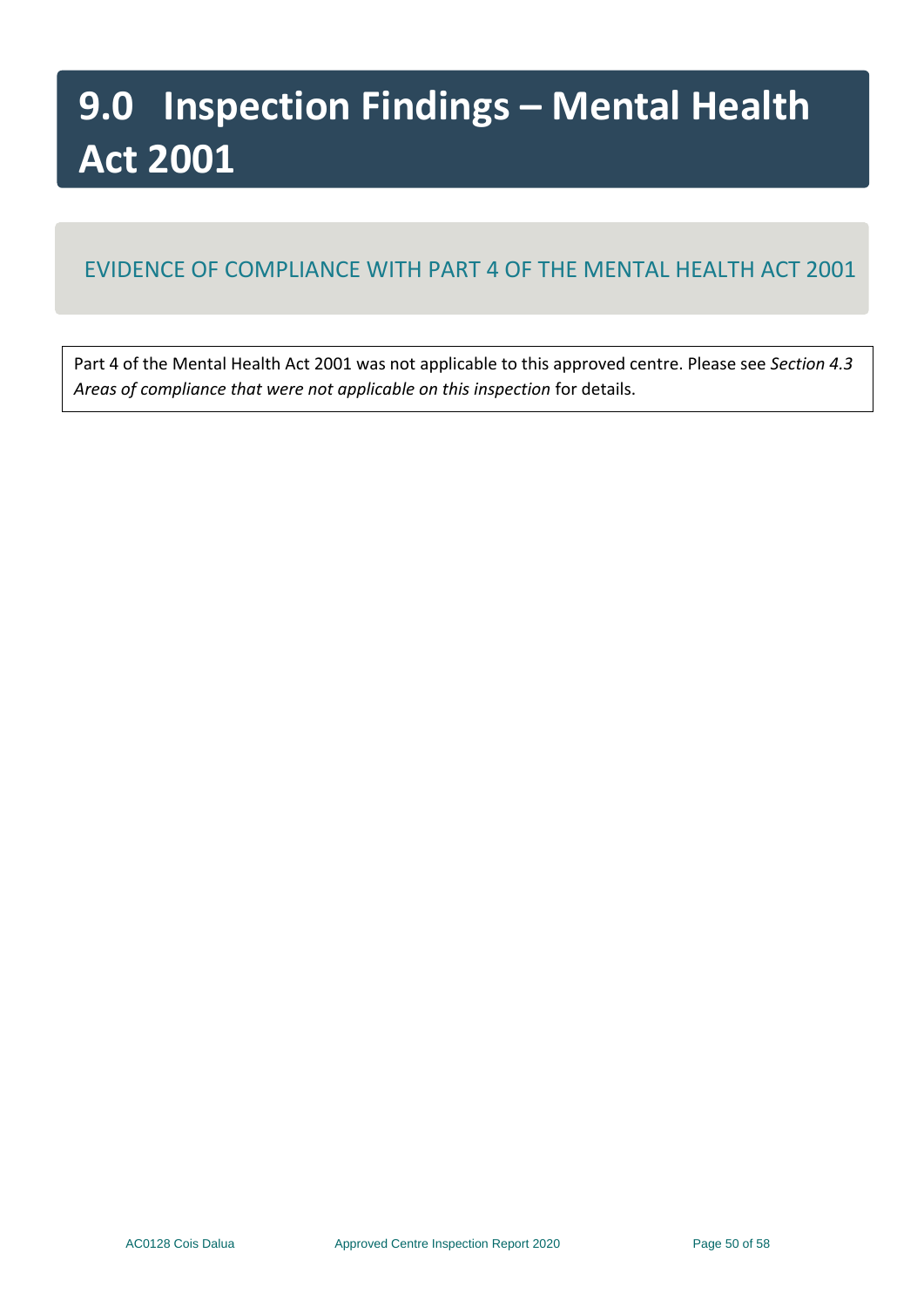# **10.0 Inspection Findings – Codes of Practice**

# EVIDENCE OF COMPLIANCE WITH CODES OF PRACTICE – MENTAL HEALTH ACT 2001 SECTION 51 (iii)

Section 33(3)(e) of the Mental Health Act 2001 requires the Commission to: "prepare and review periodically, after consultation with such bodies as it considers appropriate, a code or codes of practice for the guidance of persons working in the mental health services".

The Mental Health Act, 2001 ("the Act") does not impose a legal duty on persons working in the mental health services to comply with codes of practice, except where a legal provision from primary legislation, regulations or rules is directly referred to in the code. Best practice however requires that codes of practice be followed to ensure that the Act is implemented consistently by persons working in the mental health services. A failure to implement or follow this Code could be referred to during the course of legal proceedings.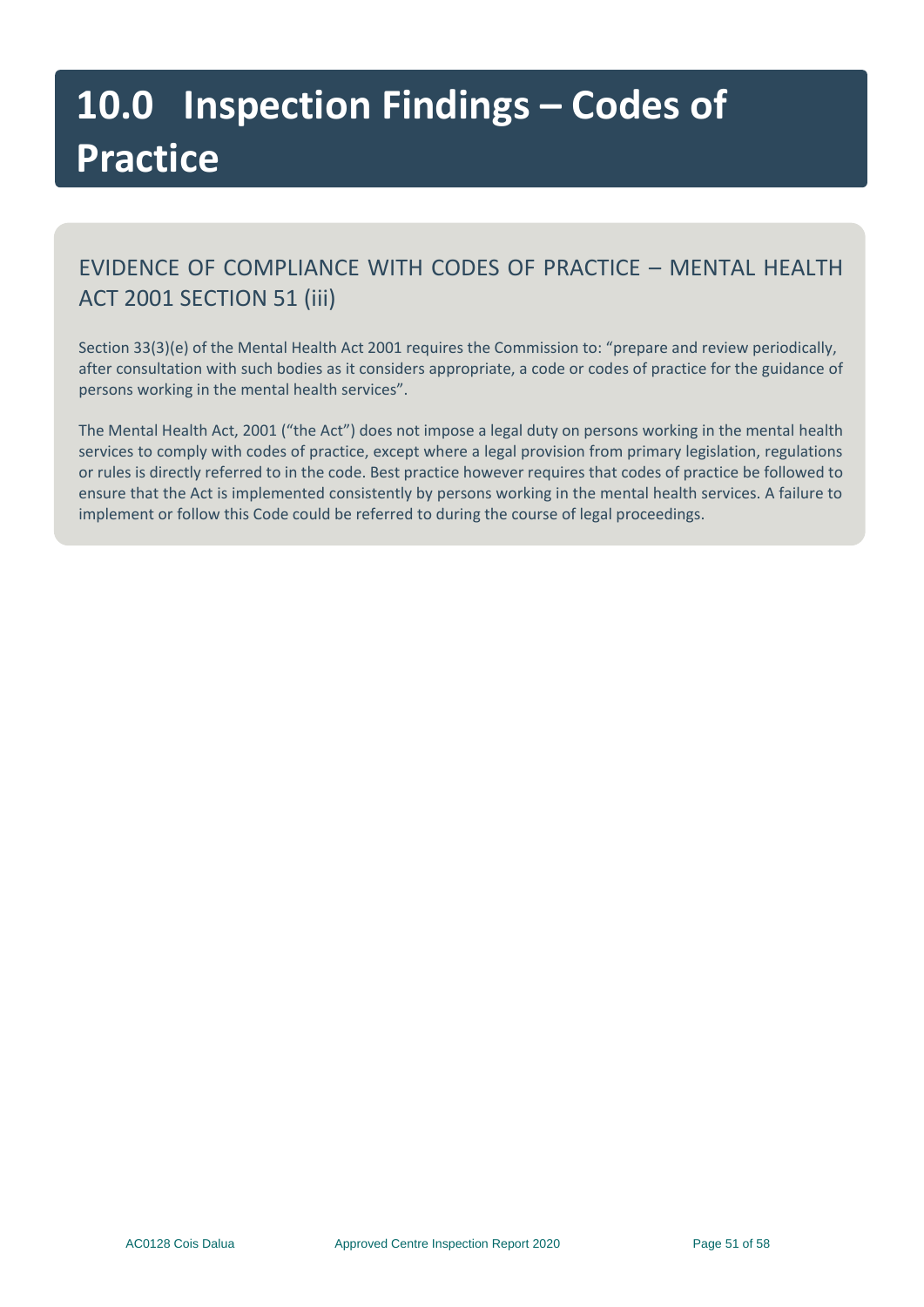#### **Use of Physical Restraint**

#### **COMPLIANT**

Please refer to the Mental Health Commission Code of Practice on the Use of Physical Restraint in Approved Centres, for further guidance for compliance in relation to this practice.

#### **INSPECTION FINDINGS**

**Processes:** There was a written policy in relation to the use of physical restraint. The policy was reviewed annually, and it was last reviewed in August 2020. The policy covered:

- The provision of information to the resident.
- Who can initiate and who may implement physical restraint.

**Evidence of Implementation:** The clinical file of one resident who had been physically restrained was inspected. Physical restraint was only used in rare and exceptional circumstances when the resident posed an immediate threat of serious harm to themselves or others. The resident was informed of the reasons for, duration of, and circumstances leading to discontinuation of physical restraint.

The physical restraint episode was initiated by a registered medical practitioner (RMP) in accordance with the policy on physical restraint. A designated staff member was responsible for leading in the physical restraint of a resident and for monitoring the head and airway of the resident. The consultant psychiatrist (CP) or the duty consultant psychiatrist was notified of the use of physical restraint as soon as was practicable. A registered medical practitioner did not complete a medical examination of the resident within three hours after the start of the episode of physical restraint because the resident refused a physical examination.

The order for physical restraint lasted for a maximum of 30 minutes and was recorded in the clinical file. A clinical practice form (CPF) was completed by the person who initiated and ordered the use of physical restraint no later than three hours after the episode and was placed in the resident's clinical file. The clinical practice form was signed by the consultant psychiatrist within 24 hours of the episode. The resident was afforded the opportunity to discuss the episode with members of the multi-disciplinary team (MDT) involved in their care as soon as was practicable. Each episode of physical restraint was reviewed by members of the MDT and documented in the clinical file no later than two working days after episode.

**The approved centre was compliant with this code of practice.**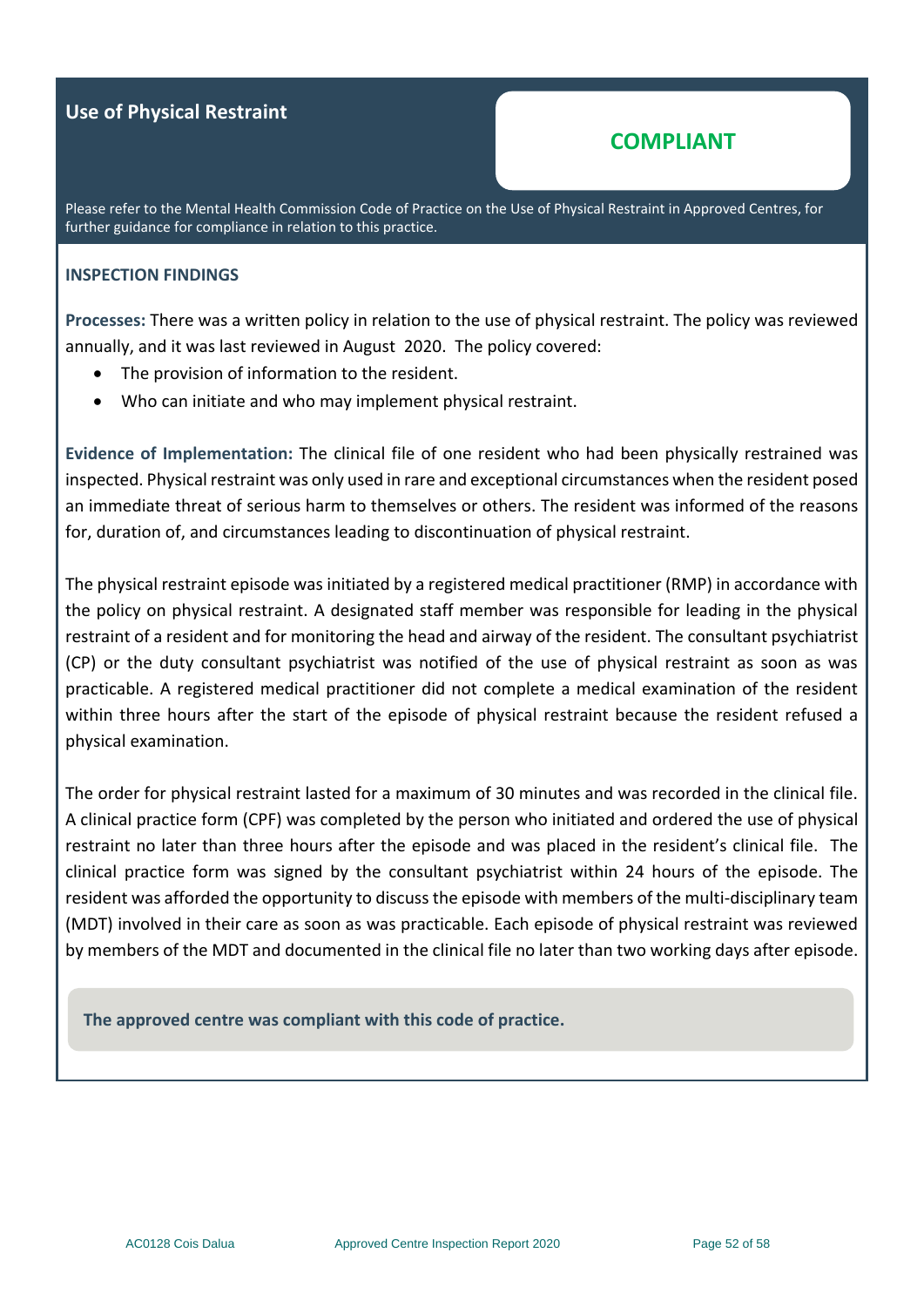#### **Admission, Transfer and Discharge**

#### **NON-COMPLIANT**

**MODERATE Risk Rating** 

Please refer to the Mental Health Commission Code of Practice on Admission, Transfer and Discharge to and from an Approved Centre, for further guidance for compliance in relation to this practice.

#### **INSPECTION FINDINGS**

**Processes:** The approved centre had a single combined policy in relation to admission, transfer, and discharge. The policy was last reviewed in July 2020. The policy included the policy related criteria of the code of practice, with the exception of the discharge policy which did not include a protocol for discharging homeless people.

**Training and Education:** Relevant staff had signed the policy log to indicate that they had read and understood the admission, transfer, and discharge policy.

**Monitoring:** Audits had been completed on the implementation of and adherence to the admission, and discharge policy. There were no transfers from the approved centre since the last inspection, therefore there were no transfers to audit.

#### **Evidence of Implementation:**

**Admission:** The clinical file of one resident was inspected in relation to the admission process. Their admission was on the basis of a mental illness. The resident was assigned a key-worker. An admission assessment had been completed.

The resident received an admission assessment, which included: presenting problem, past psychiatric history, family history, medical history, current and historic medication, current mental state, a risk assessment, work situation, education, and dietary requirements. The resident received a full physical examination.

**Transfer:** The approved centre complied with Regulation 18: Transfer of Residents.

**Discharge:** The clinical files of residents who had been discharged since the last inspection had been sent with them to their new place of residence within Nua Healthcare and were not accessible to the inspection team at the time of inspection.

**The approved centre was non-compliant with this code of practice because the discharge policy did not include a protocol for discharging homeless people, 4.12.**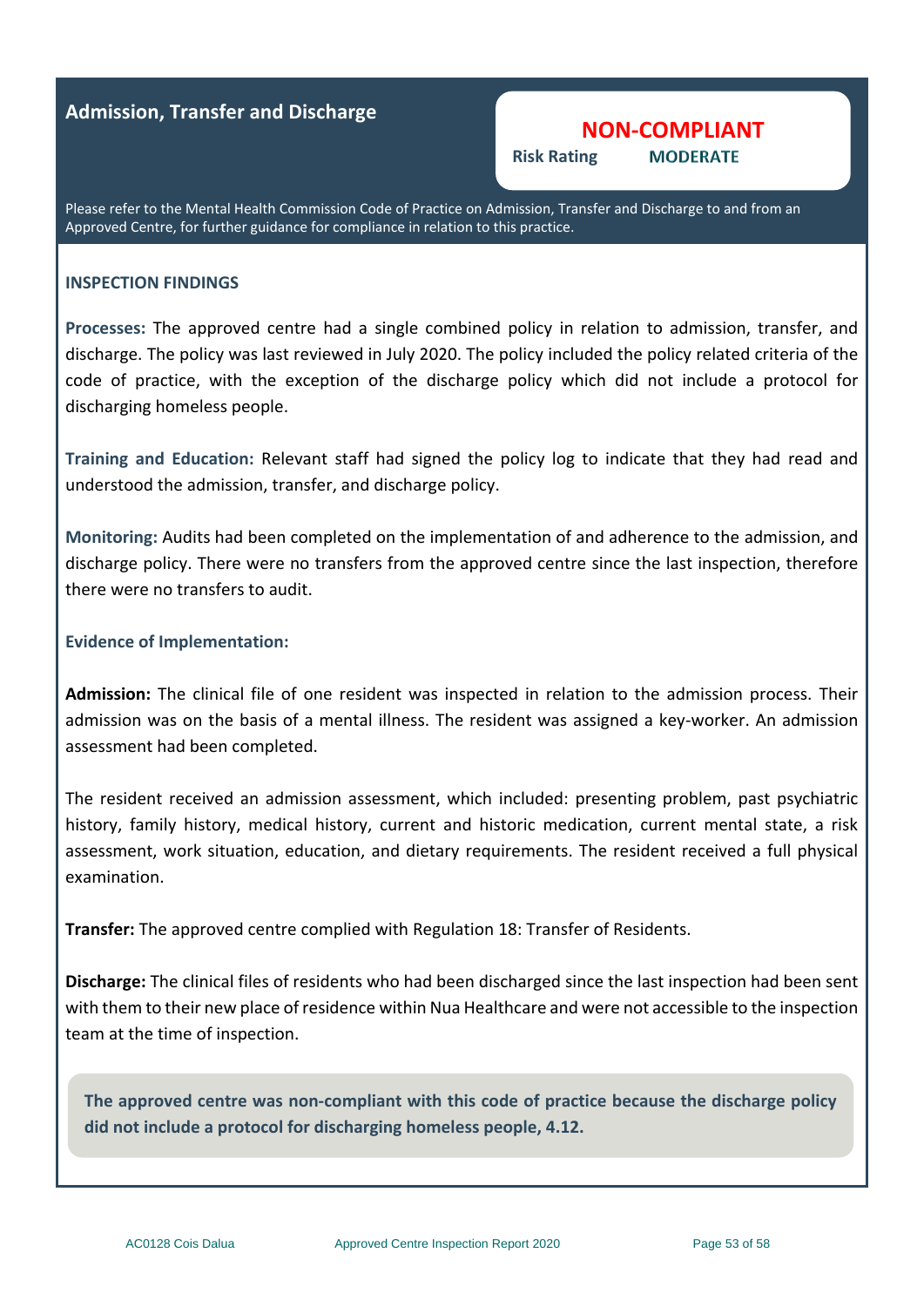# **Appendix 1: Corrective and Preventative Action Plan**

<span id="page-53-0"></span>

| <b>Regulation 19: General Health</b> |                                                                                                                                                                                                                                                                                                                                                                                              |                                                                                                                        |                                                                            |            |                     |  |  |
|--------------------------------------|----------------------------------------------------------------------------------------------------------------------------------------------------------------------------------------------------------------------------------------------------------------------------------------------------------------------------------------------------------------------------------------------|------------------------------------------------------------------------------------------------------------------------|----------------------------------------------------------------------------|------------|---------------------|--|--|
| <b>Reason ID: 10001726</b>           |                                                                                                                                                                                                                                                                                                                                                                                              | The six-monthly general health assessment did not measure and record the resident's waist<br>circumference, 19 (1, b). |                                                                            |            |                     |  |  |
|                                      | <b>Specific</b>                                                                                                                                                                                                                                                                                                                                                                              | <b>Measurable</b>                                                                                                      | <b>Achievable/Realistic</b>                                                | Time-bound | Post-Holder(s)      |  |  |
| <b>Corrective Action</b>             | The six-monthly general health<br>record template that had been<br>observed by the Inspector on the<br>6th October 2020 had no recording<br>of a waist circumference. A<br>previous template had been used<br>for this particular resident. All old<br>templates have been removed and<br>the updated version of the<br>template is now in line with Reg 19<br>$(1,b)$ has been implemented. | Internal audits<br>completed, quality<br>lassurance and<br>adminisrative checks<br>as part of KPI's.                   | No barriers to<br>implementation and<br>this action has been<br>completed. | 07/10/2020 | Director of Nursing |  |  |
| <b>Preventative Action</b>           | All old templates have been<br>removed and the updated version<br>made in line with Reg 19 (1,b) have<br>been made available in hard and<br>soft copy to all staff. All residents<br>records have been checked and<br>verified that waist circumference<br>has been recorded.                                                                                                                | Internal audits<br>completed, quality<br>assurance and<br>adminisrative checks<br>as part of KPI's.                    | No barriers to<br>implementation and<br>this action has been<br>completed. | 07/10/2020 | Director of Nursing |  |  |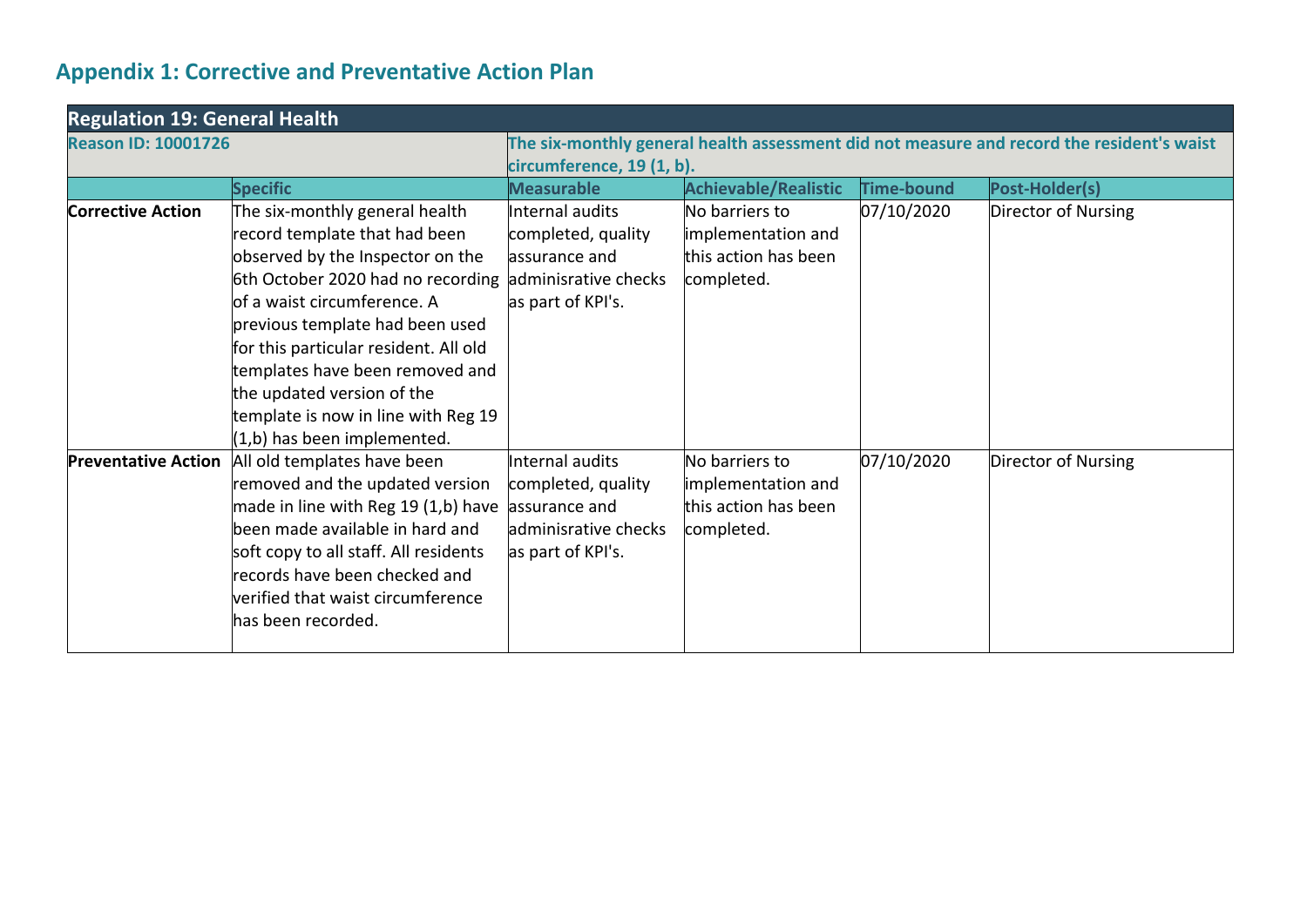| Code of Practice on Admission, Transfer and Discharge to and from an approved centre                                 |                                                                                                                                                                                                                                                                                                                               |                                                                                                                                                                                                 |                                                                                                                                                                                   |                   |                     |  |  |
|----------------------------------------------------------------------------------------------------------------------|-------------------------------------------------------------------------------------------------------------------------------------------------------------------------------------------------------------------------------------------------------------------------------------------------------------------------------|-------------------------------------------------------------------------------------------------------------------------------------------------------------------------------------------------|-----------------------------------------------------------------------------------------------------------------------------------------------------------------------------------|-------------------|---------------------|--|--|
| The discharge policy did not include a protocol for discharging homeless people, 4.12.<br><b>Reason ID: 10001725</b> |                                                                                                                                                                                                                                                                                                                               |                                                                                                                                                                                                 |                                                                                                                                                                                   |                   |                     |  |  |
|                                                                                                                      | <b>Specific</b>                                                                                                                                                                                                                                                                                                               | <b>Measurable</b>                                                                                                                                                                               | <b>Achievable/Realistic</b>                                                                                                                                                       | <b>Time-bound</b> | Post-Holder(s)      |  |  |
| <b>Corrective Action</b>                                                                                             | The discharge policy has been updated To monitor the<br>and approved by the multi-disciplinary process in the event of implementation and<br>team. The corrective action is to<br>ensure that there is a protocol within<br>the policy to provide guidelines in the<br>event of a possible discharge of<br>homeless services. | discharging homeless this action plan has<br>people, following the<br>specialist<br>rehabilitation unit's<br>discharge pathway.                                                                 | No barriers to<br>been completed.                                                                                                                                                 | 03/02/2021        | Director of Nursing |  |  |
| Preventative<br><b>Action</b>                                                                                        | Update the Admission, Discharge and<br>Transfer policy to include a protocol<br>for discharging homeless people                                                                                                                                                                                                               | To monitor the<br>process in the event of implementation and<br>discharging homeless this action plan has<br>people, following the<br>specialist<br>rehabilitation unit's<br>discharge pathway. | No barriers to<br>been completed.<br>Please see attached<br>updated policy PL-<br>MHS-REG-18 Policy<br>and Procedure on<br>Admissions Discharges<br>and Transfers of<br>Patients. | 03/02/2021        | Director of Nursing |  |  |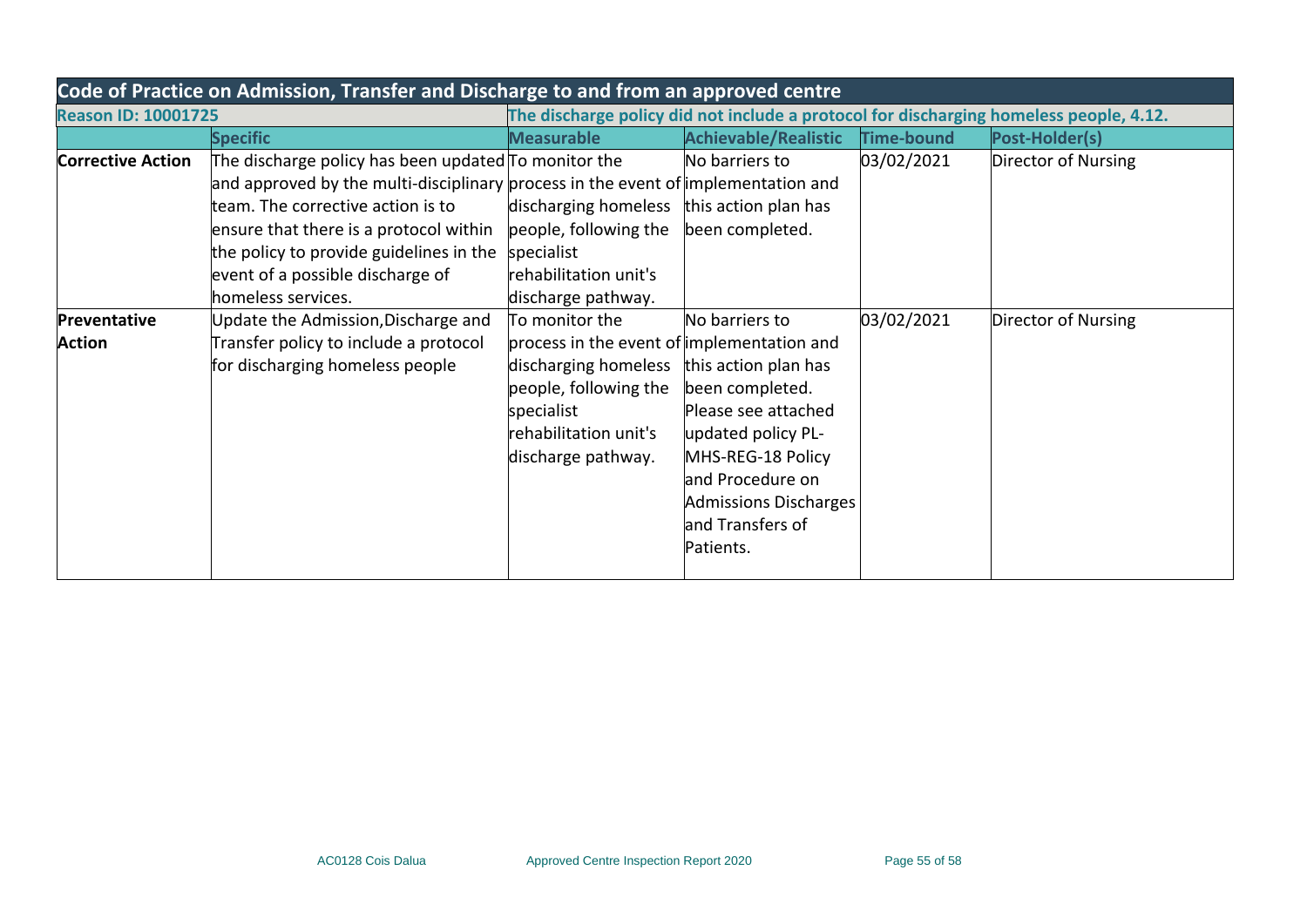# <span id="page-55-0"></span>**Appendix 2: Background to the inspection process**

The principal functions of the Mental Health Commission are to promote, encourage and foster the establishment and maintenance of high standards and good practices in the delivery of mental health services and to take all reasonable steps to protect the interests of persons detained in approved centres.

The Commission strives to ensure its principal legislative functions are achieved through the registration and inspection of approved centres. The process for determination of the compliance level of approved centres against the statutory regulations, rules, Mental Health Act 2001 and codes of practice shall be transparent and standardised.

Section 51(1)(a) of the Mental Health Act 2001 (the 2001 Act) states that the principal function of the Inspector shall be to "visit and inspect every approved centre at least once a year in which the commencement of this section falls and to visit and inspect any other premises where mental health services are being provided as he or she thinks appropriate".

Section 52 of the 2001 Act states that, when making an inspection under section 51, the Inspector shall

- a) See every resident (within the meaning of Part 5) whom he or she has been requested to examine by the resident himself or herself or by any other person.
- b) See every patient the propriety of whose detention he or she has reason to doubt.
- c) Ascertain whether or not due regard is being had, in the carrying on of an approved centre or other premises where mental health services are being provided, to this Act and the provisions made thereunder.
- d) Ascertain whether any regulations made under section 66, any rules made under section 59 and 60 and the provision of Part 4 are being complied with.

Each approved centre will be assessed against all regulations, rules, codes of practice, and Part 4 of the 2001 Act as applicable, at least once on an annual basis. Inspectors will use the triangulation process of documentation review, observation and interview to assess compliance with the requirements. Where noncompliance is determined, the risk level of the non-compliance will be assessed.

Following the inspection of an approved centre, the Inspector prepares a report on the findings of the inspection. A draft of the inspection report, including provisional compliance ratings and risk ratings, is provided to the registered proprietor of the approved centre. Areas of inspection are deemed to be either compliant or non-compliant and where non-compliant, risk is rated as low, moderate, high or critical.